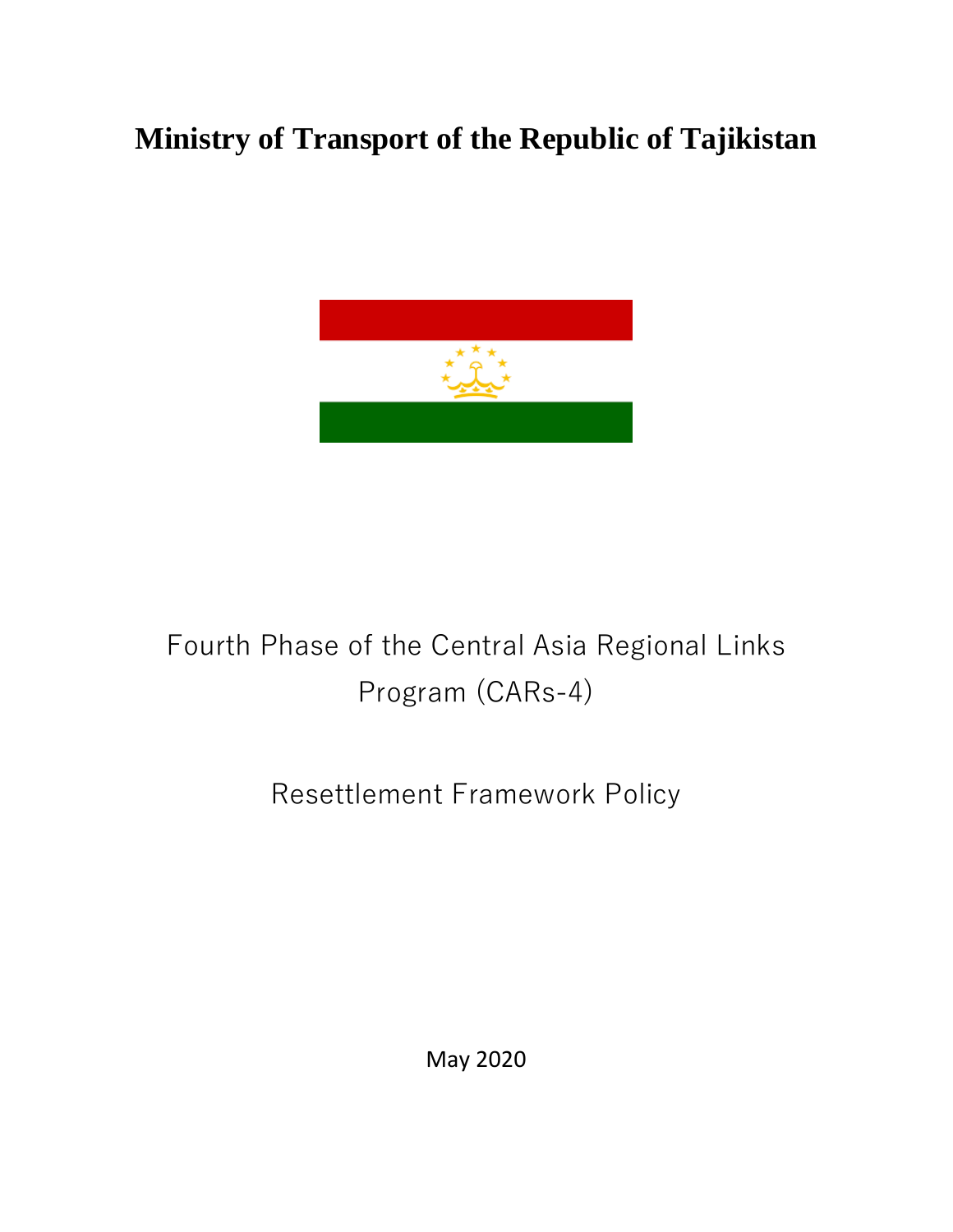# **Content**

| I. <b>I.</b>                 |                                                                                                                                                                                                                                                 |  |
|------------------------------|-------------------------------------------------------------------------------------------------------------------------------------------------------------------------------------------------------------------------------------------------|--|
| 1.1.<br>1.2.                 |                                                                                                                                                                                                                                                 |  |
|                              | II. PRINCIPLES AND OBJECTIVES OF RESETTLEMENT PLANNING10<br>III. LEGAL FRAMEWORK AND POLICIES RELATED<br>TO LAND                                                                                                                                |  |
| 3.1.<br>3.2.<br>3.3.<br>3.4. | Relevant legislation of the Republic of Tajikistan on land management issues  11<br>World Bank Environmental and Social Standards on Land Acquisition, Restriction<br>Key provisions on differences between the Tajik Land Code and WB ESS5  17 |  |
|                              | IV. RAP PREPARATION, APPROVAL AND DISCLOSURE PROCESS  18                                                                                                                                                                                        |  |
| 4.1.<br>4.2.<br>4.3.         |                                                                                                                                                                                                                                                 |  |
|                              | V. ELIGIBILITY CRITERIA AND PROCEDURES FOR VARIOUS                                                                                                                                                                                              |  |
| 5.1.                         |                                                                                                                                                                                                                                                 |  |
| 5.2.                         |                                                                                                                                                                                                                                                 |  |
| 5.3.<br>5.4.                 |                                                                                                                                                                                                                                                 |  |
|                              |                                                                                                                                                                                                                                                 |  |
| 6.1.                         |                                                                                                                                                                                                                                                 |  |
| 6.2.                         |                                                                                                                                                                                                                                                 |  |
| 6.3.                         |                                                                                                                                                                                                                                                 |  |
|                              | 6.3.1.                                                                                                                                                                                                                                          |  |
|                              | 6.3.2.                                                                                                                                                                                                                                          |  |
|                              | 6.3.3.                                                                                                                                                                                                                                          |  |
|                              | 6.3.4.                                                                                                                                                                                                                                          |  |
|                              | 6.3.5.                                                                                                                                                                                                                                          |  |
|                              | 6.3.6.                                                                                                                                                                                                                                          |  |
|                              | VII.RPF AND RAP IMPLEMENTATION ARRANGEMENTS AND PROCEDURES26                                                                                                                                                                                    |  |
| 7.1.                         |                                                                                                                                                                                                                                                 |  |
| 7.2.                         |                                                                                                                                                                                                                                                 |  |
| 7.3.<br>7.4.                 |                                                                                                                                                                                                                                                 |  |
| 7.5.                         | Assessment of Affected Population and Assets in the Project Affected Areas  31                                                                                                                                                                  |  |
| 7.6.                         |                                                                                                                                                                                                                                                 |  |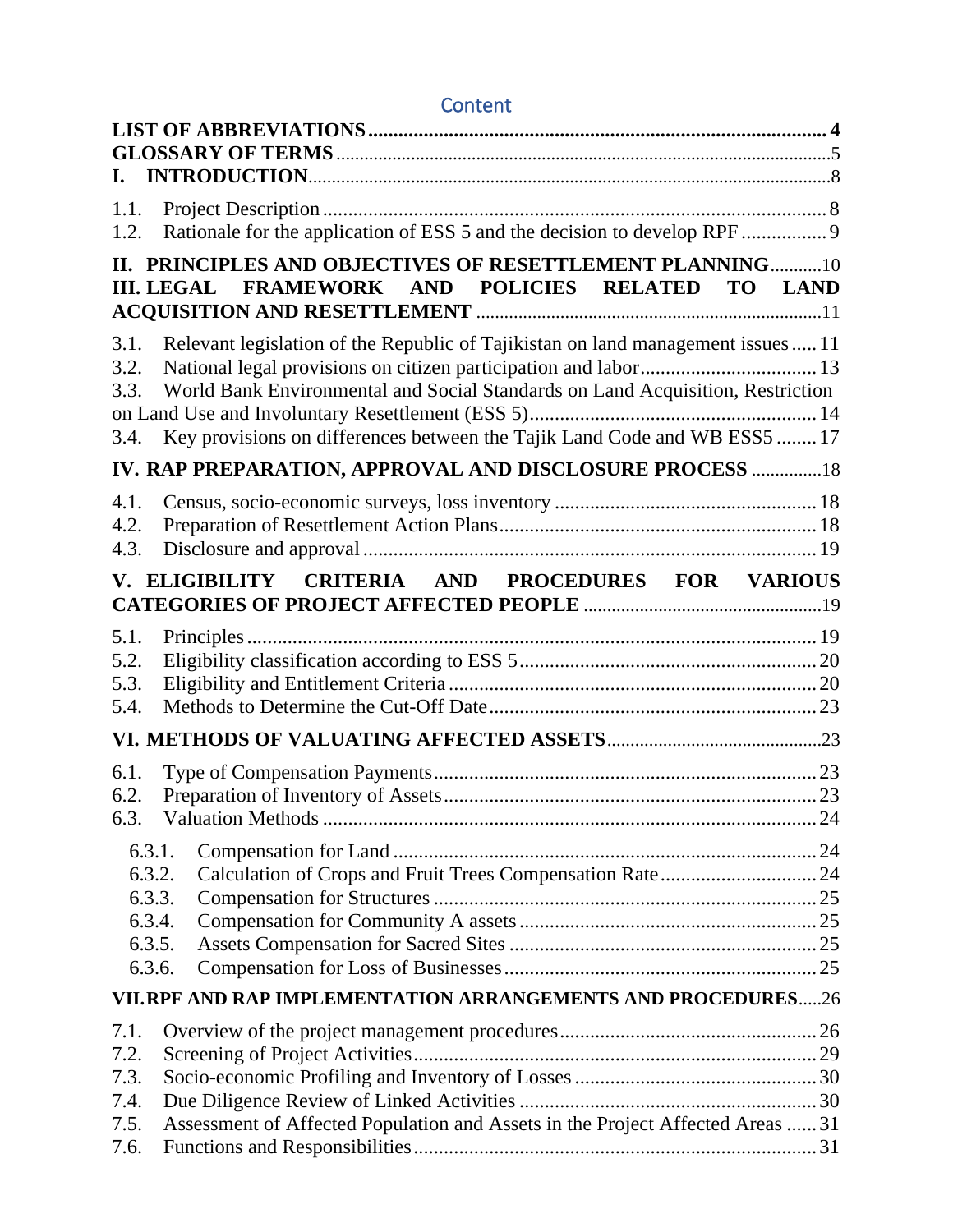| 7.8.   |                                                                             |  |
|--------|-----------------------------------------------------------------------------|--|
| 7.9.   |                                                                             |  |
|        |                                                                             |  |
|        |                                                                             |  |
|        |                                                                             |  |
| 8.1.   |                                                                             |  |
| 8.2.   |                                                                             |  |
| 8.3.   |                                                                             |  |
| 8.3.1. |                                                                             |  |
| 8.3.2. |                                                                             |  |
| 8.3.3. |                                                                             |  |
|        |                                                                             |  |
|        |                                                                             |  |
|        |                                                                             |  |
|        |                                                                             |  |
|        |                                                                             |  |
|        | Annex 6: Outline of the Resettlement Action Plan and Abbreviated RAP 44     |  |
|        | Annex 8. Minutes of Public Consultations with Stakeholders on draft RPF  47 |  |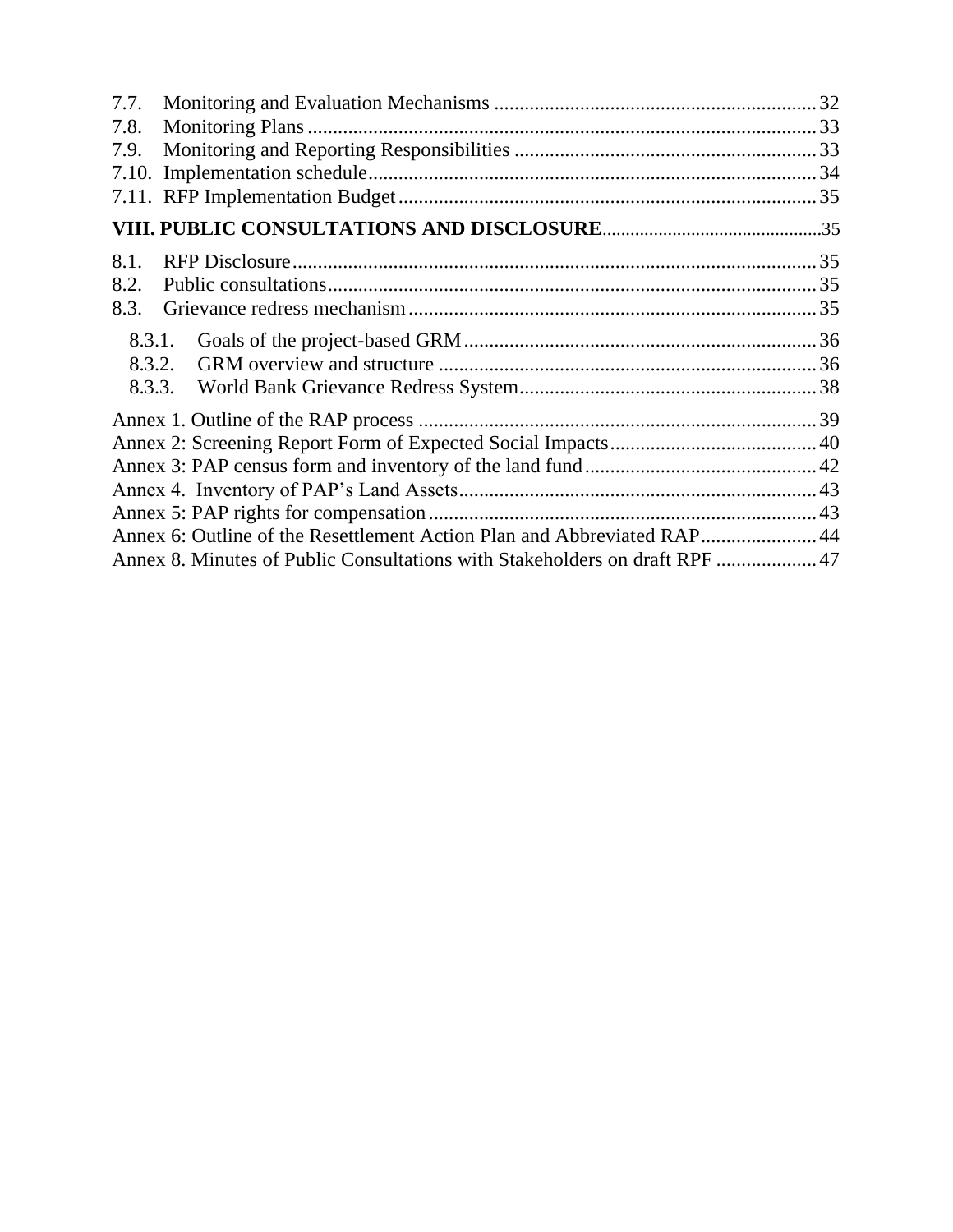# <span id="page-3-0"></span>LIST OF ABBREVIATIONS

| <b>CRC</b>  | <b>Conflict Resolution Commission</b>                       |
|-------------|-------------------------------------------------------------|
| <b>CSO</b>  | Civil society organization                                  |
| E&S         | Environmental and social                                    |
| <b>ESF</b>  | Environmental and social framework                          |
| <b>ESIA</b> | <b>Environmental and Social Impact Assessment</b>           |
| <b>ESMP</b> | <b>Environmental and Social Management Plan</b>             |
| <b>ESMF</b> | <b>Environmental and Social Management Framework</b>        |
| <b>GRM</b>  | Grievance redress mechanism                                 |
| <b>GT</b>   | Government of Tajikistan                                    |
| LC          | Land Code of the Republic of Tajikistan                     |
| <b>LSG</b>  | Local self-government (jamoat)                              |
| LI          | Loss inventory                                              |
| M&E         | Monitoring and evaluation                                   |
| <b>MP</b>   | Monitoring program                                          |
| MoT         | Ministry of Transport                                       |
| O&M         | Operation and maintenance                                   |
| PAP         | Persons Affected by the Project                             |
| <b>PIG</b>  | <b>Project Implementation Group</b>                         |
| <b>POM</b>  | <b>Project Operational Manual</b>                           |
| <b>QPR</b>  | <b>Quarterly Progress Report</b>                            |
| <b>RAP</b>  | <b>Resettlement Action Plan</b>                             |
| RF          | <b>Resettlement Framework</b>                               |
| <b>RPF</b>  | <b>Resettlement Policy Framework</b>                        |
| <b>RT</b>   | The Republic of Tajikistan                                  |
| <b>SER</b>  | Social and environmental regulations                        |
| <b>TA</b>   | Technical assistance                                        |
| <b>TJS</b>  | Tajik Somoni (national currency the Republic of Tajikistan) |
| <b>WB</b>   | The World Bank                                              |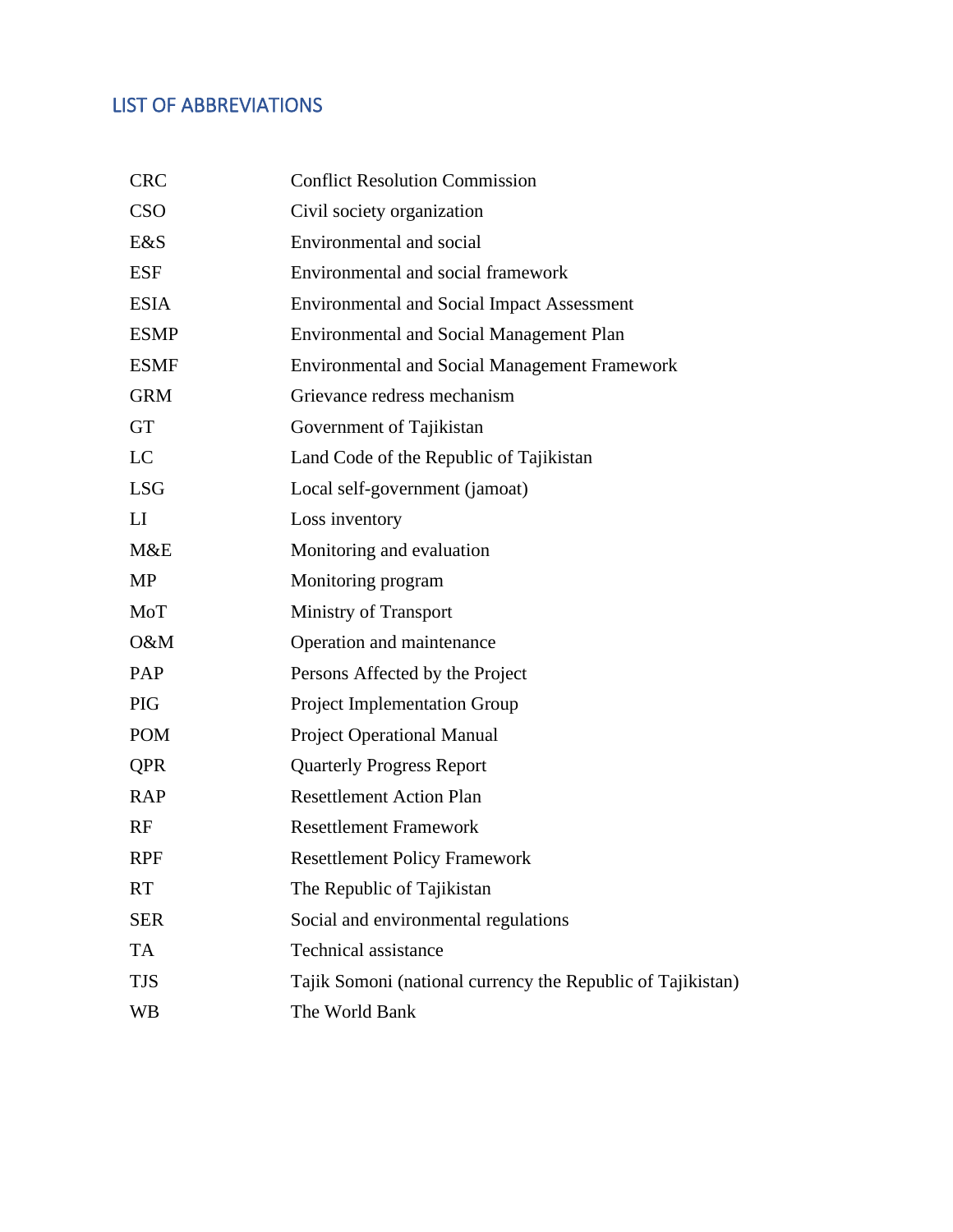# <span id="page-4-0"></span>Glossary of Terms

In this Resettlement Policy Framework, unless the context dictates otherwise, the following terms will have the following meanings:

**"Environmental and Social Standards**" (ESSs) set out the requirements for Borrowers/Clients relating to the identification and assessment of environmental and social risks and impacts associated with projects supported by the Bank through Investment Project Financing. Ten ESSs establish the standards that the Borrower/Client and the project should meet through the project life cycle.

**"Project affected persons" (PAPs)** means persons who are impacted by involuntary resettlement as defined below.

**"Involuntary resettlement"** means the involuntary taking of land resulting in direct economic and social impacts caused by:

- a) the involuntary taking of land resulting in:
- i. relocation or loss of shelter;
- ii. loss of assets or access to assets; or

iii. loss of income sources or means of livelihood, whether or not the PAP has moved to another location.

b) The involuntary restriction of access to legally designated parks and protected areas resulting in adverse impacts on the livelihoods of the displaced persons.

**"Land acquisition"** refers to all methods of obtaining land for project purposes, which may include outright purchase, expropriation of property and acquisition of access rights, such as easements or rights of way. Land acquisition may also include: (a) acquisition of unoccupied or unutilized land whether or not the landholder relies upon such land for income or livelihood purposes; (b) repossession of public land that is used or occupied by individuals or households; and (c) project impacts that result in land being submerged or otherwise rendered unusable or inaccessible.

**"Land"** includes anything growing on or permanently affixed to land, such as crops, buildings and other improvements, and appurtenant water bodies.

**"Restrictions on land use"** refers to limitations or prohibitions on the use of agricultural, residential, commercial or other land that are directly introduced and put into effect as part of the project. These may include restrictions on access to legally designated parks and protected areas, restrictions on access to other common property resources, and restrictions on land use within utility easements or safety zones.

**"Livelihood"** refers to the full range of means that individuals, families and communities utilize to make a living, such as wage-based income, agriculture, fishing, foraging, other natural resourcebased livelihoods, petty trade and bartering.

**"Cut-off date"** is the date by which PAPs and their affected assets, as relevant, have been identified and new entrants to the site cannot make claims to compensation or resettlement assistance. Persons whose ownership, use of occupancy prior to the cut-off date can be demonstrated remain eligible for assistance, regardless of their identification in the census.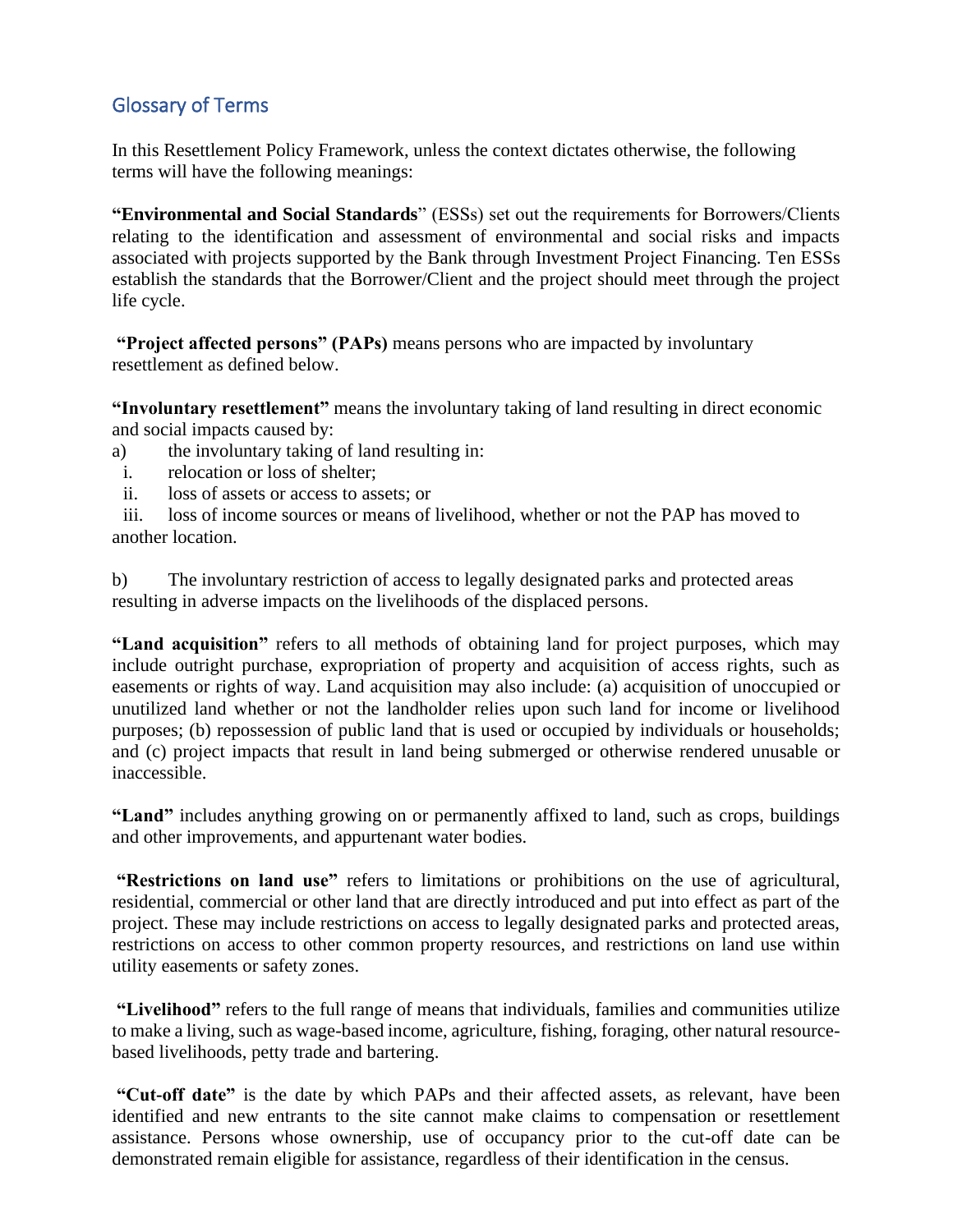**"Compensation"** means the payment in kind, cash or other assets given in exchange for the taking of land, loss of other types of assets (including fixed assets) or loss of livelihoods resulting from project activities.

**"Census"** is a complete count of the population affected by a project activity including collation of demographic and property information. This will identify and determine the number of Project Affected Persons (PAP) and the nature and levels of impact.

**"Resettlement Action Plan (RAP)"**is a resettlement instrument (document) to be prepared when subproject locations are identified. RAPs contain specific and legally binding requirements to be abided by to resettle and compensate the affected party before implementation of the project activities causing adverse impacts.

**"Resettlement Assistance"** means the measures to ensure that project affected persons who may require to be physically relocated are provided with assistance such as moving allowances, residential housing or rentals whichever is feasible and as required, for ease of resettlement during relocation.

**"Replacement cost for houses and other structures"** means the prevailing open market cost of replacing affected structures, in an area and of the quality similar to or better than that of the affected structures. Such costs will include: (a) the cost of the materials, (b) transporting building materials to the construction site; (c) any labor and contractors' fees; and (d) any registration or transfer costs.

**"Economic Rehabilitation Assistance"** means the provision of development assistance in addition to compensation such as land preparation, credit facilities, training, or job opportunities, needed to enable PAPs to improve their living standards, income earning capacity and production levels; or at least maintain them at pre-project levels.

"**Resettlement Policy Framework (RPF)'** is an instrument to be used throughout project implementation. The RPF sets out the resettlement objectives and principles, organizational arrangements and funding mechanisms for any resettlement, that may be necessary during project implementation. The RPF guides the preparation of Resettlement Action Plans of individual sub projects in order to meet the needs of the people who may be affected by the project. **Resettlement Action Plans ("RAPs")** for the Project will therefore be prepared in conformity with the provisions of this RPF.

**"Replacement cost"** means replacement of assets with an amount sufficient to cover full cost of lost assets and related transaction costs. The cost is to be based on **Market rate (commercial rate)**  according to the legislation of the Republic of Tajikistan. In terms of land, this may be categorized as follows; (a) "Replacement cost for agricultural land" means the pre-project or pre-displacement, whichever is higher, market value of land of equal productive potential or use located in the vicinity of the affected land, plus the costs of: (b) preparing the land to levels similar to those of the affected land; and (c) any registration and transfer taxes.

**"Replacement cost"** is defined as a method of valuation yielding compensation sufficient to replace assets, plus necessary transaction costs associated with asset replacement. Where functioning markets exist, replacement cost is the market value as established through independent and competent real estate valuation, plus transaction costs. Where functioning markets do not exist,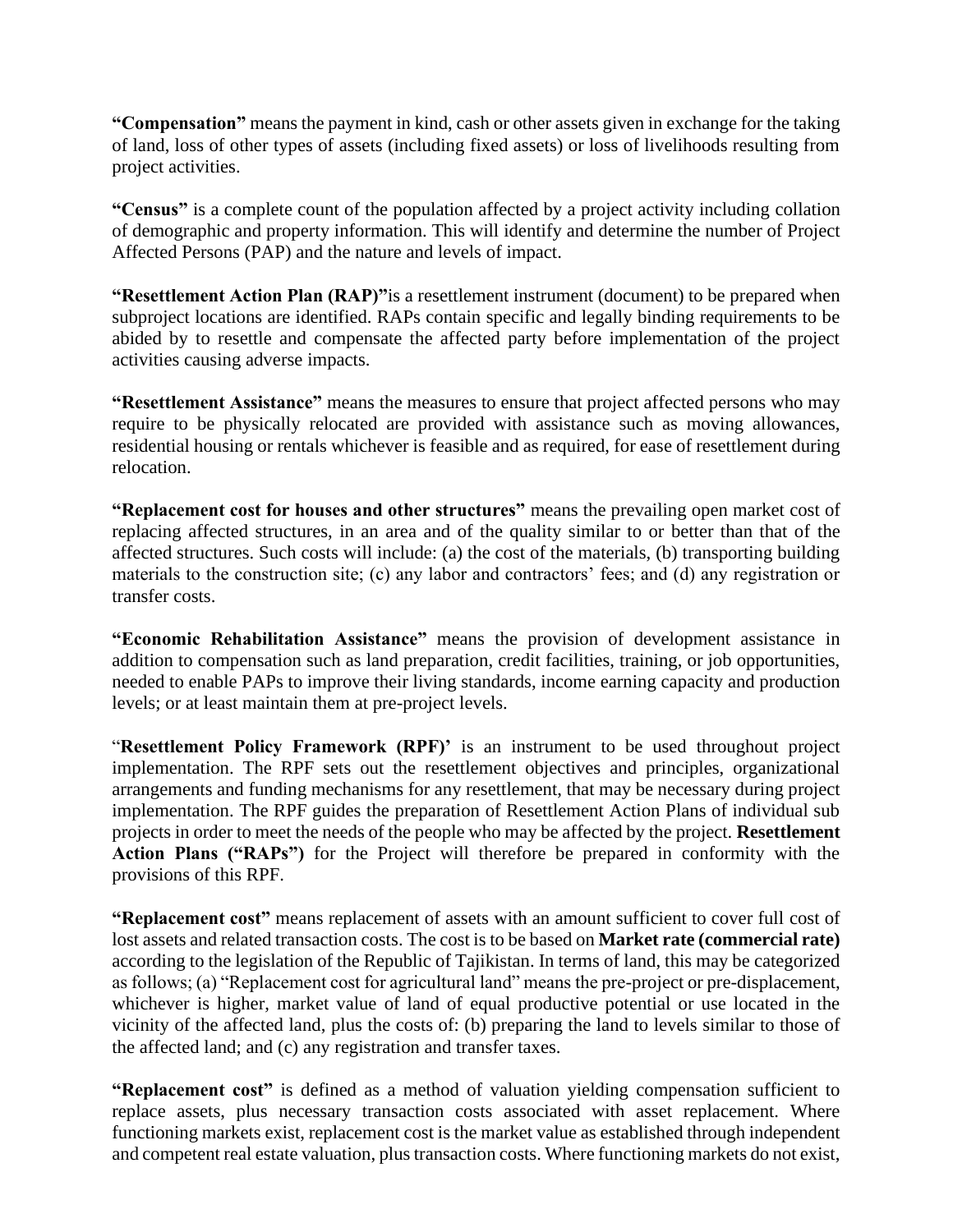replacement cost may be determined through alternative means, such as calculation of output value for land or productive assets, or the undepreciated value of replacement material and labor for construction of structures or other fixed assets, plus transaction costs. In all instances where physical displacement results in loss of shelter, replacement cost must at least be sufficient to enable purchase or construction of housing that meets acceptable minimum community standards of quality and safety. The valuation method for determining replacement cost should be documented and included in relevant resettlement planning documents. Transaction costs include administrative charges, registration or title fees, reasonable moving expenses, and any similar costs imposed on affected persons. To ensure compensation at replacement cost, planned compensation rates may require updating in project areas where inflation is high or the period of time between calculation of compensation rates and delivery of compensation is extensive.

**"Security of tenure"** means that resettled individuals or communities are resettled to a site that they can legally occupy, where they are protected from the risk of eviction and where the tenure rights provided to them are socially and culturally appropriate. In no event will resettled persons be provided tenure rights that are in effect weaker than the rights they had to the land or assets from which they have been displaced.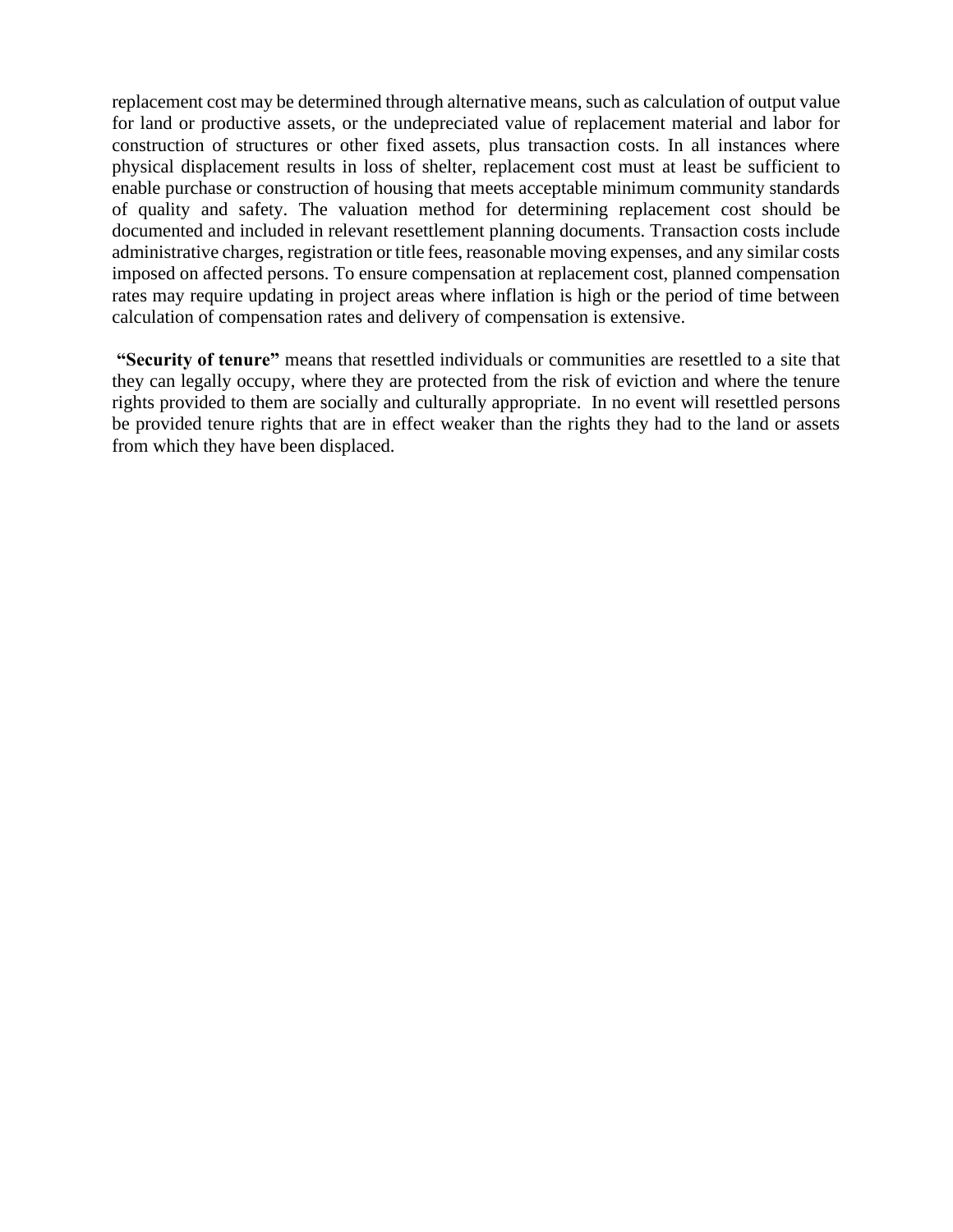# <span id="page-7-0"></span>I. INTRODUCTION

The Central Asia Regional Links Program (CARs) consists of a series of projects (SOP), of which Phase 1 and Phase 2 are under implementation. They have evolved from having a single focus on cross-border transport connectivity towards comprehensive integrated regional development, improving regional connectivity and creating market opportunities. The objectives of Phase 1 (CARs-1 Project in Kyrgyzstan) and Phase 2 (CARs-2 Project in Tajikistan) are to increase transport connectivity between Tajikistan and Kyrgyz Republic along priority cross-border road links in the populated Fergana Valley, and to support harmonization and improvements in road operations and asset management practices in the countries. Phases 1 and 2 are scheduled for completion in the next two years. The new generation of this series of projects (SOP), namely Phase 3 (CARs-3) in Kyrgyzstan and the proposed Phase 4 in Tajikistan, strive to address regional integration in a more comprehensive approach encompassing both physical and economic connectivity among neighboring countries, while also unlocking economic opportunities by promoting local integrated development in a spatially identified area.

The proposed CARs-4 Project will contribute to the achievement of key priorities of Tajikistan's National Development Strategy until 2030, including its ambitious public-infrastructure investments to (i) ensure highest-possible development impact; (ii) allow the country to take full advantage of emerging commercial opportunities; and (iii) avoid potential risks of macro-fiscal sustainability. Taking advantage of the country's strategic location is at the forefront of its development endeavor and the government of Tajikistan sees the proposed CARs-4 project as a multi-phase program to address long-term development challenges through an adaptive and programmatic approach within the existing regional connectivity program.

## <span id="page-7-1"></span>I.1. Project Description

The Government of the Republic of Tajikistan and the World Bank team agreed that the proposed CARs-4 Project will be aimed at improving regional transport links in the Sughd Region and the Gorno-Badakhshan Autonomous Region and increasing opportunities for trading and transportation, and regional transport infrastructure. The CARs-4 Project will focus on the rehabilitation of the following sites in the Sughd Region and Gorno-Badakhshan Autonomous Region:

GBAO region: The construction of a new bridge in Khorog city (length about 300 meters) and the construction of a tunnel / avalanche galleries and a bridge in the village of Barsem in Shughnan district

Sughd region: The rehabilitation of a 12.2 km of road between Spitamen/Bekabad and Dehmoi/ the Restoration of a 26.9 km section of the road between Dehmoi and B. Gafurov district and Restoration of 9.0 km section of the road between Kuchkak/R Hamroboev and Kayrokum town.

The CARs-4 Project is structured in the following four components:

**Component 1. Improve regional connections in Sughd Oblast and GBAO Region.** This component's objective is to increase connectivity along regional priority trade and travel routes and provide access to markets and opportunities. Activities to be financed in the CARs-4 Project include: (i) rehabilitation of 50 kms of road sections in Sughd, construction of Khorog bridge towards Murgab and Ishkashim as well as tunnels/ galleries and bridges around Barsem in GBAO; (ii) construction supervision services; and (iii) the feasibility studies and other preparation documentation covering improvements to regional connections in Khatlon and GBAO Oblasts, a potential future operation.

**Component 2. Improve road assets preservation and transport resilience.** To enhance preservation of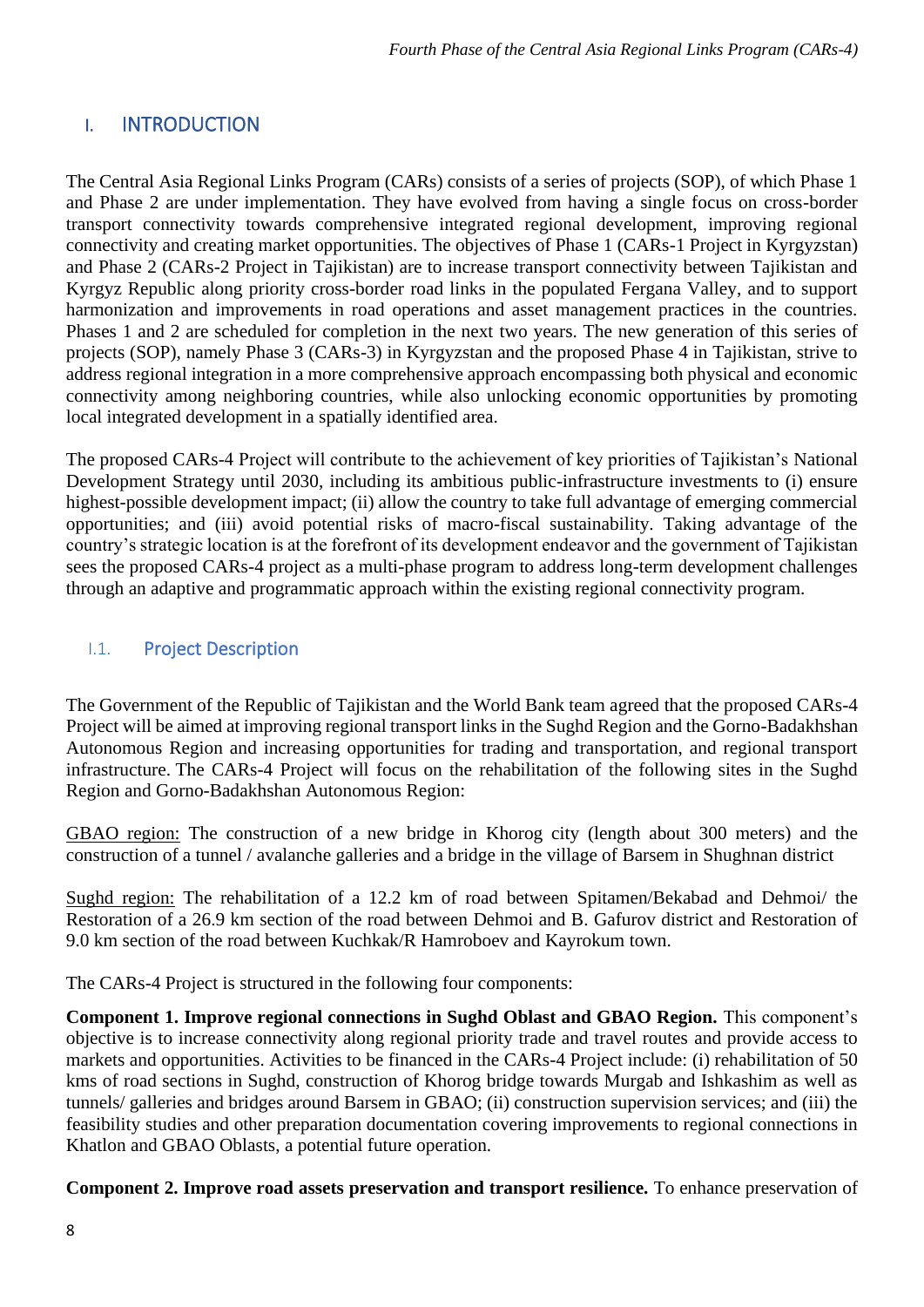road assets and its sustainability, the ongoing CARs2 operation has supported various elements of road asset management system, (RAMS), including development of strategic plan on weight and axle load control, design and installation of a high-speed dynamic weigh-in-motion (WIM) system, supply of roughness profiler, and development of software for RAMS. While MOT has created a foundation for a RAMS in Tajikistan through these activities, there are remaining gaps to achieve full functionality and sustainable operation of the RAMS. This component will support scaling of WIM systems to preserve road assets and streamline transport operations in line with international practice, and other small goods or consultants' services to build MOT's capacity to fully operationalize RAMS. This component will also finance climate change vulnerability assessment and hazard mapping (with GIS references) along the Dushanbe-Kalaikhum-Khorog-Murghab corridor focused on GBAO region.

**Component 3. Facilitate cross-border movement of goods and people.** This component has the objective to facilitate the process of cross-border movement of goods and people, including support towards the implementation of policy and institutional reforms, financing of equipment and facilities (e.g. terminals) as well as capacity building. This will build on and complement support by development partners to align Tajikistan's standards with international practice and modernize procedures of cross-border movement of goods and people. The component will include the development of a diagnostic and comprehensive reform program and implementation plan on addressing regulatory and procedural trade barriers. Subject to priorities identified under the reform program this component would support upgrading of the existing customs IT system to increase automation and may include goods, small-scale works or consultants' services, including Technical Assistance to support institutional reform.

**Component 4. Support project implementation, coordination and management.** This component includes support towards project implementation, coordination and management including provision of goods, consultants' services and training, operating costs and financial audit.

**Component 5: Contingent Emergency Response**. This zero-dollar component is designed to provide swift response in the event of an eligible crisis or emergency, by enabling Tajikistan to request the World Bank to reallocate project funds to support emergency response, and reconstruction, where needed. A Contingent Emergency Response Component (CERC) annex will be included in the Project Operations Manual (POM), specifying the implementation arrangements for the component, including its activation process, roles and responsibilities of implementing agencies, positive list of activities that may be financed, environmental and social aspects, and fiduciary arrangements.

# <span id="page-8-0"></span>I.2. Rationale for the application of ESS 5 and the decision to develop RPF

Component 1 provides for the land acquisition to improve transport links along the priority regional corridors through rehabilitation of roads in the Sughd region and GBAO.

The proposed project has been prepared in accordance with the new environmental and social framework (ESF) of the World Bank, according to which environmental and social standards (ESS) are applied to the project. The World Bank, together with the PIG of the Ministry of Transport, has reviewed the application of the ESSs to the proposed project. Given the expected interventions to be funded by the proposed project, and successful implementation of the CARs-2 Project, the social and environmental risks of the proposed CARs-4 Project are rated as significant.

The project is at the stage of preparation of a feasibility study and at this stage the exact nature or extent of land alienation or land use restrictions is not known. Consequently, in accordance with the ESS5 PIG of the Ministry of Transport (MoT) decided to develop a framework that defines general principles and procedures for land acquisition that are compatible with this ESS.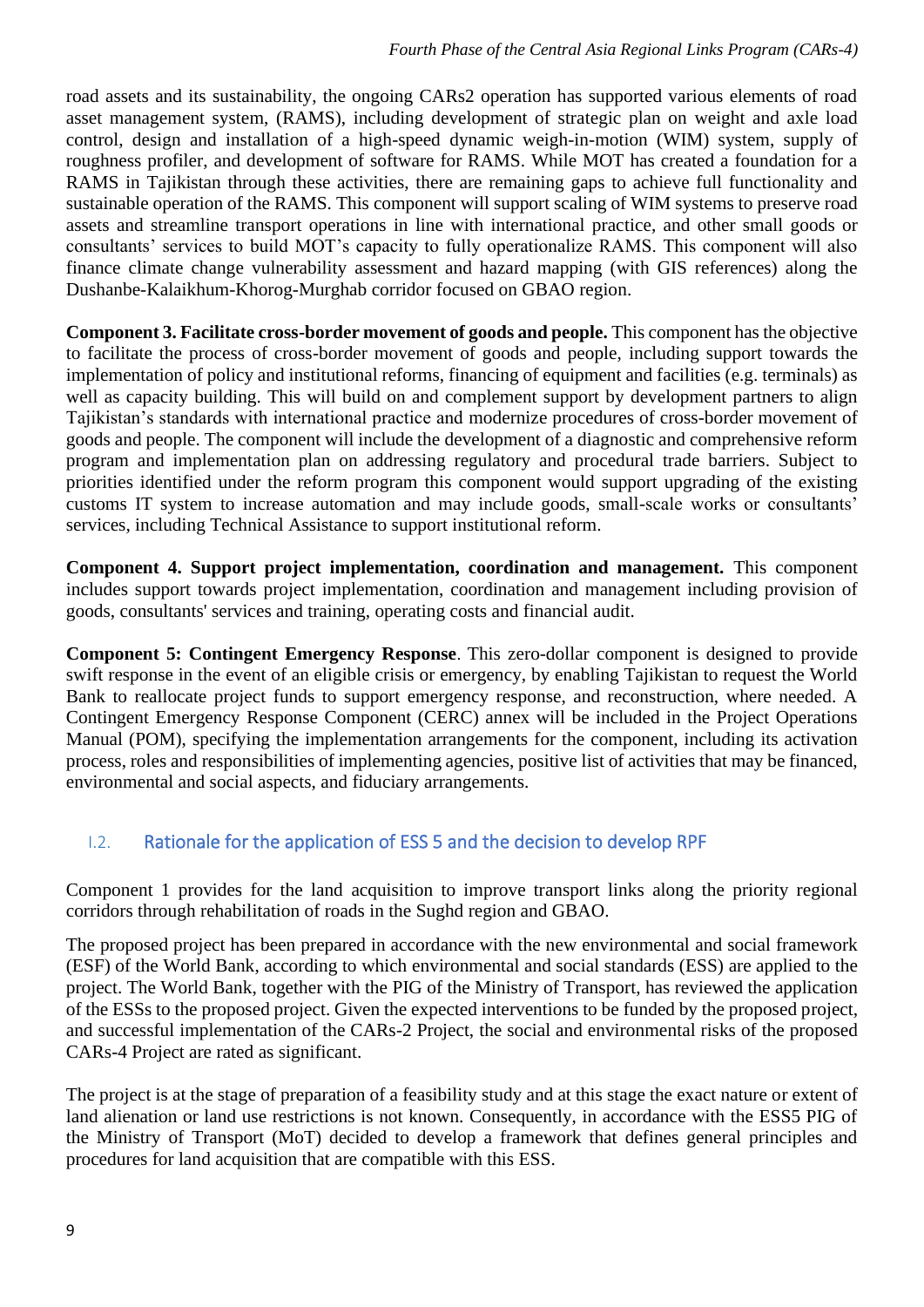<span id="page-9-0"></span>This Resettlement Framework Policy (RFP) has been prepared in accordance with ESS 5 requirements and provisions. It specifies the principles of resettlement, organizational mechanisms and development criteria that will be applied to project components during its implementation. RPF lays bare the next steps on preparing and implementing resettlement action plans (RAP). The framework clarifies resettlement principles, organizational arrangements, and design criteria to be applied to subprojects or project components to be prepared during project implementation. Once the subproject or individual project components are defined and the necessary information becomes available, such a framework will be expanded into a specific resettlement action plan. Project activities that will cause physical and/or economic displacement will not commence until such specific plans have been finalized and approved by the Bank.

# II. Principles and Objectives of Resettlement Planning

The Resettlement Framework Policy (RFP) document aims to describe policies and procedures to ensure that people affected by the project are adequately consulted on projects and receive adequate and timely compensation or assistance that would improve or at least restore their livelihood to pre-displacement levels or to levels prevailing prior to beginning of project implementation, whichever is higher.

The RFP document provides policies and procedures for determining the World Bank Environmental and Social Standards requirements for land acquisition, land use restriction and involuntary resettlement (ESS 5), assessing potential expected risks and impacts, identifying detailed steps to develop appropriate mitigation measures, including mitigation and compensation for the impact caused by project, including:

- Compulsory alienation of land (temporary or permanent);
- Loss or impact on assets, or access to them;
- Loss of standing crops, income sources on trees or livelihoods, regardless of whether the person affected by the project (PAP) is displaced or not;
- Limited access to natural resources, public places and services;
- Legal framework, eligibility criteria for the displaced population, assessment methodology, compensation, rights matrix, implementation process, consultation procedures;
- Due diligence procedures for project interventions related to other development activities supported by the government and other funding agencies;
- Grievance redress mechanisms benefit payment procedures, and monitoring and evaluation procedures for land acquisition and resettlement under this project.

The main objectives of the RPF are: (i) to guide the executive agency, state bodies (oblast, district) in the field of the proper identification, compensation and restoration of the livelihoods of persons affected by the Project (PAP), (ii) to act as a binding document to ensure payment of compensation and PAP assistance; and (iii) to provide guidance in the preparation, updating, implementation and monitoring of abbreviated RAPs and full RAP projects. The MoT PIG takes measures to ensure that: (i) the PAP are informed of their options and rights regarding resettlement; (ii) have consulted with them, and ensured they are offered a choice among alternative resettlement options with technical and economic opportunities; and (iii) prompt and effective compensation was provided with the full replacement cost of losses of assets directly attributable to the Project.

The RFP document is based on the following principles:

• Involuntary resettlement should be avoided or at least minimized.

- PAP needs to be adequately assisted in their efforts to improve, or at least restore, income and living standards.
- PAPs are fully informed and advised on compensation options.
- Lack of a formal right to a land plot is not an obstacle to compensation or alternative forms of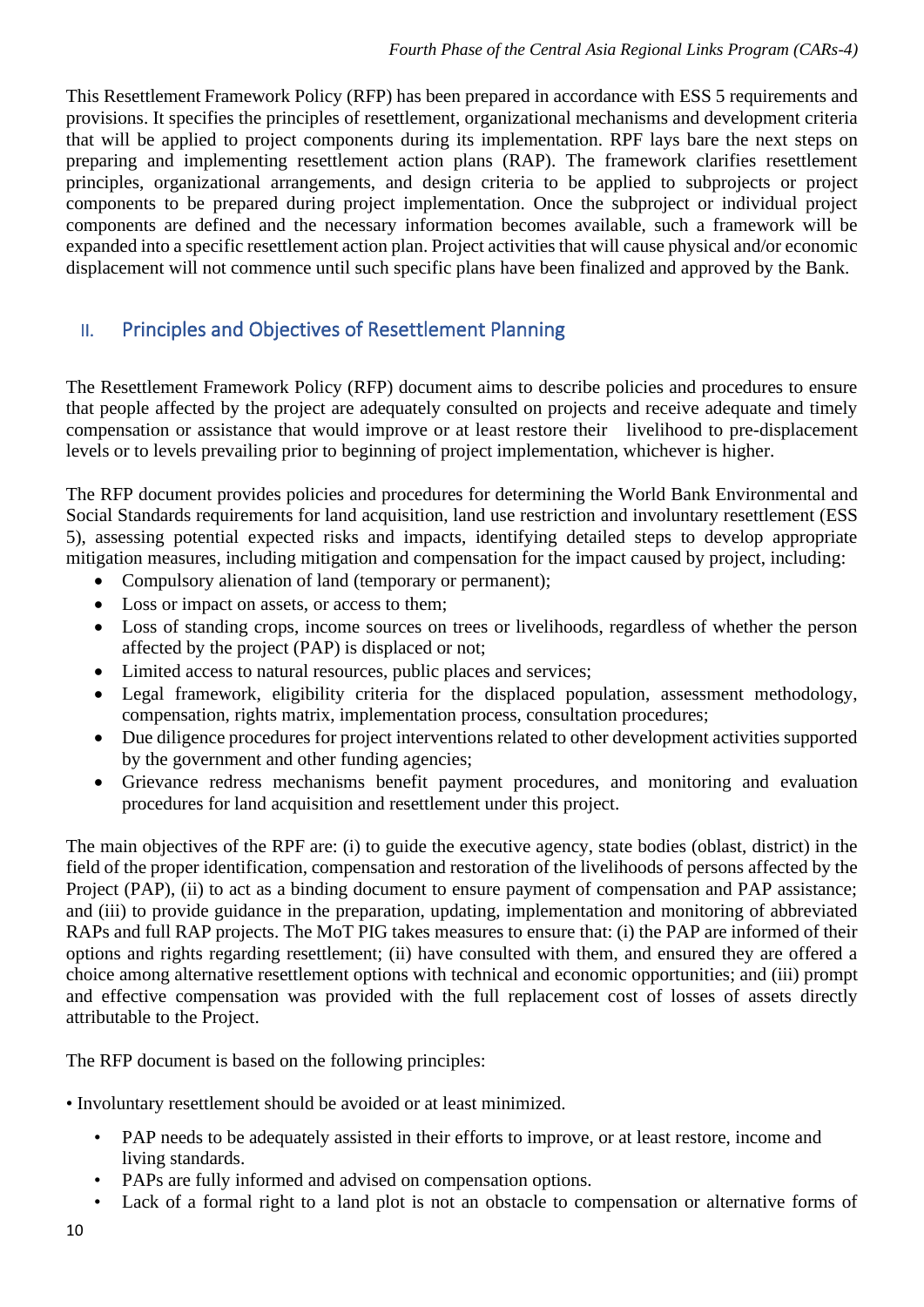rehabilitation assistance.

- Particular attention is paid to socially vulnerable groups such as ethnic minorities, women-headed households, disabled or elderly households, etc., and appropriate assistance is provided to help them adapt to project-related changes.
- Land alienation and resettlement is conceived and executed within the project, and the full cost of compensation is included in the project cost and benefits.
- Compensation / rehabilitation assistance will be paid to affected people prior to relocation, land leveling, demolition and, in any case, before impact.
- Compensation must be paid to PAP at full replacement cost, without deduction for depreciation or any other purpose.

It should be noted that in accordance with World Bank ESS 5, the term "involuntary resettlement" covers more than the "physical displacement or relocation" of affected people. It is defined as the direct social and economic consequences of the project, which are permanent or temporary and are caused by the forced acquisition of land, which may lead to : (i) physical displacement such as relocation, loss of residential land or housing/shelter; (ii) economic displacement (loss of land, assets or access to assets; (iii) loss of income sources or means of livelihood, regardless of whether affected individuals should move to another location; or (iv) the involuntary restriction of access to legally protected parks and protected areas, resulting in adverse effects on the livelihoods of displaced persons. ESS 5 also applies to land acquisition or land use restrictions occurring prior to the project, but which were undertaken or initiated in anticipation of, or in preparation for, the project.. These requirements and provisions of the ESS 5 apply to all project components that lead to involuntary resettlement, regardless of the source of funding. They also apply to other activities leading to involuntary resettlement, that is, in the opinion of the Bank, (a) are directly and substantially related to a project supported by the Bank, (b) are necessary for project achieving its objectives.

# <span id="page-10-1"></span><span id="page-10-0"></span>III. Legal Framework and Policies related to Land Acquisition and Resettlement

# III.1. Relevant legislation of the Republic of Tajikistan on land management issues

The Constitution of the Republic of Tajikistan establishes exclusive state property on land whereas the state ensures its effective use in the best interests of the people. The amendments to the Land Code, that took place in August 2012 allow alienating land use rights and land use rights became subject to buying/selling, gift, exchange, pledge and other transactions. Amendments to the Mortgage Law, allow the individual land user to pledge his/her user rights to the land plot to another individual, bank or institution at the current market price. The implementing mechanisms for these amendments are being developed, although this right provides greater scope and flexibility to the land user. Cost of realty, constructions and assets should be compensated to physical persons.

The Land Code of the Republic of Tajikistan is the most systematic code of rules governing the complex of legal relations arising in the process of exercising land use rights. Issues related to the suspension of land use rights, in case of their alienation and compensation for losses to land users, as well as losses associated with the removal of land from circulation, are considered in two chapters and nine articles of the Land Code. These articles contain the main provisions on the alienation of land for public and state purposes. The Code allows the state to seize land from land users for the needs of projects carried out in the interests of the state and on a national scale, and describes the methods, system and procedure for protecting the rights and interests of persons whose land is subject to seizure for the purposes of the project, and provides a set of compensation measures to cover land users' losses. The normative legal act on the procedure for compensation for losses and losses of agricultural products of land users, approved by Resolution of the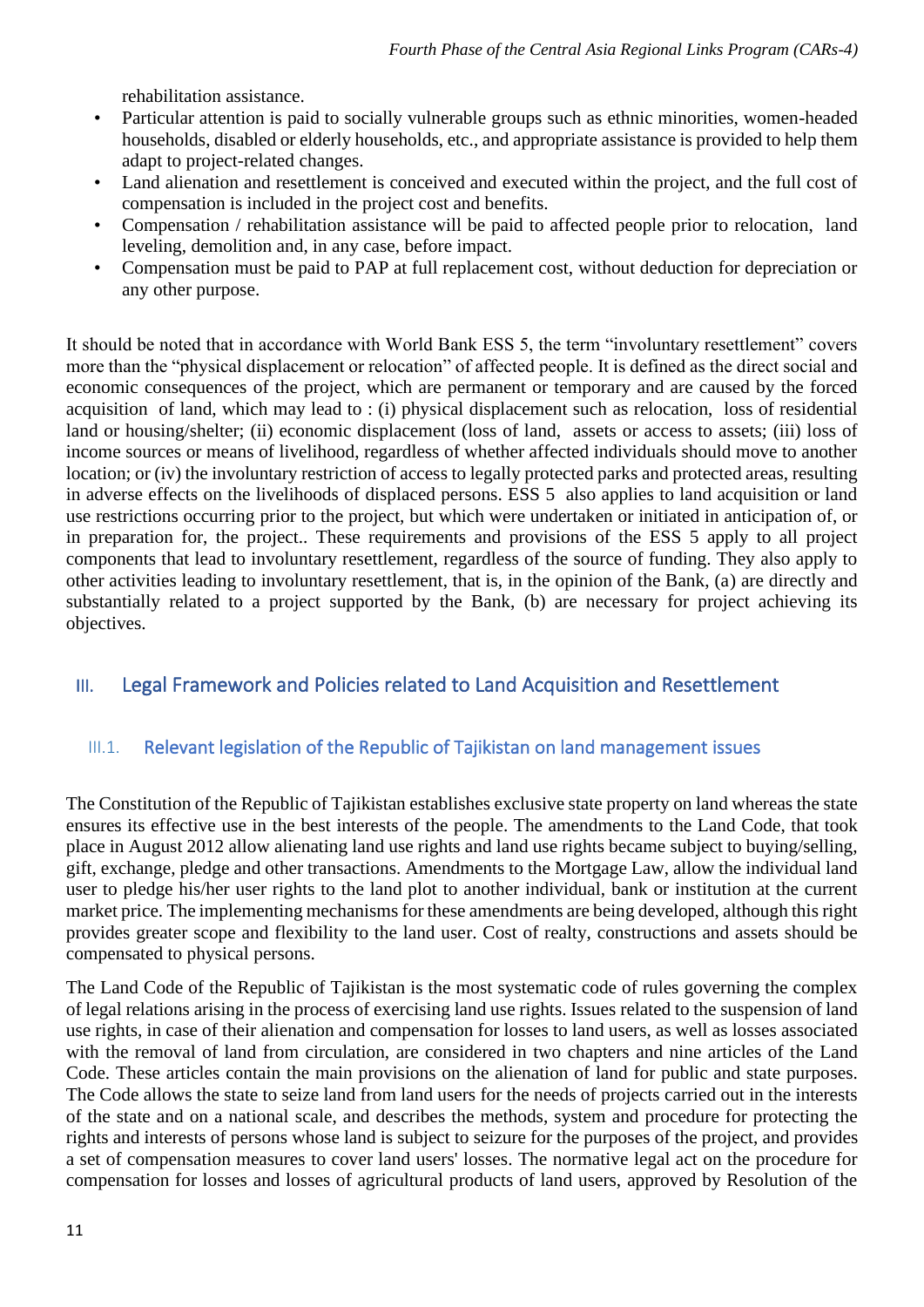Government of the Republic of Tajikistan, dated № 641, 30<sup>th</sup> of December 2011, a specific and detailed procedure for compensation for losses to land users is established.

The following are the main points regarding the problem of forced resettlement indicated in the Land Code

- Alienation of land for state and public needs should be carried out after the provision of an equivalent land;
- New residential, industrial and other buildings similar to those withdrawn should be built on the new site in the prescribed manner;
- Losses incurred during the alienation of the land should be fully compensated, including lost profits, and losses should be calculated at market value;
- The construction of buildings and compensation for losses will be carried out by institutions and organizations in whose favor the land has been seized (project beneficiaries);
- Provision of a new land plot, construction of buildings, compensation of all types of losses, including lost income, should be done before the formal alienation of land from land users.

According to Articles *41 and 43 of the Land Code*, a land plot may be withdrawn for state or public needs, but only with equal compensation for immovable property, facilities and crops located on this plot. This compensation cannot be less than the current market value of such real estate, as the law speaks of the principle of compensation at the market price.

The Land Code requires that an institution interested in acquiring land justifies the need for such alienation and demonstrates that the land should be withdrawn and there is no alternative for the project. A land plot may be confiscated if it is necessary to build buildings and structures or to carry out work of state interest. If the project is of interest to the state, the project beneficiary needs to prepare a proposal for the establishment of land necessary to start such alienation. In accordance with the Law, the acquisition process must be completed, and all people and households that were included in the project area were provided with compensation before the construction is allowed to start.

*The Land Management Law (2008, last amendment of 2016)* requires the authorities to map and monitor land quality, including soil pollution, erosion and deforestation.

*The Law on Sanitary and Epidemiological Safety of the Population (2003, as amended in 2011)* introduced the concept of sanitary and epidemiological expertise, which establishes the conformity of project documentation and economic activities to the state sanitary epidemiological norms and rules, and also strengthened the provisions on measures in the field of sanitation and hygiene, epidemic control and awareness.

*The Law on Pastures (2013)* defines the basic principles for the use of pastures, including the protection of pastures and the environment.

*Table 1. Laws and regulations on land management in Tajikistan* 

• Land Code, Civil Code, land allocation rules for individuals and legal entities;

• The Land Code of the Republic of Tajikistan is a systematic set of rules governing the complex of relations arising in the process of land ownership and use;

• The Civil Code of the Republic of Tajikistan regulates the legal status of participants in civil turnover, the grounds for the emergence of rights and the procedure for their exercise, contractual obligations, property and non-property relations;

• The Law of the Republic of Tajikistan "On Land Valuation" establishes the legal basis for normative land valuation; • The Law of the Republic of Tajikistan "On Local Government Agencies" establishes regulatory grounds for the allocation and redistribution of land;

12

<sup>•</sup> The Constitution of the Republic of Tajikistan establishes land as the exclusive property of the state;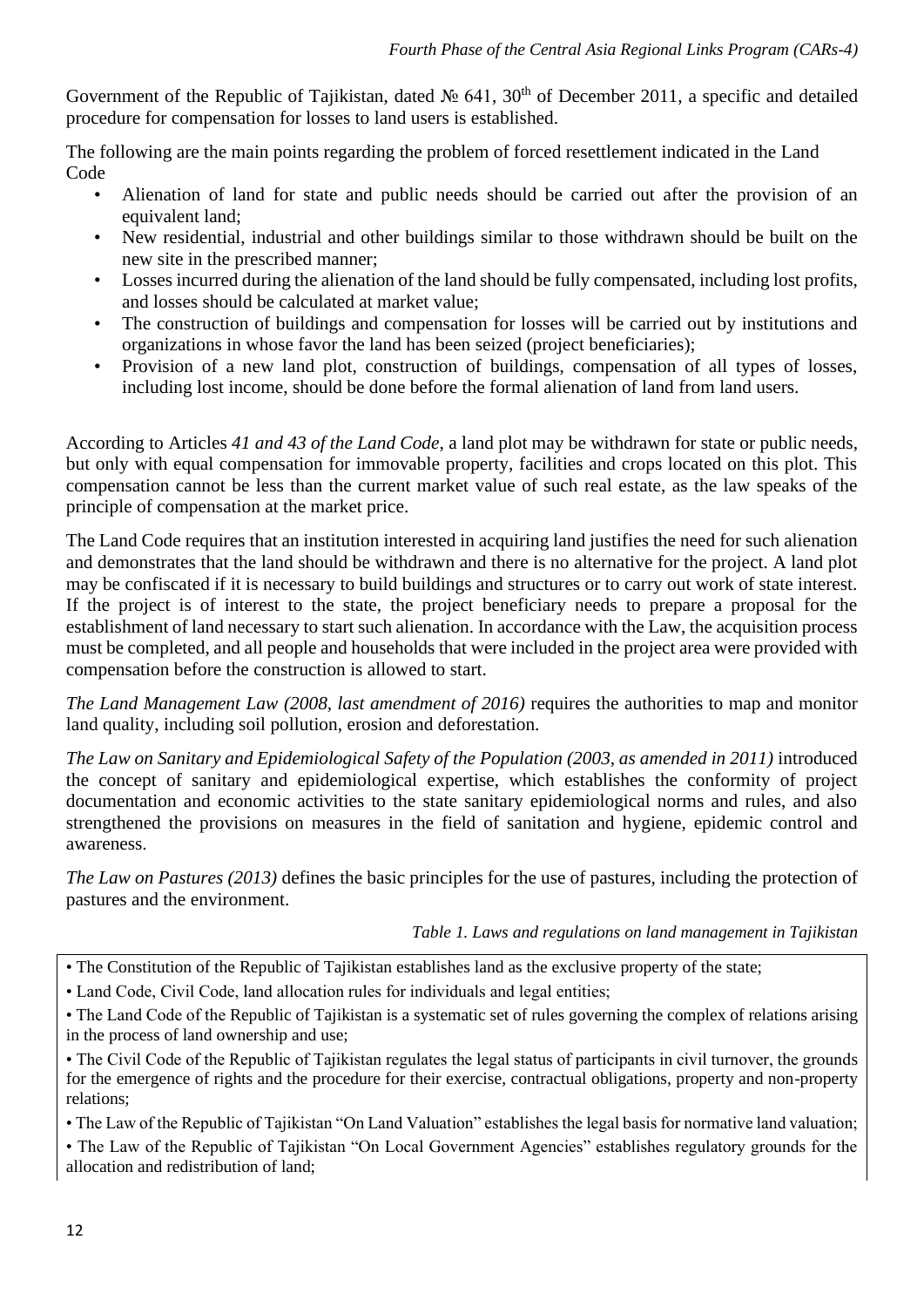• The Law of the Republic of Tajikistan "On Land Management" regulates relations related to the legal grounds for activities in the field of land management;

• The State Land Cadaster is a system of information and documentation on the natural, economic and legal status of lands, their categories, quality characteristics and economic value;

• The Regulation on the procedure for compensation of losses to land users and harm to agricultural production, approved by the Decree of the Government of the Republic of Tajikistan N 641, dated. December 30, 2011, establishes the procedure for compensation for losses to land users;

• The Civil Procedural Code of the Republic of Tajikistan establishes the procedure, rules and conditions of judicial protection in case of legal proceedings on issues related to involuntary resettlement; and

<span id="page-12-0"></span>• The Economic Procedural Code of the Republic of Tajikistan also establishes the procedure, rules and conditions of judicial protection in case of legal proceedings on issues related to involuntary resettlement

# III.2. National legal provisions on citizen participation and labor

*The Law on Freedom of Information* is supported by Article 25 of the Constitution, which states that state institutions, public associations and officials are obliged to provide everyone with the opportunity to receive and familiarize themselves with documents that affect her or his rights and interests, except in cases provided by Law.

In accordance with the *Decree "On the Approval of the Procedure for Reimbursing the Costs Related to the Provision of Information*," adopted 1<sup>th</sup> of January 2010, all government bodies have the right to charge a fee for providing any information to journalists and government officials. The decree states that one page of the information provided should cost up to 35 TJS (US 8 dollars).

The decree allows government officials to charge for photocopying official documents or extracts of official documents and receiving written information from government officials. Payment may be charged not only for the provision of printed information, but also for oral information and clarification of legislative acts, decrees and regulatory legal acts<sup>1</sup>.

According to *the Law on Public Associations*, a public association can be created in one of the following legal forms: public organization, social movement or public initiative body. Section 4 of this law establishes the right of citizens to form associations to protect common interests and achieve common goals. It describes the voluntary nature of associations and defines the rights of citizens not to join organizations and not to leave them. Amendments to this law in August 2015 require NGOs to notify the Ministry of Justice of all funds received from international sources before using these funds.

*The Law on Assemblies, Rallies, Demonstrations and Street Processions* in 2014 (Section 10) prohibits persons who have committed administrative offenses (i.e., not criminal offenses) in accordance with Articles 106, 460, 479 and 480 of the Code of Administrative Offenses<sup>2</sup>, to organize meetings. Section 12 of the Law stipulates that meeting organizers must obtain permission from the local administration fifteen days before the organization of the mass meeting.

*The Law on Local Government* (2004) gives the chairman of a district or city authority to control the management of natural resources, the construction and reconstruction of nature protection territories, and the supervision of local structures in the field of sanitary and epidemiological surveillance, waste

<sup>&</sup>lt;sup>1</sup> Tajikistan Commercial Law: EBRD Assessment. Office of the General Counsel. April 2012 European Bank for Reconstruction and Development

<sup>&</sup>lt;sup>2</sup> These provisions relate to barriers to assembly (art. 106); hooliganism (Article 460); police disobedience (article 479); and violation of the rules for holding meetings (Article 480).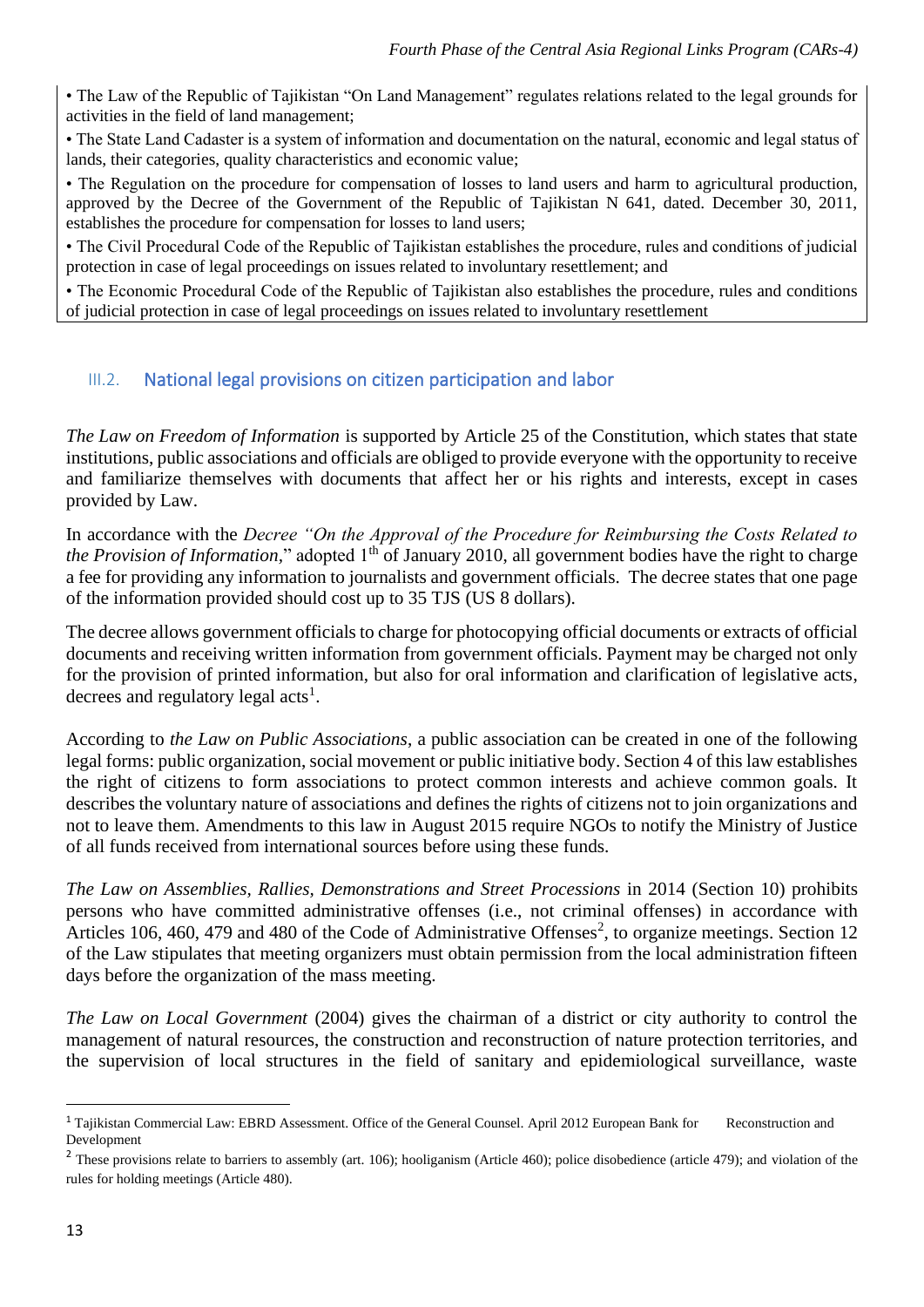management, healthcare and social protection of the population in within the administrative territory. A public meeting is not held without official notification of the local government authority (district Hukumat).

*The Law "On Self-Government Bodies of Settlements and Villages"* in 1994, is endowed with a wide range of opportunities and a mandate to support community efforts to meet local socio-economic needs. The 2009 amendment aims to ensure that local governments and accountability are focused on delegating authority with respect to the authority of members of the jamoat council. The amendment in 2017 allows the Soviet of jamoats to withhold non-tax revenues, as well as pay for the provision of administrative services, as well as part of the local property taxes. The amendment in 2017 implies a serious attitude on the part of the national government to a policy decision that gives the Jamoat Council the authority and resources necessary to support local development and solve problems.

<span id="page-13-0"></span>*The Law of the Republic of Tajikistan "On Appeals of Individuals and Legal Entities"* (July 13, 2016 № 1339) contains legal provisions on established information channels for citizens to submit their complaints, inquiries and complaints. Section 14 of the Law establishes the time limits for the consideration of complaints, which are 15 days from the date of receipt, which do not require additional investigations.

# III.3. World Bank Environmental and Social Standards on Land Acquisition, Restriction on Land Use and Involuntary Resettlement (ESS 5)

The WB's ESS5 recognizes that project-related land acquisition and restrictions on land use can have adverse impacts on communities and persons, and should be avoided where possible. Resettlement is considered involuntary when affected persons or communities do not have the right to refuse land acquisition or restrictions on land use that result in physical or economic displacement. Where involuntary resettlement is unavoidable, it will be minimized and appropriate measures to mitigate adverse impacts on displaced persons, and on host communities receiving displaced persons, will be carefully planned.

# **ESS5 Objectives**

- To avoid involuntary resettlement or, when unavoidable, minimize involuntary resettlement by exploring project design alternatives;
- To avoid forced eviction:
- To mitigate unavoidable adverse social and economic impacts from land acquisition or restrictions on land use by: (a) providing timely compensation for loss of assets at replacement cost and (b) assisting displaced persons in their efforts to improve, or at least restore, their livelihoods and living standards, in real terms, to pre-displacement levels or to levels prevailing prior to the beginning of project implementation, whichever is higher;
- To improve living conditions of poor or vulnerable persons who are physically displaced, through provision of adequate housing, access to services and facilities, and security of tenure;
- To conceive and execute resettlement activities as sustainable development programs, providing sufficient investment resources to enable displaced persons to benefit directly from the project, as the nature of the project may warrant; and
- To ensure that resettlement activities are planned and implemented with appropriate disclosure of information, meaningful consultation, and the informed participation of those affected.

This ESS applies to permanent or temporary physical and economic displacement resulting from the following types of land acquisition or restrictions on land use undertaken or imposed in connection with project implementation:

(a) Land rights or land use rights acquired or restricted through expropriation or other compulsory procedures in accordance with national law;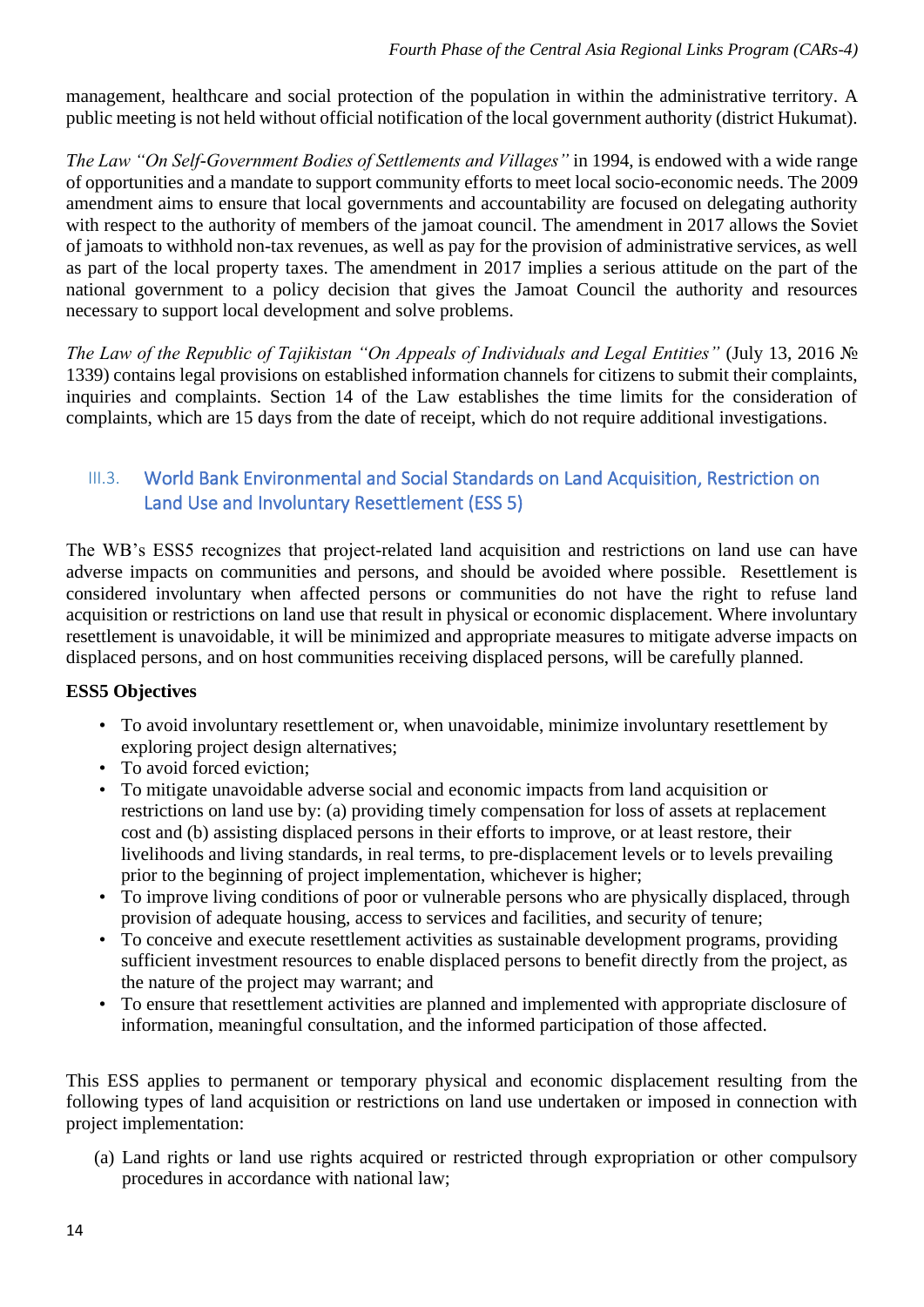- (b) Land rights or land use rights acquired or restricted through negotiated settlements with property owners or those with legal rights to the land, if failure to reach settlement would have resulted in expropriation or other compulsory procedures;
- (c) Restrictions on land use and access to natural resources that cause a community or groups within a community to lose access to resource usage where they have traditional or customary tenure, or recognizable usage rights. This may include situations where legally designated protected areas, forests, biodiversity areas or buffer zones are established in connection with the project;
- (d) Relocation of people without formal, traditional, or recognizable usage rights, who are occupying or utilizing land prior to a project specific cut-off date;
- (e) Displacement of people as a result of project impacts that render their land unusable or inaccessible;
- (f) Restriction on access to land or use of other resources including communal property and natural resources such as marine and aquatic resources, timber and non-timber forest products, fresh water, medicinal plants, hunting and gathering grounds and grazing and cropping areas;
- (g) Land rights or claims to land or resources relinquished by individuals or communities without full payment of compensation; and
- (h) Land acquisition or land use restrictions occurring prior to the project, but which were undertaken or initiated in anticipation of, or in preparation for, the project.

This ESS does not apply to impacts on incomes or livelihoods that are not a direct result of land acquisition or land use restrictions imposed by the project. Such impacts will be addressed in accordance with ESS1.

Where a project supports land titling or other activities intended to confirm, regularize or determine land rights, a social, legal and institutional assessment will be required under ESS1. The assessment aims to identify potential risks and impacts, as well as appropriate design measures to minimize and mitigate adverse economic and social impacts, especially those that affect poor and vulnerable groups. This ESS does not apply to disputes between private parties in land titling or related contexts. However, where persons are required to vacate land as a direct result of a project-supported determination that the land in question is state land, this ESS will apply (in addition to the relevant provisions of ESS1).

This ESS does not apply to land use planning or the regulation of natural resources to promote their sustainability on a regional, national or subnational level (including watershed management, groundwater management, fisheries management, and coastal zone management). Where a project supports such activities, the Borrower will be required to conduct a social, legal and institutional assessment under ESS1, in order to identify potential economic and social risks and impacts of the planning or regulation, and appropriate measures to minimize and mitigate them, in particular those that affect poor and vulnerable groups.

This ESS does not apply to management of refugees from, or persons internally displaced by, natural disasters, conflict, crime or violence.

# **ESS5 Requirements**

## *Project design*

The Borrower (GOT) will demonstrate that involuntary land acquisition or restrictions on land use are limited to direct project requirements for clearly specified project purposes within a clearly specified period of time. The Borrower will consider feasible alternative project designs to avoid or minimize land acquisition or restrictions on land use, especially where this would result in physical or economic displacement, while balancing environmental, social, and financial costs and benefits, and paying particular attention to gender impacts and impacts on the poor and vulnerable.

*Compensation and benefits for affected persons*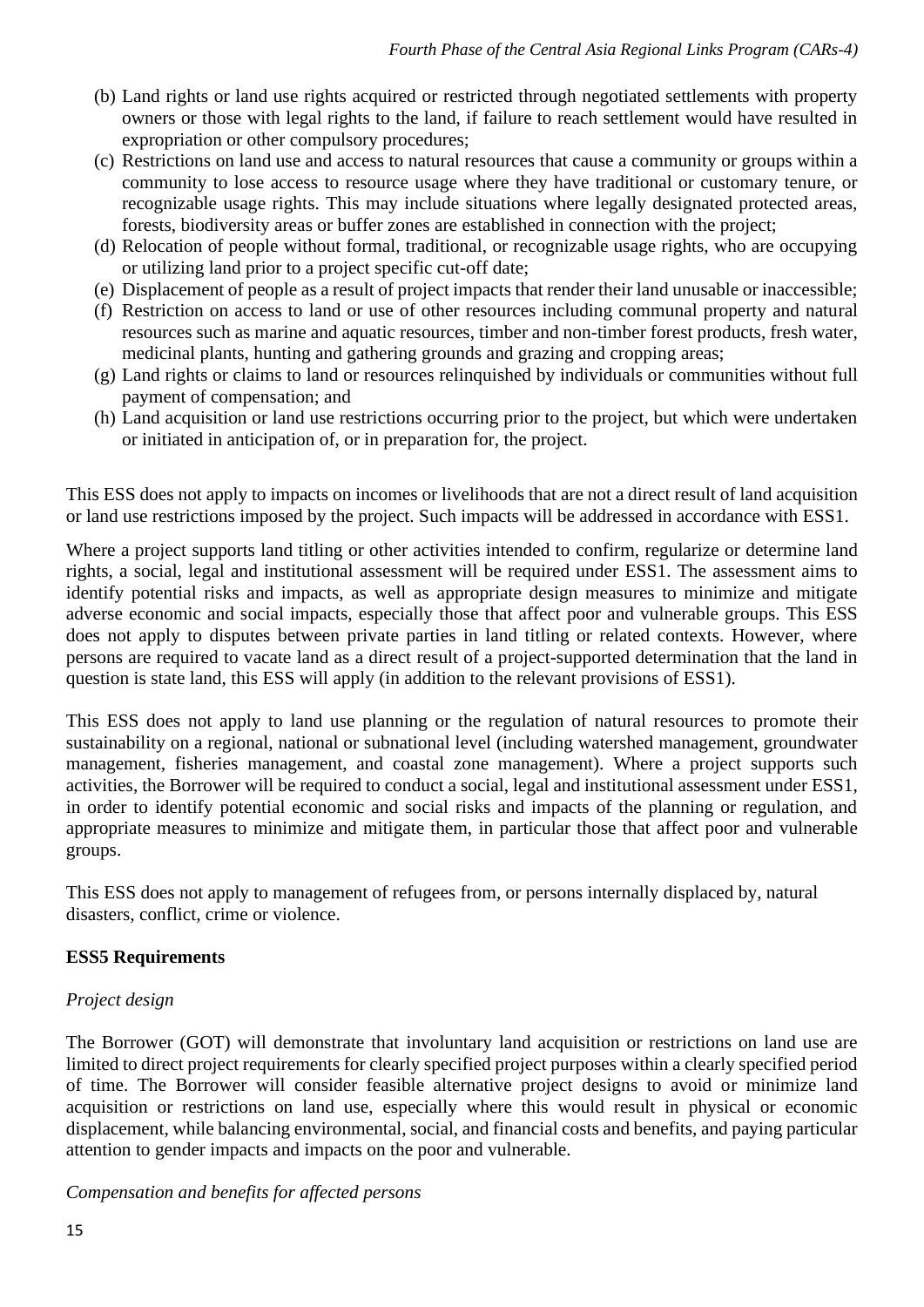When land acquisition or restrictions on land use (whether permanent or temporary) cannot be avoided, the Borrower will offer affected persons compensation at replacement cost, and other assistance as may be necessary to help them improve or at least restore their standards of living or livelihoods. Compensation standards for categories of land and fixed assets will be disclosed and applied consistently. Compensation rates may be subject to upward adjustment where negotiation strategies are employed. In all cases, a clear basis for calculation of compensation will be documented, and compensation distributed in accordance with transparent procedures.

## *Community engagement*

The Borrower will engage with affected communities, including host communities, through the process of stakeholder engagement described in ESS10 on Stakeholder Engagement and Information Disclosure. Decision-making processes related to resettlement and livelihood restoration will include options and alternatives from which affected persons may choose. Disclosure of relevant information and meaningful participation of affected communities and persons will take place during the consideration of alternative project designs, and thereafter throughout the planning, implementation, monitoring, and evaluation of the compensation process, livelihood restoration activities, and relocation process.

## *Grievance mechanism*

The Borrower will ensure that a grievance mechanism for the project is in place, in accordance with ESS10 as early as possible in project development to address specific concerns about compensation, relocation or livelihood restoration measures raised by displaced persons (or others) in a timely fashion. Where possible, such grievance mechanisms will utilize existing formal or informal grievance mechanisms suitable for project purposes, supplemented as needed with project-specific arrangements designed to resolve disputes in an impartial manner.

## *Planning and implementation*

Where land acquisition or restrictions on land use are unavoidable, the Borrower will, as part of the environmental and social assessment, conduct a census to identify the persons who will be affected by the project, to establish an inventory of land and assets to be affected, to determine who will be eligible for compensation and assistance, and to discourage ineligible persons, such as opportunistic settlers, from claiming benefits. The social assessment will also address the claims of communities or groups who, for valid reasons, may not be present in the project area during the time of the census, such as seasonal resource users. In conjunction with the census, the Borrower will establish a cutoff date for eligibility. Information regarding the cut-off date will be well documented and will be disseminated throughout the project area at regular intervals in written and (as appropriate) non-written forms and in relevant local languages. This will include posted warnings that persons settling in the project area after the cutoff date may be subject to removal.

To address the resettlement impact, this ESS requires preparation of a RAP for the land acquisition process, once the extent of the direct impact is known. Where an impact is minor (less than 200 people, no person is physically displaced, and less than 10 percent of their productive assets are lost), an Abbreviated RAP can be prepared. For projects with significant impacts, a full RAP is required. The ESS5 requires that special attention is to be paid to the needs of vulnerable groups of the impacted population, especially to the residents living below the poverty line, the residents without land rights, the elderly, women, children, and ethnic minorities.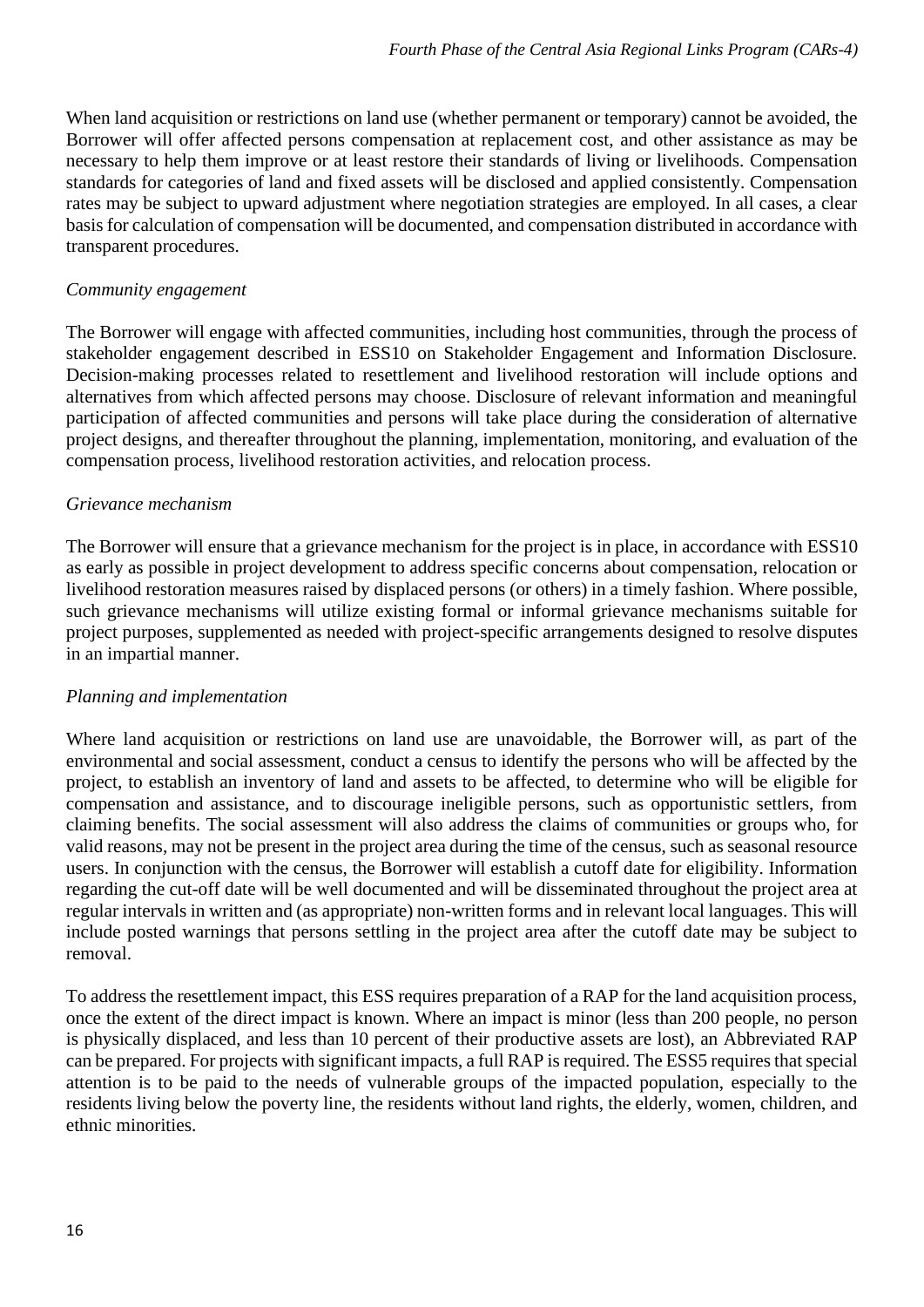## <span id="page-16-0"></span>III.4. **Key provisions on differences between the Tajik Land Code and World Bank ESS5**

In principle, the Land Code of the Republic of Tajikistan and ESS 5 of the World Bank adhere to the goal of compensation for replacement cost, but the legislation of Tajikistan does not provide for rehabilitation, and in practice this is left to the discretion of the Government of the Republic of Tajikistan.

In order to clarify these issues and to eliminate possible gaps between the legislation of Tajikistan and the World Bank ESSs, this RPF document was prepared for the Project, providing compensation for the cost of replacing all items, and for non-land assets of people without land rights and informal settlers, and providing subsidies or benefits for the PAP who may be displaced, suffer business losses, or may be otherwise seriously affected. Hence, in addition to compensation for acquired land, the Project will compensate as follows (in compliance with ESS5):

- Any PAPs, regardless of title or not, will be entitled to compensation (for structures, assets, crops and trees) and rehabilitation measures to restore livelihood at least equal to the pre-displacement level under the project. This includes land-less people using land and squatters.
- All PAPs and affected communities will be consulted on options and any impacts of land acquisition and resettlement.
- A social screening will be conducted to identify the level of potential impacts and appropriate mitigation measures.
- If land for land compensation is not technically feasible or socially viable, compensation will be in cash at full replacement cost at current market value.
- Compensation for any other assets affected (structures, crops and trees, as well as business/income loss) will be in cash or kind at full replacement cost at current market value. Vulnerable and poor PAPs will be entitled to additional measures as relevant, and gender issues will be addressed.
- Maintenance works will avoid or minimize, as far as possible, the need for land acquisition and resettlement.
- Compensation for temporary loss of land or assets, or for temporary disruption of income will be provided.

It must be especially noted that under the WB ESS 5, status of those without legal title is clearly defined. In accordance with this policy, those people who do not possess official legal title or judicial rights for the land use, but still use the state land are entitled to receive compensation, taking into account the investments they made into the state land, their labor and lost assets, but not for land ownership as in the case of a titled owner. Instead, alternative sites are allocated for their use, or other forms of assistance in lieu of land compensation, are provided to those informally using or occupying land to the project cutoff date.

In case of disparity of the laws of the Tajikistan with the requirements of the policy of the WB on Involuntary resettlement (ESS 5), the principles and procedures of ESS 5 should be applied. This priority of WB norms over the national legislation is required for World Bank financed projects and provided for by the national legislation.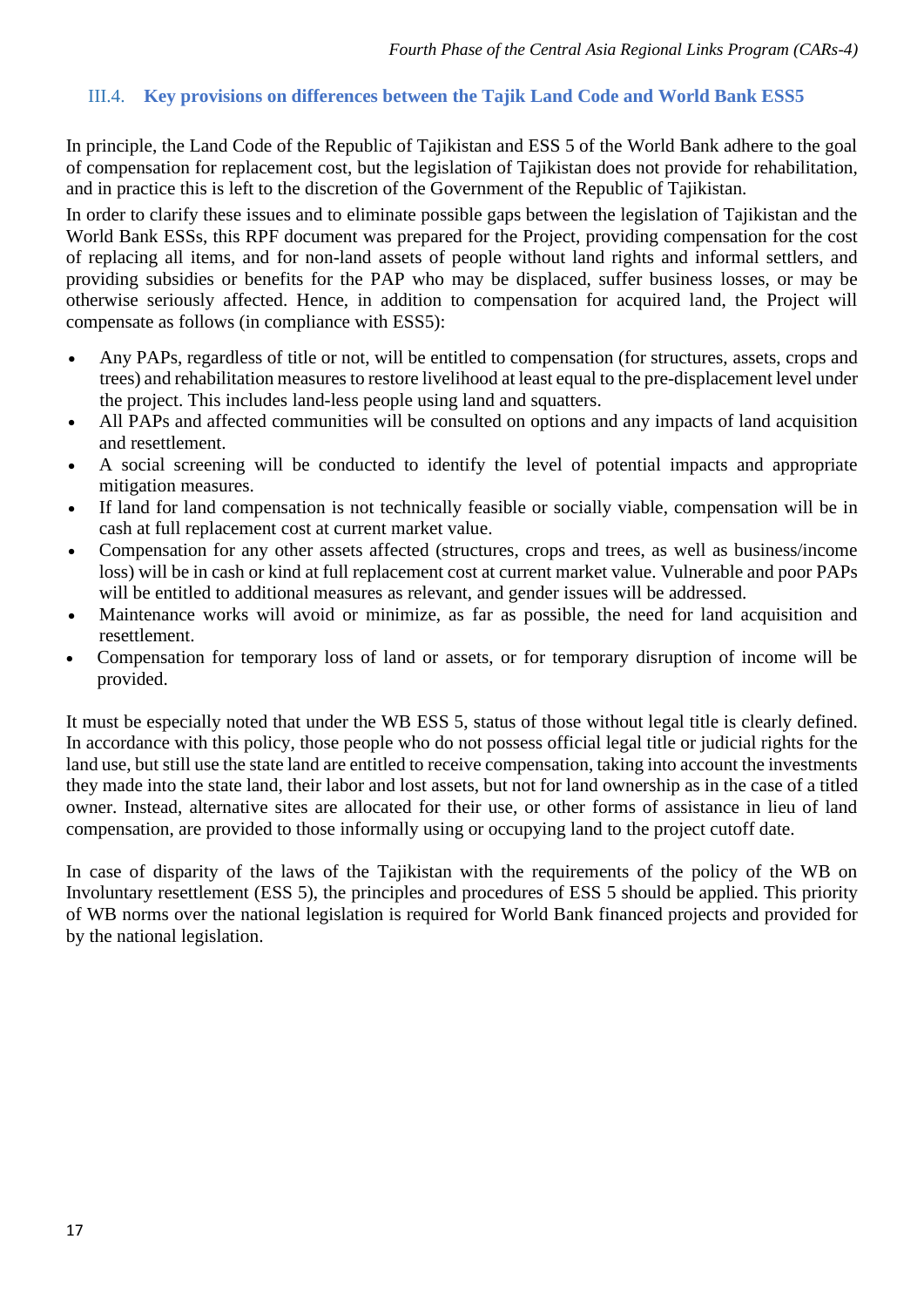# <span id="page-17-0"></span>IV. RAP Preparation, Approval and Disclosure Process

The first step in the process of preparing a RAP is the assessment to identify land plots and assets that may be affected by the Project. This assessment of land plots affected will be carried out by the PIG Social Development Consultant in conjunction with the representatives of local self-government bodies and will be used to identify the types and nature of potential impacts associated with the activities proposed for implementation under the Project, to adopt respective impact mitigation measures. This assessment also shows that the prevention or minimization of resettlement is a key criterion in preparation of the RAP prior to implementation of the CARs-4 project.

The assessment will be carried out according to the established criteria detailed in Annex 1, and will be documented in the form of a report on screening (see Annex 1-3) of the expected social impacts, following the adoption of main technical solutions or detailed projects.

<span id="page-17-1"></span>The design will not be completed until it is clearly established that all attempts have been made to minimize the impacts of land acquisition and resettlement. If the assessment indicates the need for physical displacement, land acquisition, impact on assets or negative impact on economic resources, whether or not there is physical displacement, the next step will be a social and economic census and inventory of the land resources and assets in order to determine the extent of the need for resettlement. This will be followed by the development of the RAP for the Project, following the steps outlined below.

## IV.1. Census, socio-economic surveys, loss inventory

The census and socio-economic survey should be carried out using a structured questionnaire to record the details of the current land owners, their ownership status (primary land user or secondary land user), the amount of land required for the proposed improvements in order to: (i) assess the magnitude of the impact on private assets; and (ii) assess the degree of physical and / or economic displacement, as well as the standard of living, inventory of assets, sources of income, debt level, profile of household members, health and sanitation, the estimated benefits and consequences of the projects, and the relocation preferences of those who require relocation. This information will facilitate the preparation of a resettlement action plan to mitigate adverse effects.

The purpose of a basic socio-economic survey of affected individuals is to cover the socio-economic characteristics of the affected individuals and establish monitoring and evaluation parameters. The main socio-economic indicators will be used as a guideline for monitoring the socio-economic status of the persons affected by the project. The survey should cover all PAPs and also help to collect data disaggregated by sex to address gender issues during resettlement. As part of the socio-economic survey, a wide range of consultations will be held with various groups affected by the problem, as well as with other stakeholders, in order to find out their views and preferences. Based on the results of these consultations, design changes, if necessary, and mitigation measures will be introduced. Consultations will include women, their problems and reactions, in particular to land tenure, impact on livelihoods, compensation and resettlement planning will be addressed through appropriate mitigation.

<span id="page-17-2"></span>During the census, a cut-off date will be set, which will be the date of the census and the listing of recognized PAPs, lands and assets going to be affected. After the census, the RAP will be developed based on the collected data on exposure and persons affected.

# IV.2. Preparation of Resettlement Action Plans

The RAP will be prepared after the socio-economic census and identification of the parties affected by the project. The RAP will be prepared in consultation with the parties involved. In particular, consultations will be held on the provision of compensation, as well as on obstacles encountered in activities in the field of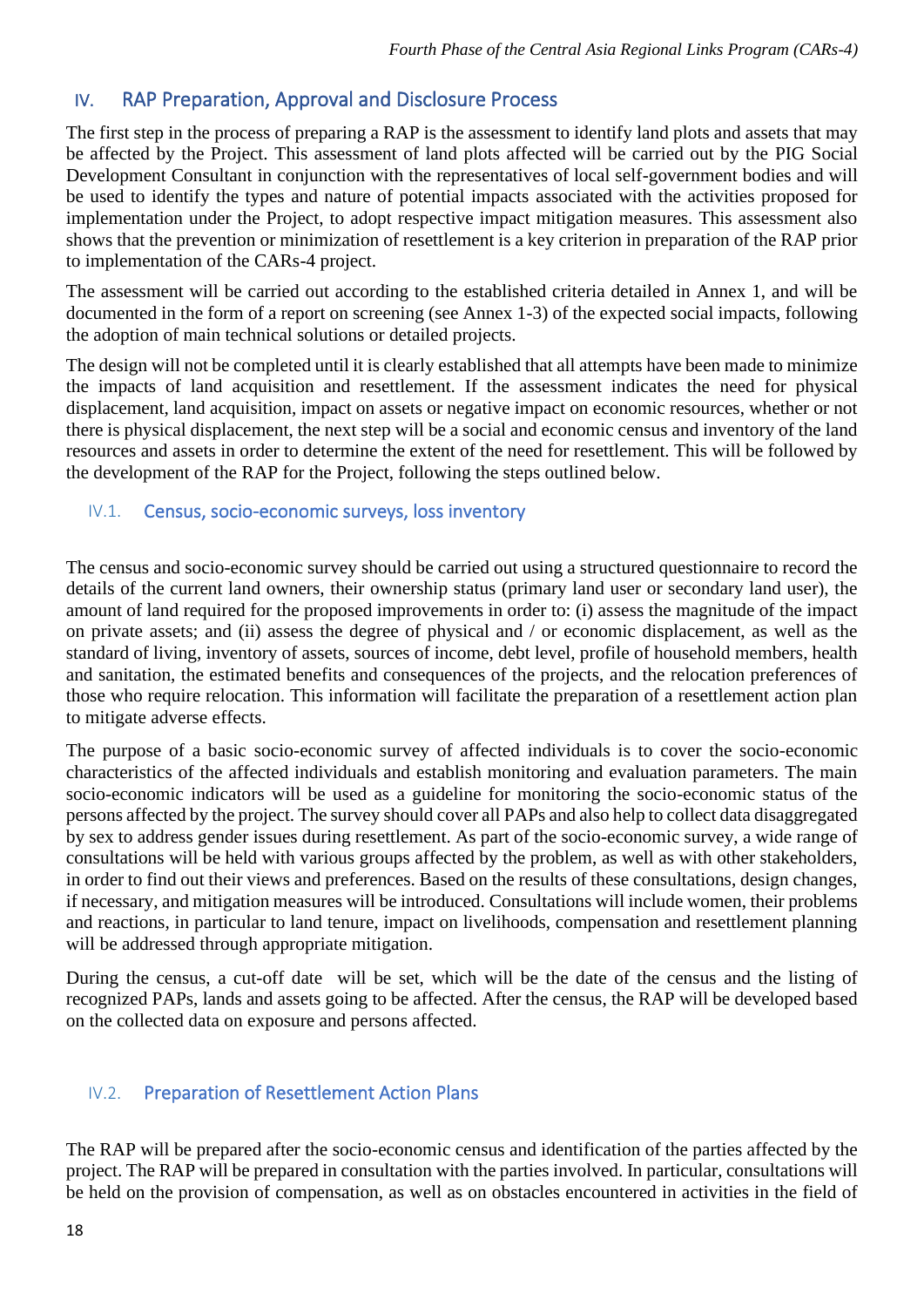economics and livelihoods, methods of assessment, compensation, possible assistance, the aspirations of the PAP, complaint mechanisms, and the timing of implementation. The final version of the RAP will include comments and comments by the PAP. Listed below are the key elements of the RAP identified in ESS 5. More detailed recommendations on the preparation of the RAP are available on the website of the ESF WB Methodological recommendations on ESS 5. The contents of the RAP are set out in Appendix 5. The level of impact of the Project on individual affected individuals is not expected to be significant (i.e., the PAP is unlikely to be physically displaced or lose its production assets). It is expected that the number of people affected under any one site-specific sub-project will be less than 200 people. In such cases, an abbreviated RAP may be prepared. If the number of affected people exceeds 200, a full RAP will be developed. However, given community-level sub-projects at the community level, no interventions will result in the physical or economic displacement of 200 or more people.

Where a full RAP needs to be developed, it should include the following at minimum: (i) Description of the sub-project; (ii) Potential impacts; (iii) Objectives of the RAP; (iv) Baseline census and socioeconomic survey information; (v) Legal framework incl. entitlements related to any additional impacts which are not identified in this RPF but which are identified through the census or survey during implementation; (vi) Institutional Framework; (vii) Eligibility; (viii) Valuation of and compensation rates and standards for losses; (incl. programs for improvement or restoration of livelihoods and standards of living; (ix) Community Participation; (x) Implementation schedule for resettlement activities; (xi) Cost and budget; (xii) Grievance redress mechanism; (xiii) Monitoring and evaluation;

## <span id="page-18-0"></span>IV.3. Disclosure and approval

The following steps should be followed after full/ abbreviated RAP preparation:

- The draft RAP shall be subject to consultation with PAPs who will receive a copy of the RAP in language and format adequate and accessible to them a week before the discussion. PAPs' representatives, PIG MOT representatives, and NGO representatives shall attend public consultations.
- After the discussion, comments and proposals shall be reflected in the RAP.
- The RAP shall include a section of the consultation process with the matrix of comments and proposals for the inclusion and implementation thereof.
- The Safeguards Specialists shall submit the RAP to the Project Coordinator for approval.
- After inclusion of the comments received as a result of disclosure of the RAP and after approval thereof by the Project Coordinator, the RAP shall be officially sent to the WB for review and confirmation on the compliance with ESS 5 and other applicable policies/procedures.
- Once the World Bank confirms the acceptability of the quality of each RAP, it shall be disclosed on the WB website, published as a final RAP on the PIG MOT websites and re-shared with all stakeholders. Private information about PAPs shall not be made publicly available.

<span id="page-18-1"></span>No changes shall be made to the compensation entitlement matrix, eligibility criteria, compensation rates, or provisions for assistance without the prior World Bank's consent.

# V. Eligibility Criteria and Procedures for Various Categories of Project Affected People

<span id="page-18-2"></span>This section sets out eligibility criteria, which are necessary to determine who will be eligible for resettlement and benefits, and to discourage claims of ineligible people.

## V.1. Principles

Forced seizure of land leads to the displacement or loss of housing: Loss of assets or access to assets, or loss of sources of income or livelihoods, should the PAP move to another location. Therefore, meaningful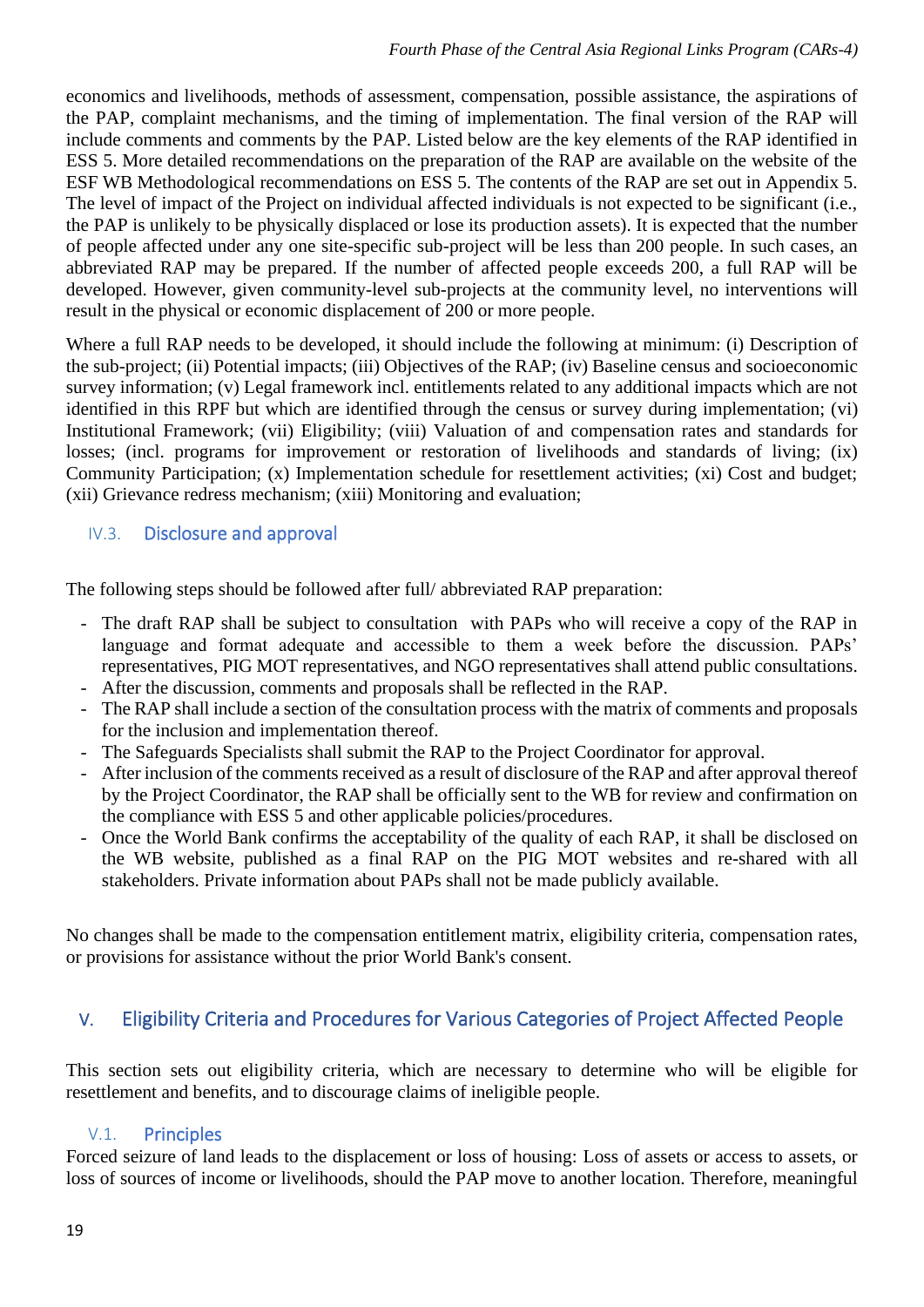<span id="page-19-0"></span>consultations with affected individuals, local authorities and community leaders will establish the criteria by which displaced persons will be deemed eligible for compensation and other relocation assistance.

# V.2. Eligibility classification according to ESS 5

## **Affected persons are defined as follows: Individuals**

- a) Having formal legal rights to land or property;
- b) Not having formal rights to land or property, but presenting a claim to land or property that is or may be recognized in accordance with national law; or
- c) Not having a legitimate recognized right or recognized claim for land or property that they occupy or use.

Those covered by points (a) and (b) above should be provided with compensation for land loss and other assistance in accordance with this RPF document.

Persons referred to in subparagraph (c) above should be provided with resettlement assistance instead of compensation for the land they occupy, and other assistance, if necessary, to achieve the goals set out in this RPF document if they occupy the project area before termination dates set by project authorities in close consultation with potential PAP, local community leaders and relevant local authorities and acceptable to the World Bank.

Persons who encroach on this site after the cut-off date are not entitled to compensation or any other relocation assistance. All persons included in paragraphs (a), (b) or (c) above shall be compensated for the loss of assets other than land. Therefore, it is clear that all persons affected by the project, regardless of their status or whether they have official titles, legal rights or not, persons who occupy land in violation of the law or otherwise encroach illegally on the land, are entitled to receive any assistance if they occupy land or use it, before the deadline.

<span id="page-19-1"></span>Eligibility for assistance under World Bank ESS 5 also applies for project affected persons even if it is deemed that Tajikistan legal provisions provide for temporary or permanent acquisition of private land immediately adjacent to existing public roads without compensation

# V.3. Eligibility and Entitlement Criteria

The RPF stipulates eligibility and provisions for compensating all types of losses (land, crops/trees, structures, business/employment, and workdays/wages). All PAPs including non-titled or informal dwellers will be compensated for lost assets (crops, structures, trees and/or business losses) and will receive (i) compensation (as required, to match replacement value), and/or (ii) replacement land, structures, seedlings, other resettlement assistance such as shifting allowance, assistance with rebuilding structures, compensation for loss of workdays/income.

The criteria for eligibility is based on PAPs belonging to one of three groups: (a) those who have title or formal legal rights to land; (b) those who do not have formal legal rights to land at the time of the Inventory of Losses (IOL)/Detailed Measurement Survey (DMS) or census begins but have a claim to such land or assets—provided that such claims are recognized under the laws of the country or become recognized through a process identified in the RAP ; and, (c) those who have no recognizable legal right or claim to the land they are occupying (i.e. non-titled users or informal settlers).

#### **The PAPs that are eligible for compensation under the Project include:**

- Persons whose structures are in part, or in total, affected temporarily or permanently by the Project;
- Persons whose residential or commercial premises and/or agricultural land (or other productive land) is in part, or in total, affected (permanently or temporarily) by the Project;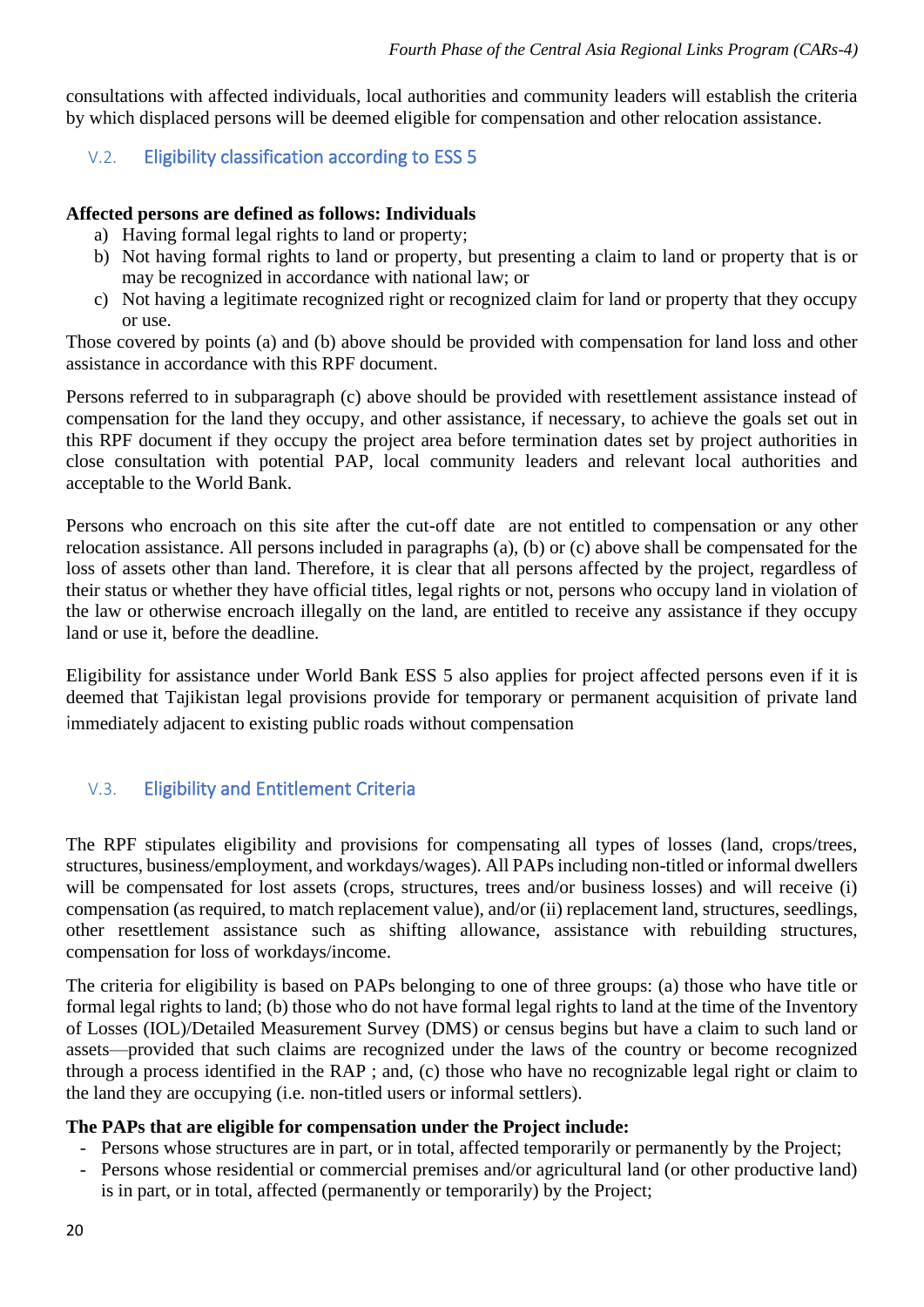- Persons whose businesses are affected in part, or in total, (temporarily or permanently) by the Project;
- Persons whose employment or hired labor or share-cropping agreement is affected, temporarily or permanently, by the Project;
- Persons whose crops (annual and perennial) and/or trees are affected in part, or in total, by the Project;
- Persons whose access to community resources or property is affected in part, or in total, by the Project.

Where land is to be acquired, titled or legalizable PAPs will receive compensation for land acquired by the Project at replacement cost. This will be in cash at replacement value or land-for-land with a combination of productive potential, location advantages, and other factors of which is at least equivalent to the advantages of the land taken to the satisfaction of the PAP (of equal size and/or productive value and be satisfactory to the PAP). Non-titled PAPs are not eligible for compensation for land but will receive compensation for assets attached to land and other assistance as required, in lieu of land compensation.

Households headed by single women with dependents and other vulnerable households will be eligible for further assistance to fully mitigate the impact of the project. The table below shows the Matrix of rights under the project, based on potential losses.

Compensation eligibility will be limited by a cut-off date to be set for each subproject and PAPs who settle in the affected areas after the cut-off date will not be eligible for compensation. They, however will be given sufficient advance notice, requested to vacate premises and dismantle affected structures prior to project implementation. Their dismantled structures will not be confiscated and they will not pay any fine or sanction. Forced eviction will only be considered after all other efforts are exhausted.

| <b>Asset Affected</b>                | <b>Compensation Entitlements</b>     |                                                                                                                                                                                                                                                                                                                                                                                                                                    |  |  |  |
|--------------------------------------|--------------------------------------|------------------------------------------------------------------------------------------------------------------------------------------------------------------------------------------------------------------------------------------------------------------------------------------------------------------------------------------------------------------------------------------------------------------------------------|--|--|--|
| <b>Permanent Loss</b>                |                                      |                                                                                                                                                                                                                                                                                                                                                                                                                                    |  |  |  |
| Agricultural land                    | Land Owners (-use rights<br>holders) | Replacement land of equivalent market value as priority<br>option within 3 km radius. Failing availability of land, cash<br>compensation at replacement cost. If over 10% of land is<br>acquired, an additional 5% of replacement value will be<br>paid (increasing to 10% if over 20%) as a severe impact<br>subsidy. If the remainder of the plot is not economically<br>viable the entire plot will be compensated or replaced. |  |  |  |
|                                      | Renters and leaseholders             | Re-imbursement of rent for remainder of contract period,<br>plus 3 months of rent or 3 months of market price of<br>sharecropping produce as disturbance allowance.                                                                                                                                                                                                                                                                |  |  |  |
|                                      | Informal users                       | Assistance to identify replacement land/resources for use<br>prior to land entry.<br>The informal users will be given an opportunity to harvest<br>the crop or compensation for the crop will be provided.                                                                                                                                                                                                                         |  |  |  |
| Residential and<br>commercial land   | Land Owners (-use rights<br>holders) | Provision of alternative land plot of equal value (similar<br>conditions and facilities) to plot lost. If the residual portion<br>of the plot to be taken is too small to use, the whole plot is<br>compensated or exchanged.                                                                                                                                                                                                      |  |  |  |
|                                      | Renters and leaseholders             | The renter will be reimbursed the rent for the remainder of<br>the contract. Further, an additional payment equivalent to<br>three months' income will be paid to restart the business in<br>the new location and assistance to find suitable alternative<br>business location                                                                                                                                                     |  |  |  |
| Buildings and business<br>structures | Owners                               | Cash compensation at replacement rate for affected<br>structure/other fixed assets (without deduction of<br>depreciation, taxes, costs for salvageable materials and<br>other transaction costs). All buildings and structures will be<br>compensated in their entirety;<br>In addition to land compensation, owner of the business<br>structure will be also paid for the lost income during the 3-                               |  |  |  |

#### **Table 2. Entitlement Matrix**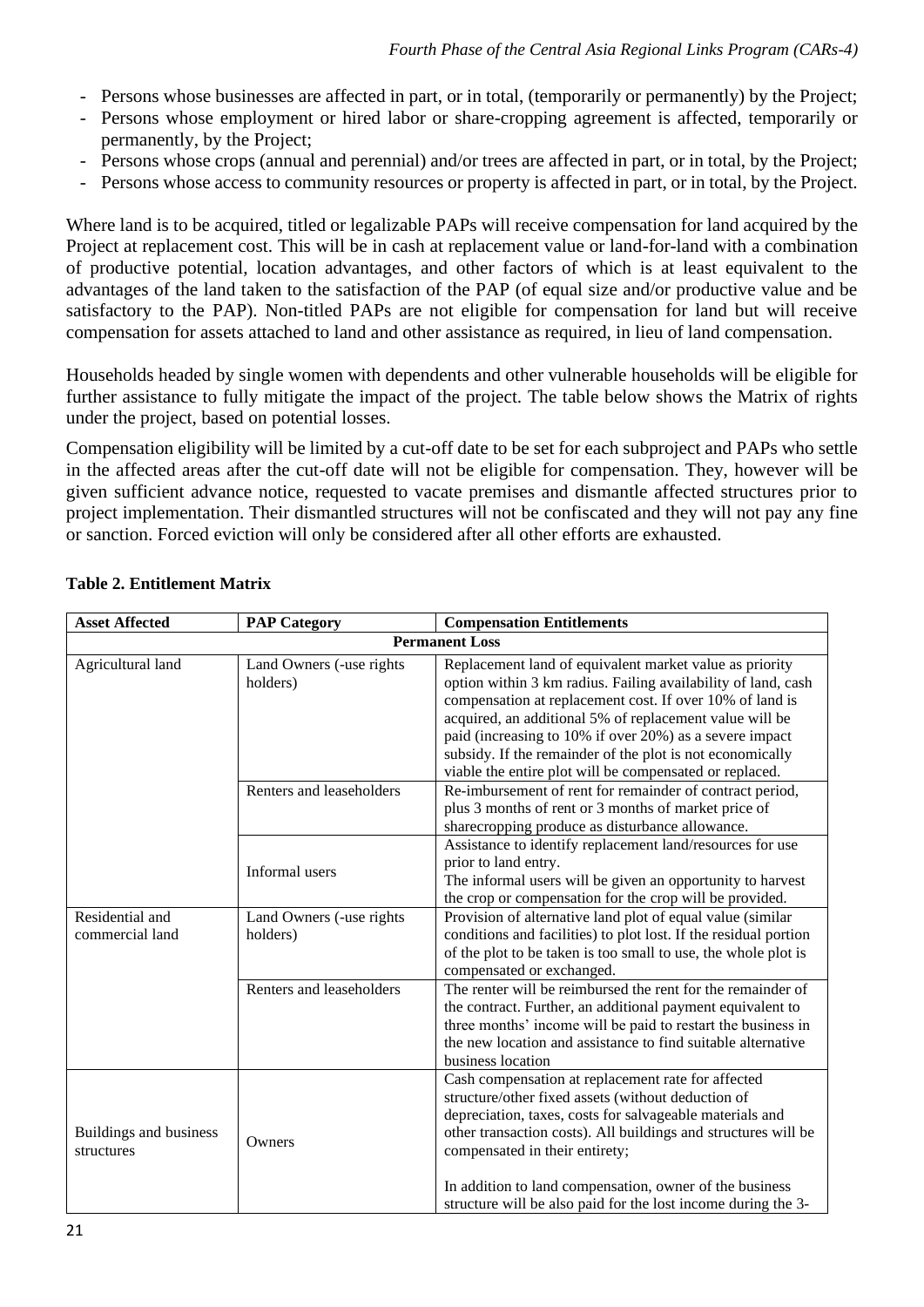|                                                             |                                                       | month transition period, calculated on the basis of monthly<br>income to restart the business in a new location                                                                                                                                                                                                                                                                                                                                                                              |  |  |
|-------------------------------------------------------------|-------------------------------------------------------|----------------------------------------------------------------------------------------------------------------------------------------------------------------------------------------------------------------------------------------------------------------------------------------------------------------------------------------------------------------------------------------------------------------------------------------------------------------------------------------------|--|--|
|                                                             | Renters                                               | The renter will be reimbursed the rent for the remainder of<br>the contract. Renters of business structures will receive an<br>additional payment equivalent to 3-month income to restart<br>their business in a new location and assistance to find<br>suitable alternative business location.                                                                                                                                                                                              |  |  |
|                                                             | Illegal structure owners                              | Any structure including house, fence, or sanitation structure<br>etc. will be replaced or compensated at the replacement<br>cost. Affected buildings/ structures should be compensated<br>in their entirety.                                                                                                                                                                                                                                                                                 |  |  |
|                                                             | Informal business structures<br>along the road        | The users will be offered a mechanism for the use of land<br>plots to do business legally in other territories. If necessary,<br>in line with lenders requirements, assistance will be<br>provided for business relocation. These users will be able to<br>get an assistance for relocation to the other place. The<br>owner of informal structure for business will be notified in<br>advance (no later than 6 months) for ensuring the<br>opportunity to find a new location for business. |  |  |
| Crops                                                       | Land owners (-use rights<br>holders)                  | In addition to land compensation, they will be allowed to<br>take standing crop and cash compensation for 2 seasons or<br>annual crop yield depending on the crops.                                                                                                                                                                                                                                                                                                                          |  |  |
|                                                             | Renters and leaseholders,<br>including informal users | They are allowed take standing crops and cash<br>compensation for 2 seasons or annual crop yield depending<br>on the crops.                                                                                                                                                                                                                                                                                                                                                                  |  |  |
| Trees                                                       | Fruit trees                                           | Affected owners are allowed take logged trees. Price of a<br>sampling and associated cost (fertilizer, water, labor) and<br>cash compensation for the value of a mature tree harvest<br>multiplied by number of years it will take for the sapling to<br>reach maturity                                                                                                                                                                                                                      |  |  |
|                                                             | Decorative trees                                      | Price of a sapling and cash compensation for the market<br>value of the decorative tree. Any costs associated with<br>planting of saplings in a new plot. Trees logged will be<br>handed over owners                                                                                                                                                                                                                                                                                         |  |  |
|                                                             |                                                       | <b>Temporary Loss</b>                                                                                                                                                                                                                                                                                                                                                                                                                                                                        |  |  |
| Land                                                        | Land Owners (-use rights<br>holders)                  | If private assets are damaged or removed as a result of<br>temporary acquisition of land, restoration, replacement or<br>compensation of all assets damaged or removed. In the case<br>of loss of income, disturbance allowance set on the basis of<br>minimum wage for each week (7 days) of disturbance<br>calculated on a pro rata basis.                                                                                                                                                 |  |  |
|                                                             | Renters and leaseholders,<br>including                | Rental value of land based on market rates and restoration<br>of land and all assets thereon to former status. In the case of<br>loss of income, disturbance allowance set on the basis of<br>minimum wage for each week (7 days) of disturbance<br>calculated on a pro rata basis.                                                                                                                                                                                                          |  |  |
| Private assets/buildings,<br>fences, business<br>structures | Owner                                                 | If private assets are damaged or removed as a result of<br>temporary acquisition of land, restoration, replacement or<br>compensation of all assets damaged or removed. In<br>addition, business owner will be paid for the lost income<br>during the temporary impact period, calculated on the basis<br>of average daily income.                                                                                                                                                           |  |  |
|                                                             | Renter                                                | If private assets are damaged or removed as a result of<br>temporary acquisition of land, restoration, replacement or<br>compensation of all assets damaged or removed. In addition<br>to the reimbursement of rent, the renter will be paid for the<br>lost income during the temporary impact period, calculated<br>on the basis of average daily income.                                                                                                                                  |  |  |
| <b>Entitlements for Vulnerable Groups</b>                   |                                                       |                                                                                                                                                                                                                                                                                                                                                                                                                                                                                              |  |  |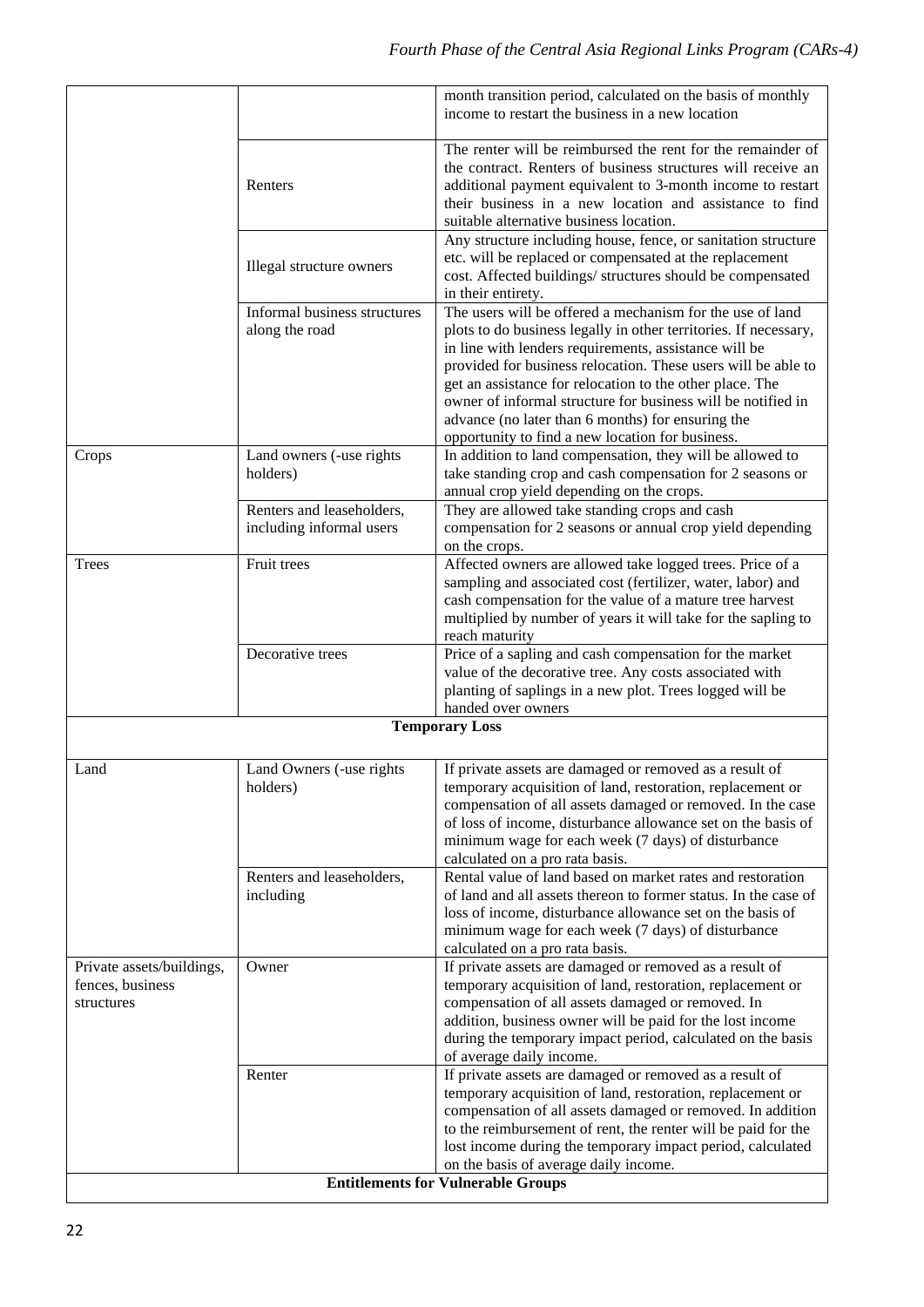| PAPs with                                  | Land and structures | The RAP will define vulnerability criteria and identify        |
|--------------------------------------------|---------------------|----------------------------------------------------------------|
| vulnerabilities<br>owners/tenants/informal |                     | affected vulnerable persons. Identified PAPs with              |
|                                            | users               | vulnerabilities will receive additional assistance (assistance |
|                                            |                     | in registration of title deeds, searching alternative location |
|                                            |                     | for business, moving assistance, etc). In addition to          |
|                                            |                     | compensation for assets lost, a lump-sum equivalent to one     |
|                                            |                     | year of average salary payments will be paid.                  |
|                                            |                     |                                                                |

<span id="page-22-0"></span>In none of these cases will the PAP be liable for any taxes and possible transaction fees; they will be paid by the implementing agency from the resettlement budget, which will be contributed by the government of Tajikistan. In addition, the amount to cover fees for banking services will be added to the amount of cash compensation received by the PAP in banks.

# V.4. Methods to Determine the Cut-Off Date

<span id="page-22-1"></span>Once the design of an activity has been finalized and legal procedures completed, a RAP will be prepared for the activity. As part of the RAP, a census will be undertaken to identify all the PAPs and the related levels of impact. The date when the census begins is the cut-off date for eligibility for resettlement and compensation. Hence, it is important that this date is fully communicated to all potential PAPs, including through local and national mass-media in the project affected area with sufficient time for these people to ensure their availability for the census.

# <span id="page-22-2"></span>VI. Methods of Valuating Affected Assets

This section sets out the guidelines for determining the value of affected assets.

# VI.1. Type of Compensation Payments

Compensation for all land use and assets in kind or cash as guided by the entitlement matrix will be required for the following:

- Land;
- Residential buildings, structures and fixtures;
- Cultivated crops (both cash and food crops) and trees; and
- Business houses like shops and restaurants.

In addition, disturbance allowance, storage of goods, replacement of lost services and other assistance will be given, as outlined in the Entitlement Matrix above. *At the time of detailed RAP preparation, the then market values and replacement cost values will be measured to establish the applicable compensation rates for respective impacts.* All cash amounts will be adjusted to reflect any economic changes and buying power of currency since the preparation of this RPF. The MoT/PIG will evaluate the compensation amounts recommended in the RAP and ensure that they reflect market reality and that it is consistent with Republic of Tajikistan laws as long as it meets the requirements of WB ESS 5.

# <span id="page-22-3"></span>VI.2. Preparation of Inventory of Assets

During the survey, each asset will be enumerated and inscribed on an inventory and a valuation of the asset carried out using the principles and guidance of the RPF. The total list of affected assets and their assigned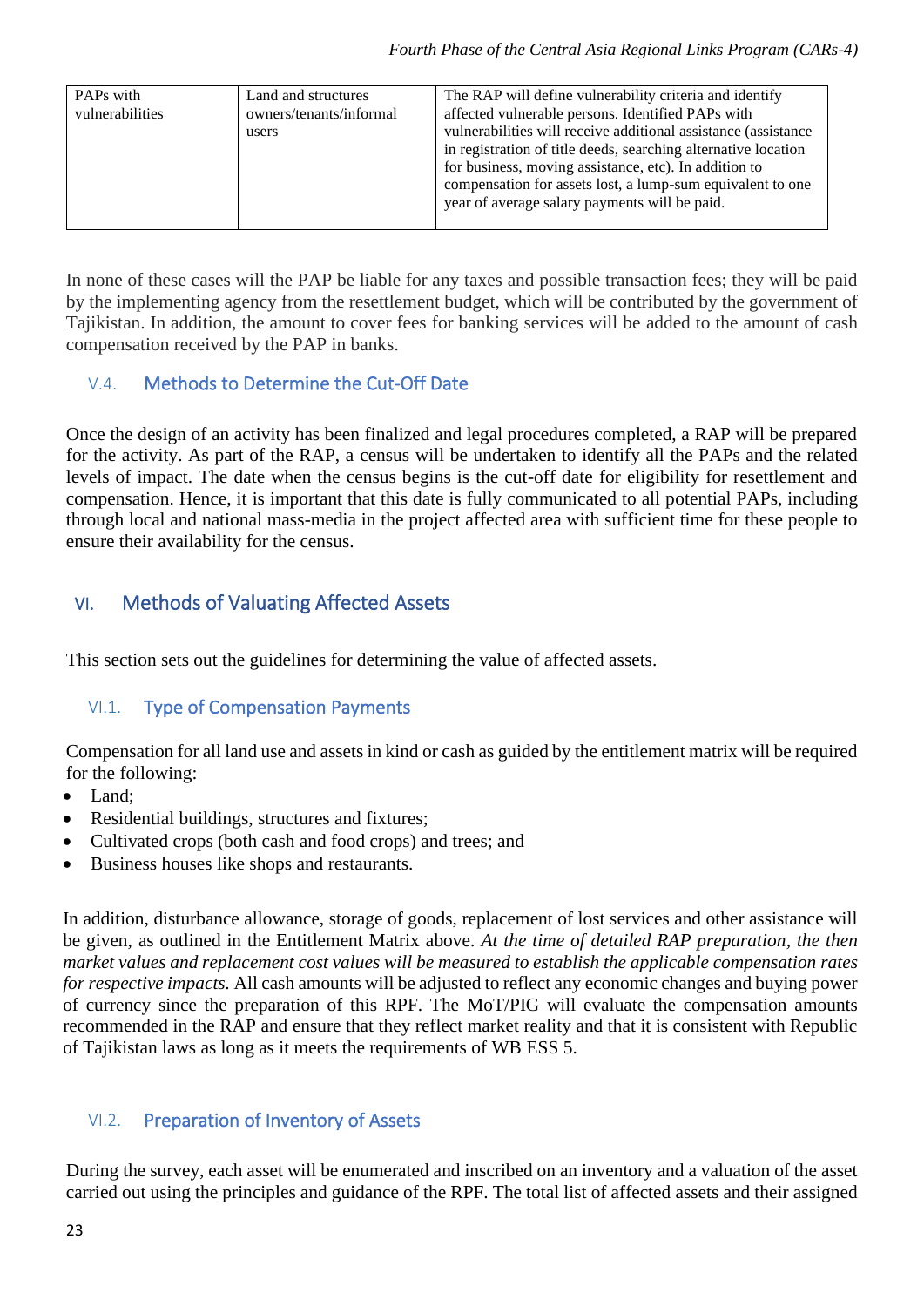values including any additional compensatory measures will be recorded in a register and shown to the affected person for agreement. The register will be signed, and a copy given on the spot to the affected person. The document will indicate when the affected person will be notified, and that the inventory will not be official until a second signed copy, verified by project supervisory staff, is returned to the affected person. At this time, a copy of the grievance procedure will also be given to the affected person as stated in the grievance redress mechanism.

## <span id="page-23-1"></span><span id="page-23-0"></span>VI.3. Valuation Methods

## VI.3.1. Compensation for Land

In the event of permanent land acquisition of titled land, the first premise is provision of replacement land. In the case where no alternative land is available within a reasonable distance such as to minimize disruption to other aspects of socio-economic life, cash compensation at full replacement value should be provided. This should be valued based on the prevailing market value in the locality to purchase an equally productive plot of land in the same locality. In addition, any associated costs of purchasing the land i.e., taxes, registration fees will need to be included in the compensation.

In addition, the PAP will be compensated for any permanent improvements made to the land (for instance irrigation structures). This will be calculated based on the price of making the permanent improvement at current prevailing market rates for labor, equipment and materials.

Where land lost is only a small proportion of total land owned by the PAP (as per discussion with the Government officials in Dushanbe, this will be likely the case with most of the land users), but renders the remaining land as unusable, the compensation provided should be calculated based on the total land affected (i.e., the actual land lost plus the remaining unusable land).

<span id="page-23-2"></span>Where land is temporarily acquired, standing crop will be compensated at fully matured market rate or government rate, whichever is higher. The compensation will be paid to the tiller rather than the owner, where the tiller is not the owner (e.g. tenant or share cropper). There will hence be no adjustment in the terms of the rent of share cropping agreement. Aside from the payment for standing crop, the project will ensure that the land is returned to its original form, so it is suitable to resume its former use.

## VI.3.2. Calculation of Crops and Fruit Trees Compensation Rate

The current prices for the crops will be determined considering the Government recommended rate and the highest market price, whichever is higher. Where land is rented, 2 seasons or annual crop estimate, depending on the crop will be compensated. Where land is owned, aside from the replacement land or cash compensation for land, the owner will also get compensation for 2 seasons or annual crop estimates depending on the crop. The crops used will be the ones that are currently or have most recently been cultivated on that land. In addition, PAPs will be encouraged to harvest their produce before loss of land. In order to ensure that this is possible, and that appropriate market prices are received for yields, there needs to be sufficient consultation beforehand so that harvesting can be properly planned.

The value of the labour invested in preparing agricultural land will be compensated at the average wage in the community for the same period of time. The rate used for land compensation should be updated to reflect values at the time compensation is paid.

Fruit trees will be compensated to the owner based on the price of a replacement sapling along with the annual value of the fruit produced by that tree for the number of years it will take the sapling to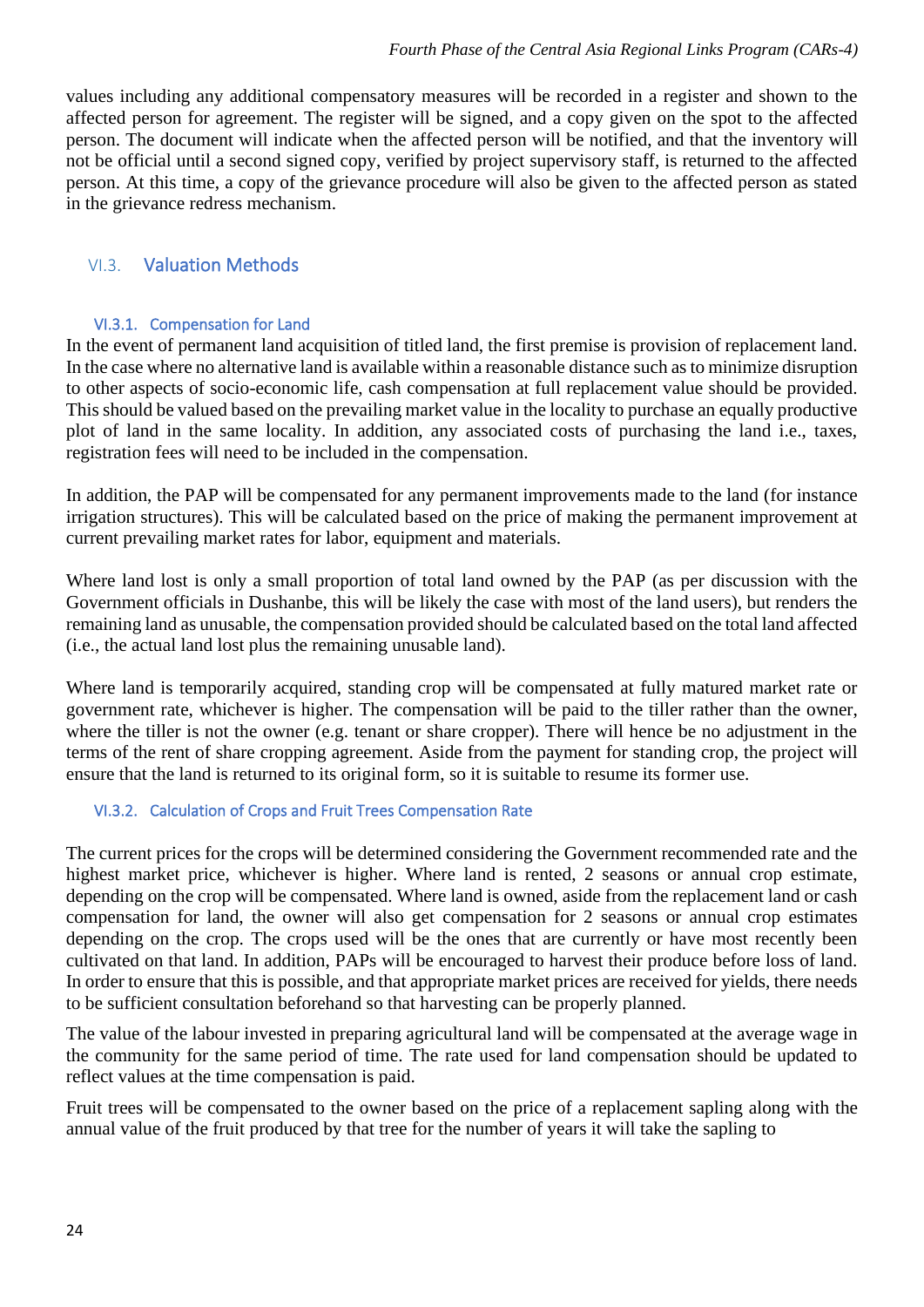## <span id="page-24-0"></span>VI.3.3. Compensation for Structures

The preferred option is to provide alternate structures (latrines, storage facilities, fences etc.) of at least equal quality and of improved quality where possible. The second option is provision of cash compensation at full replacement value.

Replacement values will be based on:

- Measurements of structures and detail of materials used.
- Average replacement costs of different types of household buildings.
- Structures based on collection of information on the numbers and types of materials used to construct different types of structures (e.g. poles, bricks, rafters, bundles of straw, corrugated iron sheets, doors etc.).
- Prices of these items collected in different local markets.
- Costs for transportation and delivery of these items to the acquired/ replacement land or building site.
- Estimates of construction of new buildings including labor required.
- <span id="page-24-1"></span>• Compensation will be made for structures that are (i) abandoned because of relocation or resettlement of an individual or household, or (ii) directly damaged by subproject activities.

## VI.3.4. Compensation for Community Assets

<span id="page-24-2"></span>Compensation will be provided for community assets identified in the course of social economic survey. In all cases, they will be provided in kind and new facilities will be provided, even if existing facilities are in the new location.

#### VI.3.5. Assets Compensation for Sacred Sites

Sacred and genocide war memorial sites include but not restricted only to museums, altars, initiation centres ritual sites, tombs and cemeteries. It includes other such sites or places/features that are accepted by the legislation of the Republic of Tajikistan (including customary), practice, tradition and culture as sacred. To avoid any possible conflicts between individuals and/or communities, the use of sacred sites for any project activity, is not permitted under this project. Relevant clauses will also be inserted in the civil works contracts.

#### <span id="page-24-3"></span>VI.3.6. Compensation for Loss of Businesses

Any structures will be replaced in an appropriate location as outlined above. In addition, compensation will be paid for the lost income and production during the 3-month transition period (time lag between losing the business and re-establishment). This will be estimated based on the daily or monthly income of the affected parties.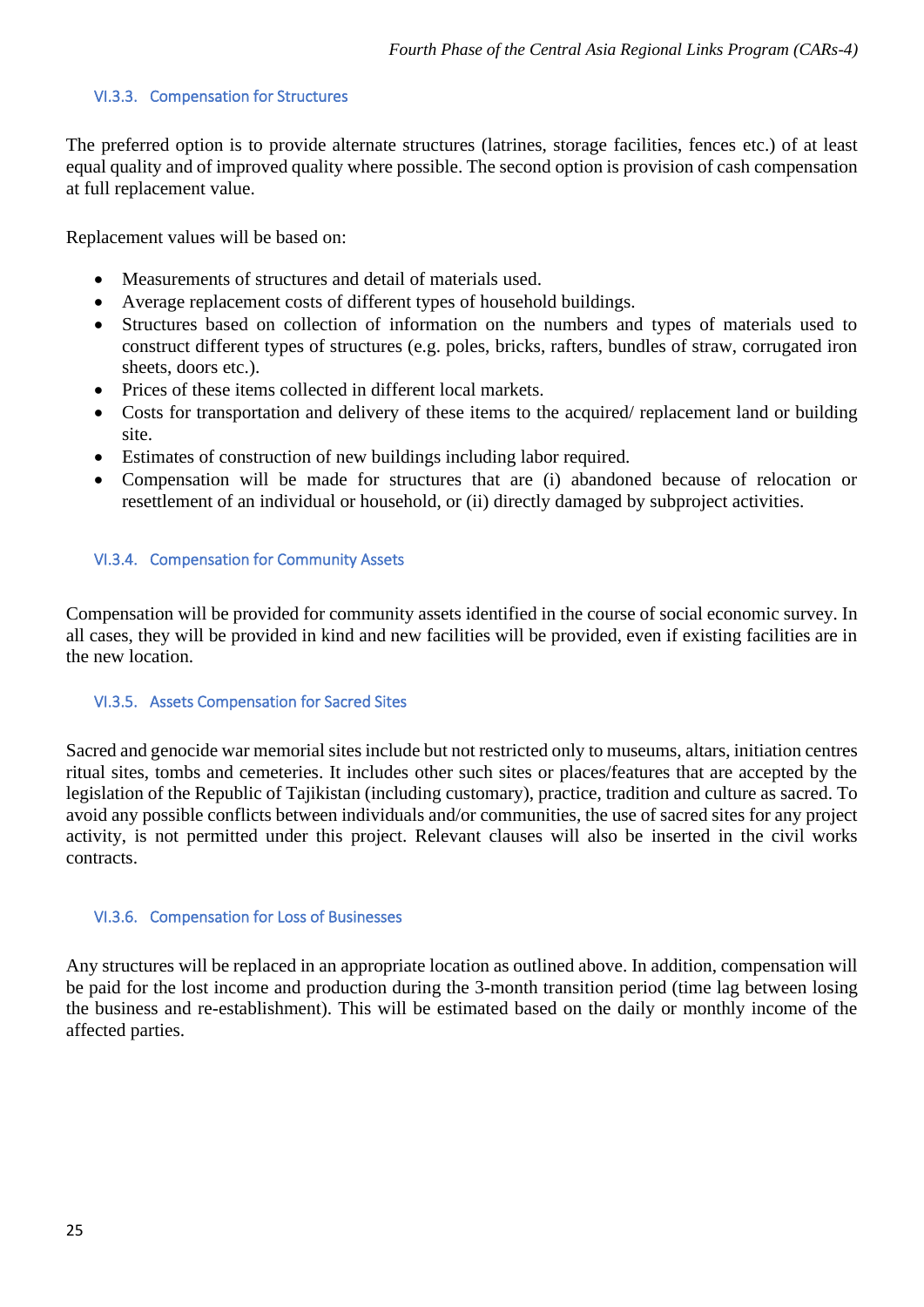# <span id="page-25-1"></span><span id="page-25-0"></span>VII. RPF and RAP Implementation Arrangements and Procedures

# VII.1. Overview of the project management procedures

In order to ensure that the proposed aim of project is achieved, diversified nature, strict coordination will be required between various stakeholders, including between the Ministry of Transport and the Customs Service. During the previous mission, an agreement was reached to create a Steering / Coordinating Committee at the highest government level, which will ensure coordination of stakeholders and supervision of implementation. Such a committee has yet to be created. The overall responsibility for the implementation of Component-1 of the project will be assigned to the Ministry of Transport, and for the implementation of Component-2 of the project to the Customs Service. This responsibility includes fiduciary responsibility for the implementation of the project. The proposed PIG in the structure of the relevant line ministries and departments will include the following: a) management of special accounts, b) financial management and project reporting in general, c) ensuring the audit of the project, d) preparation of quarterly financial reports and semi-annual reports on the progress of the project, e) management of aspects related to the protection of the environment and social environment; e) implementation of all procurement and contract management activities within all components.



**The Ministry of Transport will serve as the implementation agency.** Since the implementation of the, the government coordination center, the Ministry of Transport is a key player that can bring together all interested ministries and departments to achieve the results of the project. The Ministry of Transport will be responsible for the overall implementation, coordination, monitoring of results and communication with the WB for the implementation of all activities related to the project. The Minister of Transport will appoint the First Deputy Minister as the project supervisor, who will lead the implementation and monitoring of the project. The Ministry of Transport will hire a group of consultants who will provide technical and operational assistance for the implementation of the project.

**Project Implementation Group (PIG) under the Ministry of Transport.** The most important role of PIG is to provide technical and operational assistance to the project target areas in the implementation of project activities, including procurement responsibilities, FM, and environmental and social risk management. The project coordinator will be hired by the Ministry of Transport to manage PIG based on terms of reference acceptable to the World Bank. The project coordinator will work closely with consultants, TA positions, representing two specialized bodies, the Ministry of Transport and the Customs Service, to work closely with the management and all relevant departments of industry structures in order to: ( i ) ensure the consistency of planning, budgeting and implementation and monitoring; ( ii ) preparing a technical proposal and providing technical supervision of project activities with a view to institutionalization and sustainability; ( iii ) implement selected project activities and oversee other activities. In addition, the will also include other international and local consultants and experts in various technical areas necessary for the implementation of the project, including procurement, FM and environmental and social expertise, and a M&E consultant. At the level, a **regional coordinator/engineer** will be located in each target region to provide technical and operational support and ensure uninterrupted coordination, implementation and control at the district and *makhalla* level*.*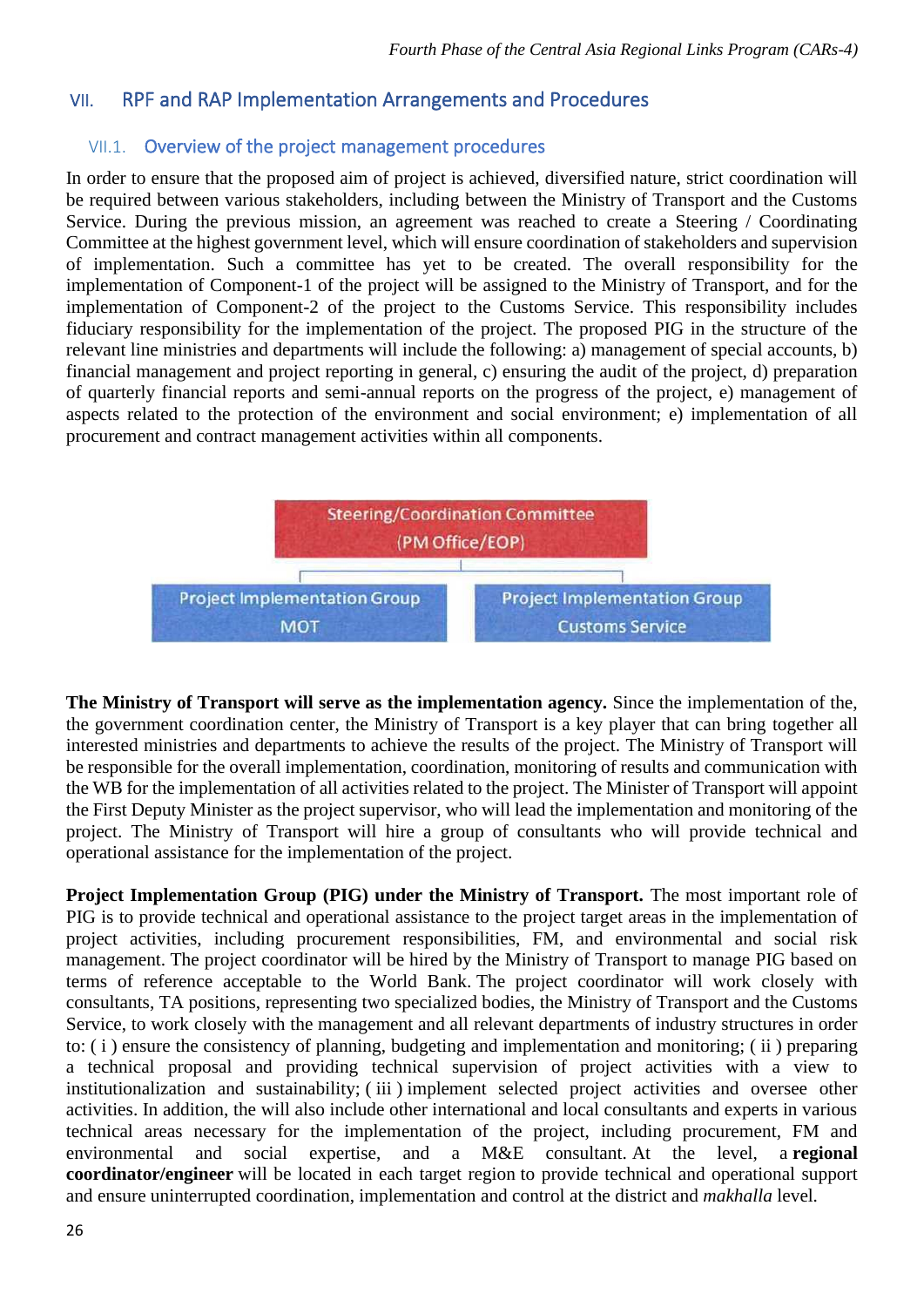**PIG under Customs Service:** In accordance to the agreement, the Government of Tajikistan and the World Bank group agreed that one part of this project CARs-4 will funding to improve the IT system of the Customs Service and component 4 of the CARs-4 Project will funded for improving of IT system of the Customs. This component will not affect to the Environmental and Social part.

*The project will be implemented in targeted areas.* In each district, the First Deputy Chairmen of the Regions will keep in touch and jointly resolve problems with consultants from the PIG of the Ministry of Transport. To coordinate, facilitate and monitor the implementation of project activities, he will jointly supervise with the deputy chairman of the local executive authority and include key departments related to the Project: finance, social protection, road services, communications, water supply, sanitation and hygiene, construction. The hydraulic fracturing will be supported by a regional coordinator hired by the Ministry of Transport, which will be based at the regional level.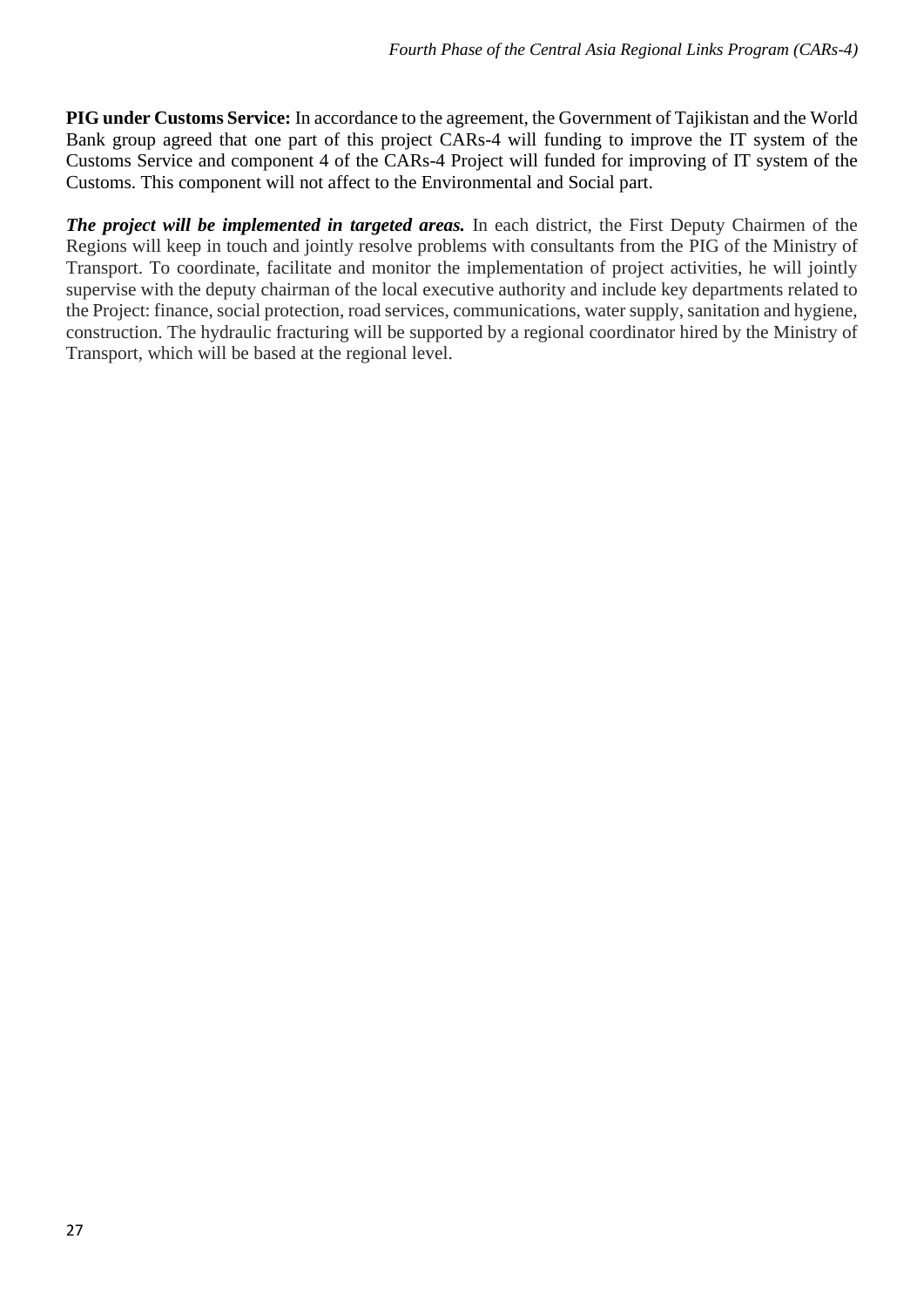#### **Project Organigram**

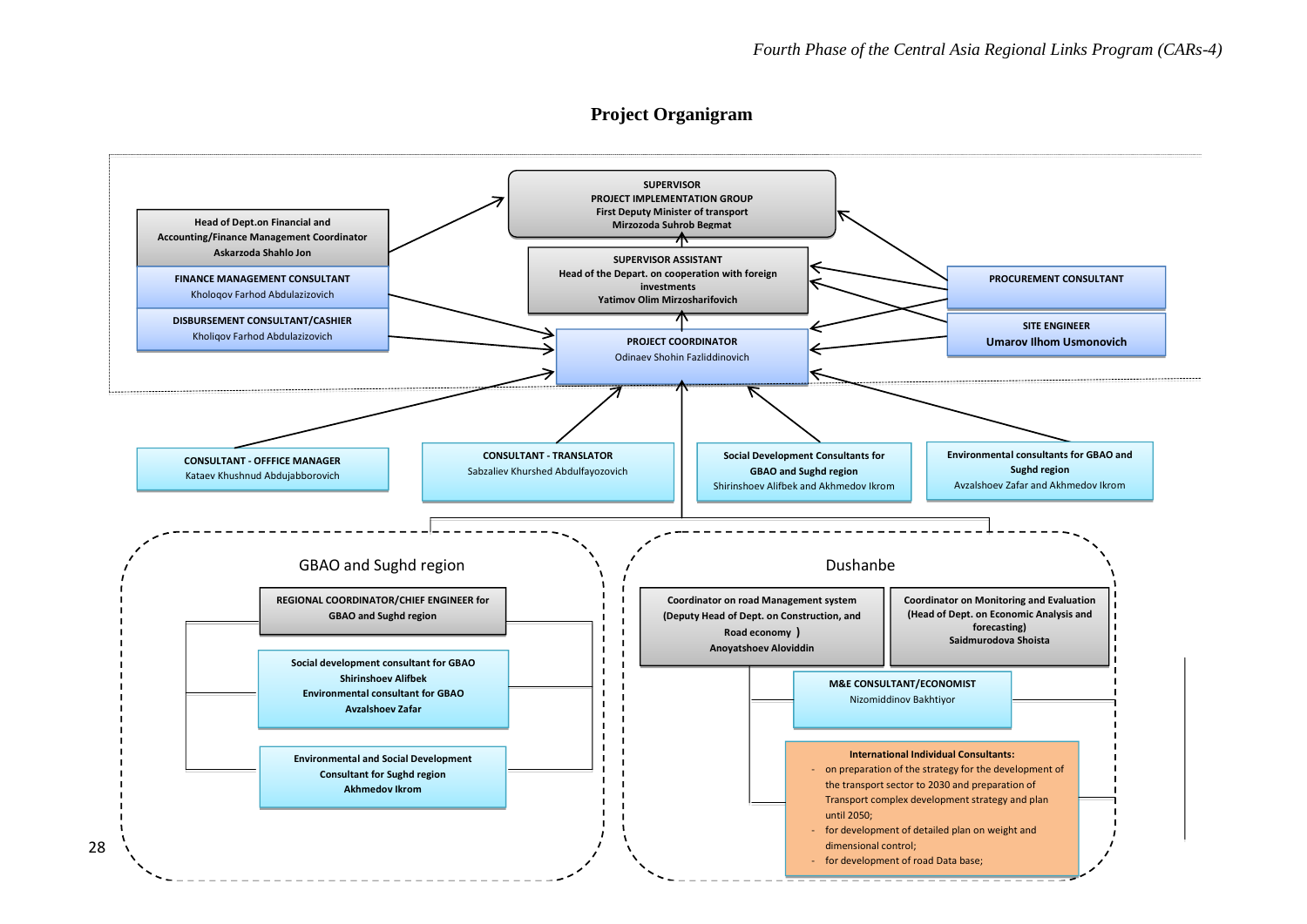With regard to the implementation of the RAP, the local Jamoats will support the PIG MOT in:

- (i) Conducting social screening and assessing the project's suitability for protective measures;
- (ii) Liaising and coordinating with relevant government agencies (Land Administration Agency and its branches);
- (iii) Ensuring the proper implementation of IT, requirements, and social screening tasks during project implementation;
- (iv) Handling complaints and feedback from project affected peoples, stakeholders and the public, including complaints regarding the environmental / social impacts of projects;
- (v) Monitoring mitigation measures;

Monitor social impacts as part of overall monitoring of project implementation;, incl.social impacts that have occurred during project implementation and analyze the effectiveness of mitigation measures used to minimize negative consequences. Together with the local governments and contractors, the PIG MOT is responsible for the implementation of the above safeguards measures.

For the successful implementation of the RFP, the following project and structure personnel will be required:

- Social Development and Environmental Specialists in both regions will conduct environmental and social assessments and resettlement planning work.
- Local Administrations Districts and Jamoats level in each district will assist in preparing compensation, including provision of alternate lands for people who may lost agriculture and pasture lands. The representatives of local authorities also act as GRM resolution committees in each district

|                  | <b>Activity</b>                                                     | <b>Primary</b>                                                  | <b>Secondary</b>            | <b>Associates</b>       |
|------------------|---------------------------------------------------------------------|-----------------------------------------------------------------|-----------------------------|-------------------------|
| 1.               | Creation of GRM at district and<br>national levels                  | PIG MOT                                                         | District<br>authorities     |                         |
| 2.               | Project environmental and social<br>risk screening                  | PIG Engineers for<br>protective measures<br>and E&S consultants |                             |                         |
| 3.               | Development of the RAP for<br>specific sites, if necessary          | PIG MOT                                                         | External<br>experts / firms |                         |
| $\overline{4}$ . | Public consultation and disclosure<br>of RAP                        | PIG MOT                                                         |                             |                         |
| 5.               | Review and approval of the RAP or<br>the ARAP for specific sections | <b>WB</b>                                                       |                             |                         |
| 6.               | Implementation of the RAP                                           | PIG MOT                                                         | Contractors                 | Local khukumats         |
| 7.               | Monitoring of the RAP<br>implementation                             | PIG MOT                                                         | Supervision<br>Contractor   | Civil works contractors |
| 8.               | Monitoring and supervision of the<br>project                        | PIG MOT                                                         | Supervision<br>Contractor   | <b>WB</b>               |

For implementation, the project team will follow the process cycle described below.

# <span id="page-28-0"></span>VII.2. Screening of Project Activities

The first step in the process of preparing individual RAPs is the screening process to identify the land/areas that may result in resettlement impacts. This screening is used to identify the types and nature of potential impacts related to the activities proposed under this project, and to provide adequate measures to address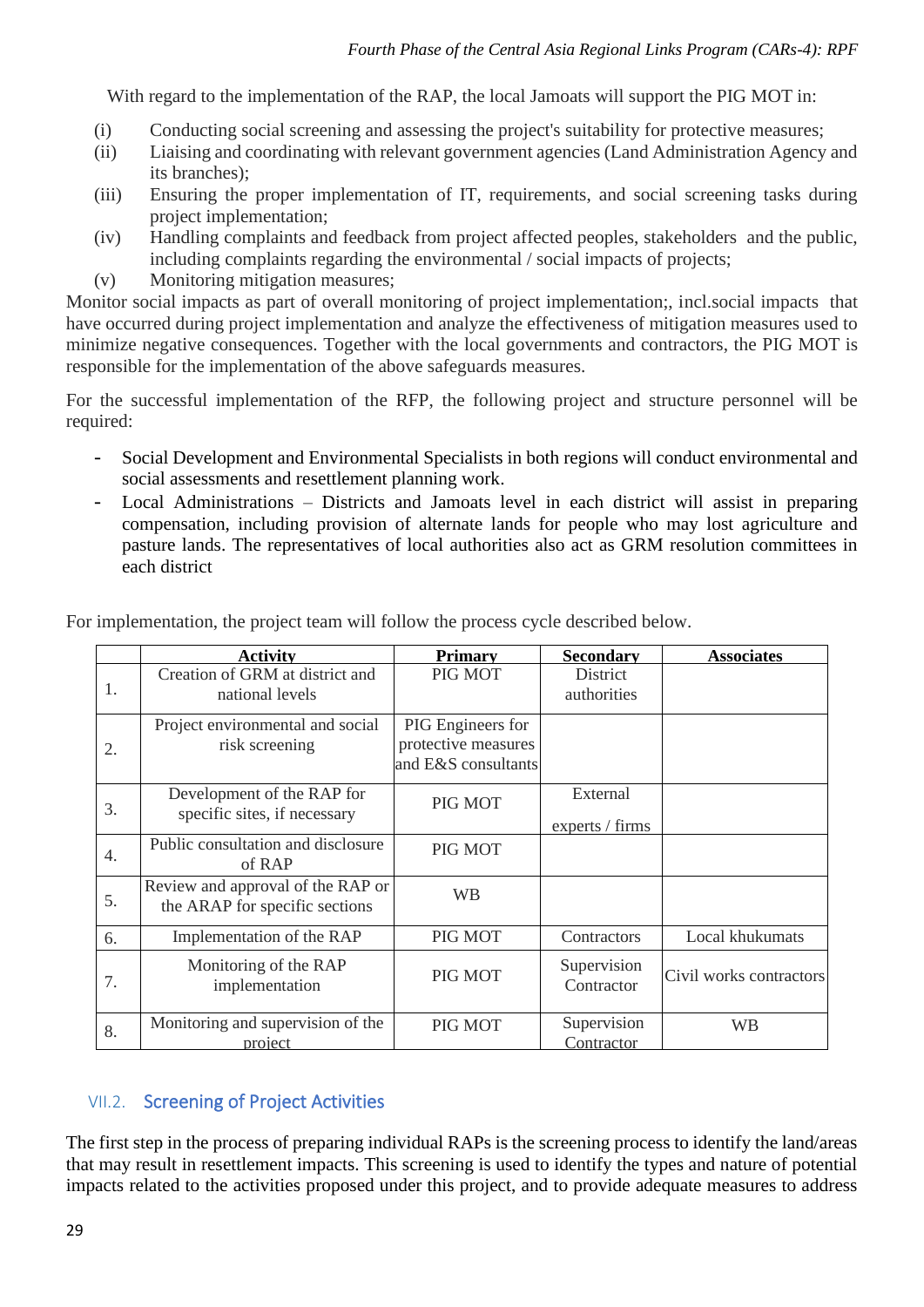them. It also ensures that the avoidance or minimization of resettlement is a key criterion when designing project activities.

Screening will be undertaken in accordance with established screening criteria and procedures, by regional coordinator, contracted to design the construction of under the supervision, who is given the responsibility to oversee the construction process under Component 1. Screening will be also undertaken in accordance with established screening criteria and procedures, by consultants, who is given the responsibility to oversee the construction process both Components. No design will be finalized unless it is clearly determined that every effort has been made to minimize resettlement impacts.

*Table 3: Screening of Road Sections*

- a) The PIG MoT (engineer and social development specialist) conducts screening of the project for prohibited/excluded activities;
- b) The PIG MoT social safeguards consultant will check for prohibited activities during the social screening, and a social screening table;
- c) Based on the Social Checklist, the risk category of the project and the type of Social Assessment to be carried out are determined — either RAP or RFP;
- <span id="page-29-0"></span>d) Screening results, including potential negative impacts and possible mitigation measures, are presented to community representatives during public meetings held by the PIG at the district and / or jamoat level.

## VII.3. Socio-economic Profiling and Inventory of Losses

Should the screening process show that land acquisition will be required, the next step will be the socioeconomic identification and profiling of Project Affected Persons (e.g. their age, asset dependence, income, family status etc.). This is the equivalent of a census conducted for large-scale resettlement. Similar to a census, 100 % of PAPs will be profiled. This step should take place at the same time as the inventory and valuation of all assets affected for each individual PAP.

Once these steps are completed and there is evidence of resettlement issues, a Resettlement Action Plan (RAP) will be developed on the basis of the data collected. This RPF provides a framework for the preparation of RAPs to address resettlement associated with the activities of this project.

<span id="page-29-1"></span>The screening process will involve direct consultation with the PAP(s) who will work with the PIG MOT representatives and officials from the Jamoat (sub-district), mahalla (village) and District Administration (or Mayor / Municipal Corporation in case of cities and towns) on-site to verify the affected assets and discuss their socio-economic situation. Before the process begins, the PAP(s) will be advised in writing and verbally of their rights and will be consulted throughout the resettlement process. This will include sharing a copy of the grievance redress procedure and the entitlement matrix.

## VII.4. Due Diligence Review of Linked Activities

The local community supported by the project may or may not be part of the Government and local government development activities. The initial review of some of the proposed interventions reveal that there might be some potential links to other development activities which need due diligence reviews. Therefore, in addition to above mitigation measures, some protocol should be established to review any infrastructure activities planned and/or implemented by other donors and/or government institutions, which may be associated or linked to the projects to be supported under the CARs-4 Project and the WB ESF team members. Due diligence review report will be prepared to assess the associated social and reputation risks and to propose mitigation measures.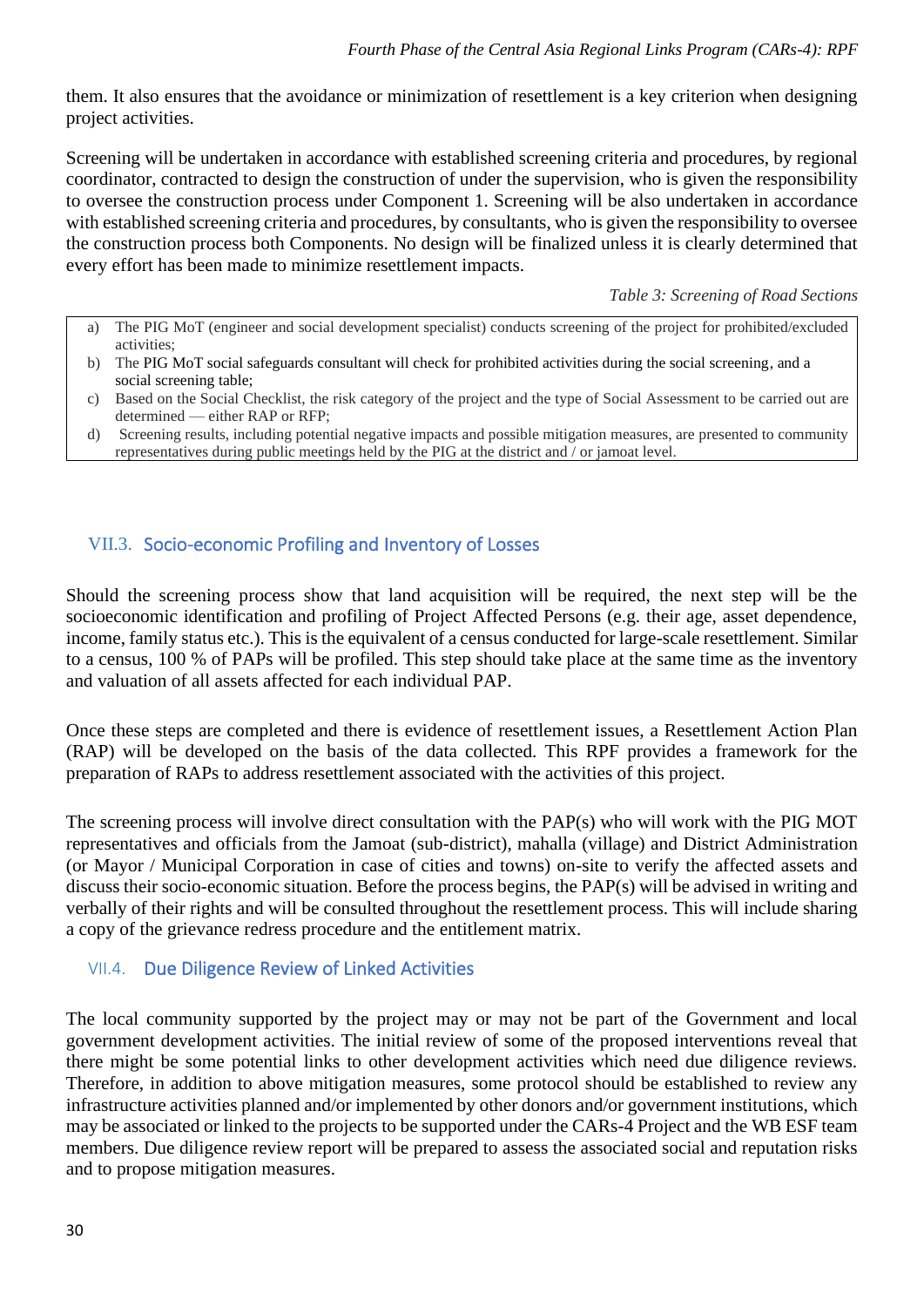# <span id="page-30-0"></span>VII.5. Assessment of Affected Population and Assets in the Project Affected Areas

<span id="page-30-1"></span>Cases of temporary or permanent acquisition of individual land plots cannot always be avoided as suitable public land may not be available for the construction of structures facilities, which will be identified through the joint development of The extent to which any temporary or permanent acquisition of land is required, or the restriction of access and use of land on a temporary or permanent basis, is still unknown and can only be fully determined after the completion of the feasibility study.

## VII.6. Functions and Responsibilities

This section describes the roles and responsibilities for implementing resettlement plans aimed at physical and / or economic displacement, as described in ESS 5. The scope of requirements and the level of detail of the resettlement plan vary depending on the size and complexity of the resettlement. The plan is based on updated and reliable information about: (a) the proposed project and its potential impact on displaced people and other adversely affected groups, (b) appropriate and feasible mitigation measures, and (c) legal and institutional mechanisms necessary for effective implementation resettlement measures. The outline for resettlement action plan is enclosed in Annex 6.

The assessment of a specific site will be carried out in accordance with WB ESS 5, and as a result of this assessment, a plan for the relocation of a specific site will be prepared. PIG MOT or contract consultants will be responsible for this. Table 7 shows the progress of the developing resettlement action plans:

*Table 7: Process of Preparation of Resettlement Action Plans for Investments in Road Infrastructure*

| Step 1 | The PIG MOT consultants complete the social screening checklist;<br>a)<br>Based on the social screening checklist, a risk category will be determined;<br>b)<br>The social development consultant provide consultation with population in project area,<br>$\mathcal{C}$ )                                                                                                                           |  |  |  |
|--------|------------------------------------------------------------------------------------------------------------------------------------------------------------------------------------------------------------------------------------------------------------------------------------------------------------------------------------------------------------------------------------------------------|--|--|--|
| Step 2 | The social development consultant will assess potential negative impacts and possible mitigation measures,<br>a)<br>and presents them to the community representatives during open meetings.<br>b) If the project requires a complete socio-economic profiling / census of the people affected by the project (PAP)<br>and an inventory of loses, it is completed by the PIG MOT social consultants. |  |  |  |
| Step 3 | The MoT PIG Social Development Consultant will prepare Resettlement Action Plans (RAPs)                                                                                                                                                                                                                                                                                                              |  |  |  |
| Step 4 | The MoT PIG will ensure the publication of draft resettlement plans and will organize public consultations for CSOs,<br>community representatives, affected groups, etc. Formal protocols will be prepared to record material provided by<br>participants.                                                                                                                                           |  |  |  |
| Step 5 | The MoT PIG can begin implementation after the final Resettlement Action Plan is ready, updated in consultation<br>with the community, approved and made public prior to project evaluation.                                                                                                                                                                                                         |  |  |  |
| Step 6 | The MoT PIG upon completion of the RAP implementation, the civil works contractor can start construction works<br>on the specific site.                                                                                                                                                                                                                                                              |  |  |  |

The mechanisms for the implementation of the RPF are based on the implementation mechanisms for resettlement and compensation activities in accordance with ESS 5 of the World Bank, as set out in this document. The distribution of responsibilities of all parties involved in the implementation of resettlement plans is shown in Table 8.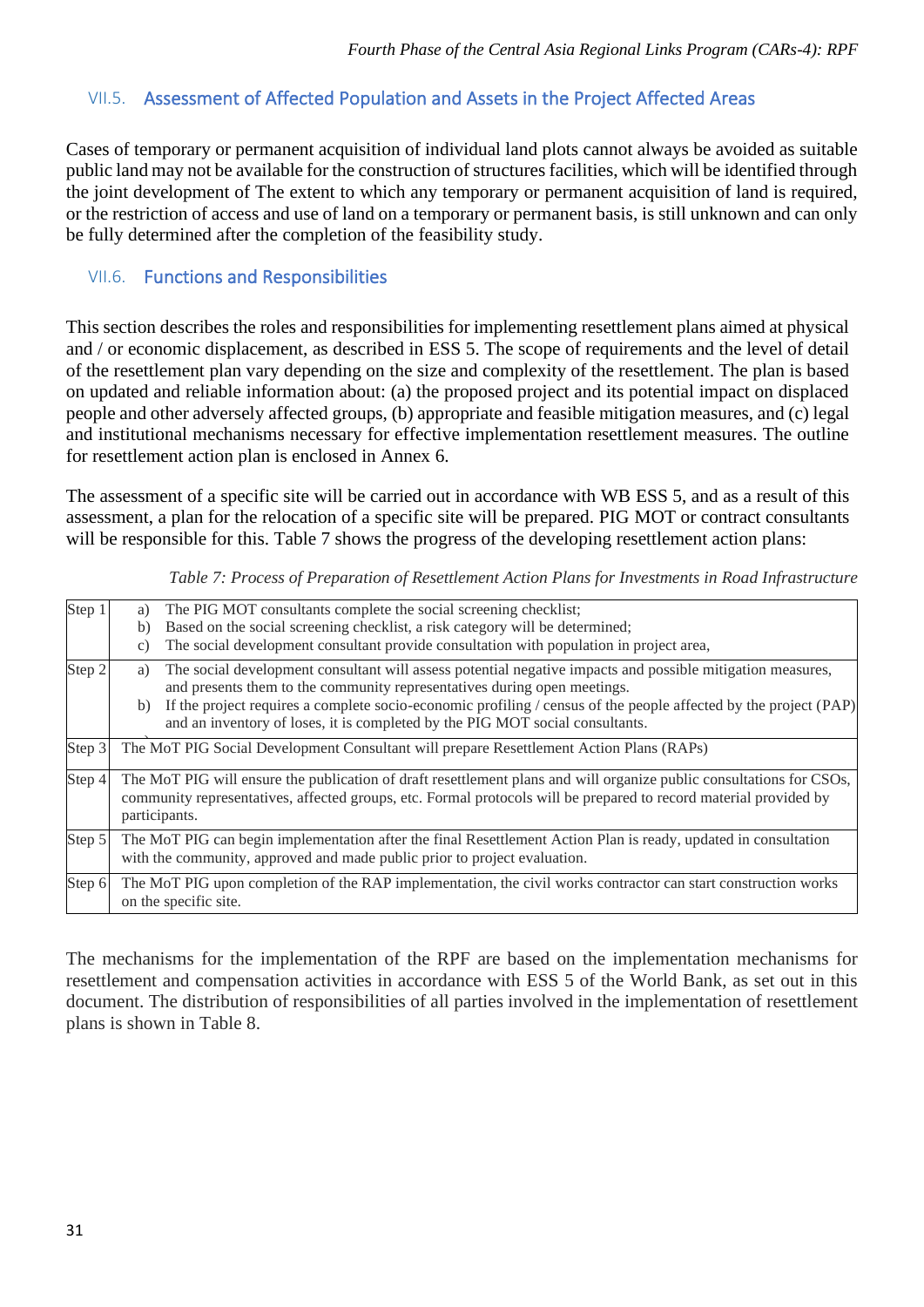| <b>Responsible</b><br>Party                | <b>Responsibilities</b>                                                                                                                                                                                                                                                                                                                                                                                                                                                                                                                                                                                                                                                                                                                                                                                                                                                                                                                                                                                                                                                                                                                                                                                                                                                                                                                                                                                                         |  |  |  |
|--------------------------------------------|---------------------------------------------------------------------------------------------------------------------------------------------------------------------------------------------------------------------------------------------------------------------------------------------------------------------------------------------------------------------------------------------------------------------------------------------------------------------------------------------------------------------------------------------------------------------------------------------------------------------------------------------------------------------------------------------------------------------------------------------------------------------------------------------------------------------------------------------------------------------------------------------------------------------------------------------------------------------------------------------------------------------------------------------------------------------------------------------------------------------------------------------------------------------------------------------------------------------------------------------------------------------------------------------------------------------------------------------------------------------------------------------------------------------------------|--|--|--|
| PIG MoT                                    | Approve resettlement action plans (RAPs) in the WB and disclose them on the website of the<br>$\bullet$<br>PIG MoT;<br>Organize approval of government funding and payments for the implementation of the RAP;<br>Implement RAPs in the field and regularly submit reports on implementation to the WB;<br>$\bullet$<br>Summarize the resettlement issues related to the implementation of the project in the WB in<br>٠<br>regular progress reports;<br>Be open to comments from affected groups and local authorities regarding resettlement issues for<br>$\bullet$<br>the project. Meet with these groups while visiting the site, if necessary.<br>Development and conduct of trainings and tools for capacity building in the field of social<br>screening;<br>Provide guidance to the construction contractor and the technical supervision firm to meet the<br>$\bullet$<br>requirements of the on-site relocation plans together.<br>Coordinate and liaise with WB observation missions regarding environmental and social<br>$\bullet$<br>protection aspects of the project implementation.<br>Conduct regular monitoring activities to implement specific resettlement plans;<br>$\bullet$<br>Create a multi-level GRM, track and deal with complaints related to the project on time; and<br>$\bullet$<br>Manage the GRM discuses and provide regular reports on the number and content of complaints.<br>$\bullet$ |  |  |  |
| Social and<br>Environmental<br>Specialists | Hold consultation meetings, as well as prepare and distribute leaflets or other informational<br>$\bullet$<br>documents to inform the communities, as well as its consequences and construction schedule, as<br>well as the rights and rights of the PAP;<br>Create GRM at the district level, track and consider complaints related to the project within the<br>$\bullet$<br>established time frame;<br>Manage the grievance redress mechanism at the district level and write a regularly report on<br>$\bullet$<br>complaints from the affected groups (PAPs) the PIG MoT through monitoring reports on the<br>implementation of the RFP / Resettlement Action Plans;<br>Prepare reports on the implementation of resettlement plans for consideration by the PIG MOT;<br>$\bullet$<br>Regularly monitor events at sites.<br>$\bullet$<br>Organize the disclosure of final resettlement plans and public meetings involving NGOs,<br>$\bullet$<br>community representatives, affected groups, etc. Formal protocols, photos will be prepared to<br>record material provided by participants;<br>Carry out social screening of project sites during project implementation; and<br>$\bullet$<br>Facilitate community-based monitoring;<br>$\bullet$                                                                                                                                                                          |  |  |  |
| Contractors                                | Comply with the requirements of resettlement action plans;<br>$\bullet$<br>Compensate or repair damage caused during construction (that is, damage to crops,<br>$\bullet$<br>infrastructure), as indicated in the RPF / RAP and in coordination with the PIG;<br>Manage GRM and Labour Management Procedures at contractor level.<br>$\bullet$                                                                                                                                                                                                                                                                                                                                                                                                                                                                                                                                                                                                                                                                                                                                                                                                                                                                                                                                                                                                                                                                                  |  |  |  |
| <b>World Bank</b>                          | Review RAPs at specific sites and agree with the PIG MoT;<br>$\bullet$<br>Unveil the final resettlement action plans on the WB official website;<br>$\bullet$<br>Conduct implementation support and monitoring missions to ensure compliance of the Project<br>with the social and environmental standards of World Bank ESS 5.                                                                                                                                                                                                                                                                                                                                                                                                                                                                                                                                                                                                                                                                                                                                                                                                                                                                                                                                                                                                                                                                                                 |  |  |  |

#### **Table 8: Roles and Responsibilities on Implementing RAPs**

<span id="page-31-0"></span>The table above describes the best practices that are based on existing responsibilities to ensure that the requirements of this RFP document are met for each project activity. They are based on the institutional structure existing at the time of writing the RFP. If these institutional structures change, this should be reflected in the summary of activities.

# VII.7. Monitoring and Evaluation Mechanisms

Component 4 will support Monitoring and Evaluation (M&E) activities to track, document and communicate project progress and results. The monitoring and evaluation specialist in the PIG MoT will be responsible for the overall synthesis of progress and results. This component will finance the PIG MoT in preparing project reports - semi-annual reports and quarterly unverified financial reports that will be submitted to the World Bank.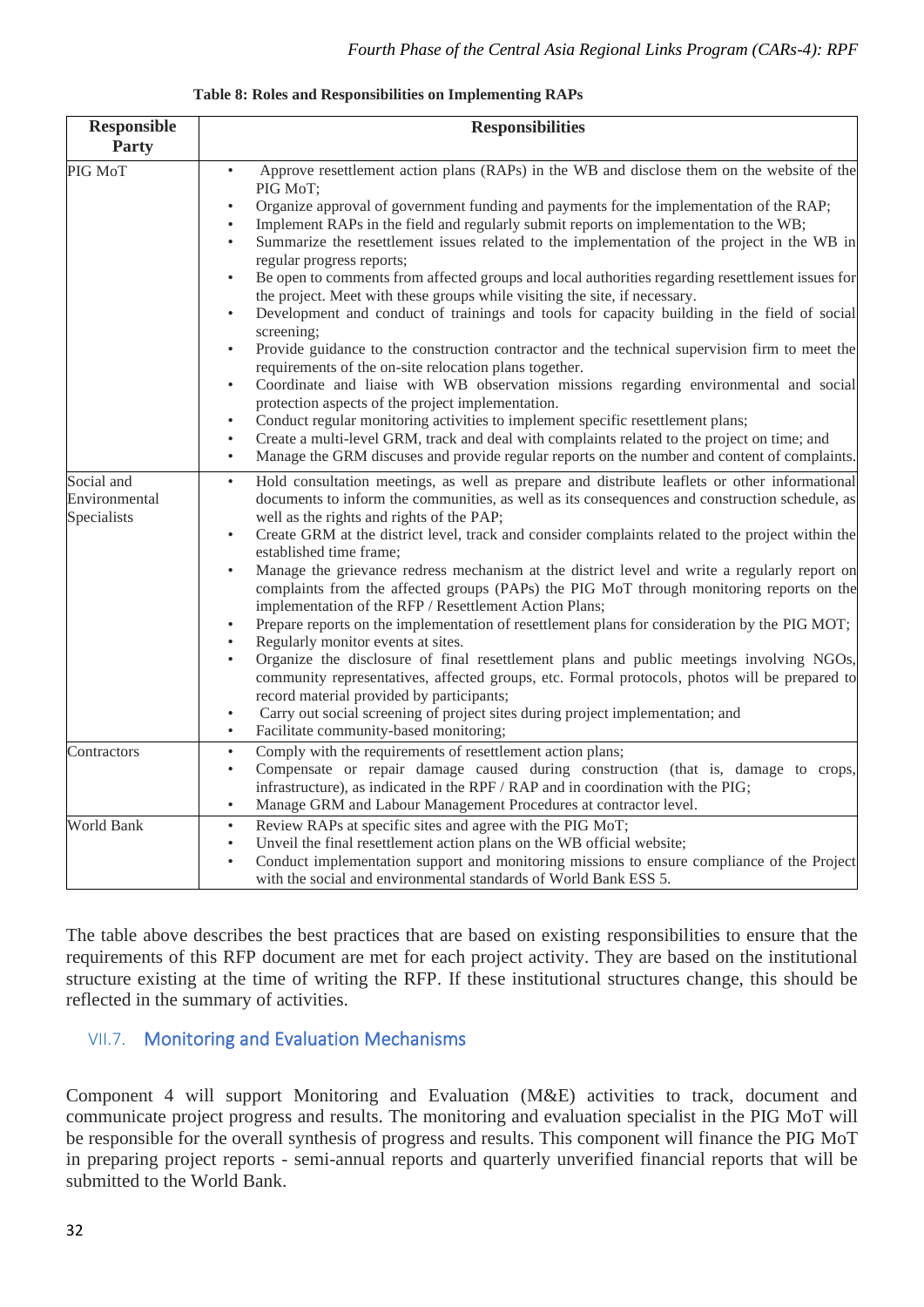<span id="page-32-0"></span>The MoT/PIG monitoring and evaluation specialist will be responsible for monitoring community mobilization and other community engagement, expression and support activities. The monitoring and evaluation specialist of MoT will compare and analyze these semi-annual evaluations of the results and based on the presentation of the results and will include them in the semi-annual reports of the World Bank.

## VII.8. Monitoring Plans

The social issues included within the mitigation measures are monitored and supervised by the local social consultants appointed in each region by the MoT/PIG. Although the social impacts are expected to be low, the potential negative social impacts are planned to be prevented or mitigated during the construction and operation stages.

Environmental and social monitoring system starts from the implementation phase of the project through the operation phase in order to prevent negative impacts of the project and observe the effectiveness of mitigation measures. This system helps the WB and the Client to evaluate the success of mitigation as part of project supervision and allows taking an action when needed. The monitoring system provides technical assistance and supervision when needed, early detection of conditions related to mitigation measures, follows up on mitigation results, and provides information of the project progress.

Environmental and social monitoring to be implemented by the MoT/PIG regional social and environmental consultants has to provide information about key environmental and social aspects of the subprojects, particularly the project environmental and social impacts and the effectiveness of taken mitigation measures. Such information enables to evaluate the success of mitigation as part of project supervision, and allows corrective action(s) to be implemented, when needed. In this regard the Monitoring Plan identifies monitoring objectives and specifies the type of monitoring, and their link to impacts and mitigation measures. Specifically, the monitoring section of the RAP provides: (a) a specific description and details of monitoring measures, including the parameters to be measured, methods to be used, sampling locations, frequency of measurements; and, (b) monitoring and reporting procedures.

# <span id="page-32-1"></span>VII.9. Monitoring and Reporting Responsibilities

Through its regional project coordinators, MoT/PIG will oversee all projects that it finances to ensure compliance with protective measures during construction, operation, and maintenance. They will ensure full compliance with the terms of the RAP / resettlement contract. The final payment to the contractor should depend on the final inspection, with particular attention to the requirement to restore the site to its original state after the completion of restoration work.

The PIG social development specialist (SDS) will visit project sites as needed. Based on the implementation of security measures in various projects, he / she will advise on further payments to be made to contractors concluding contracts for the implementation of projects under the framework of CARs-4. If it is determined that there is no compliance with the requirements of the RFP and / or protective measures, further payments will be terminated until the requirements of protective measures are met.

In addition, SDS will be responsible for the social monitoring activities identified above as part of preventive and mitigation measures to address potential adverse effects. This monitoring will be included in the overall project monitoring plan required by the World Bank as part of the project.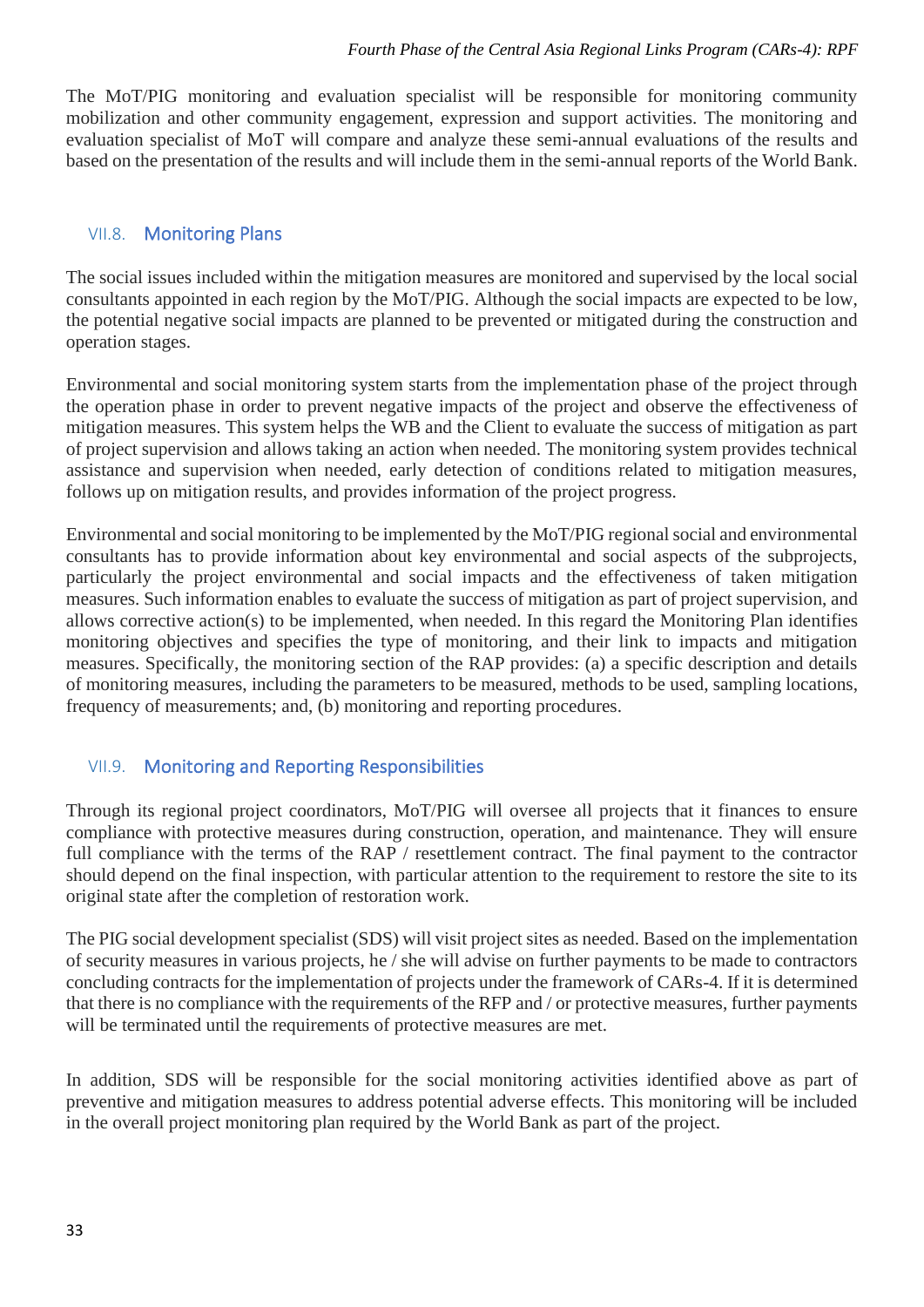As part of its environmental and social monitoring activities, the MoT PIG will conduct random inspections of the project sites to determine the effectiveness of the measures taken and the environmental impact of the project activities. MoT PIG is also responsible for processing, reviewing and monitoring complaints and other feedback, including on environmental and social issues.

The MoT PIG will be responsible for reporting on RFP / Resettlement Action Plans and will:

- Record and maintain the results of project supervision and monitoring throughout the life of the project. It will present summary progress reports on RPF/Resettlement Plans implementation and the safeguards aspects of subprojects on a semi-annual basis to the World Bank;
- Prepare biannual reports on the progress of implementation of measures proposed by the RPF/Resettlement Plans for selected sub-projects, and as part of this reporting, provide updates on any project related as grievances/feedback that was received, that has been addressed and that may be pending;
- Prepare biannual reports on the social impacts originated during implementation of sub-projects and analyze the efficiency of mitigation measures applied to minimize negative consequences;
- Prepare outlines and requirements for Contractors' reports on resettlement mitigation measures, and review Contractor's monitoring plan and reports; and
- <span id="page-33-0"></span>• Present the impact of mitigation and environmental and social protection measures for general public via specific publications or/and by annual public seminars.

## VII.10. Implementation schedule, linking relocation implementation with construction work

Prior to the commencement of construction work on specific project sites, it will be necessary to provide compensation to the PAP in accordance with the provisions of the publicly announced and approved Resettlement Action Plan, which is based on this Resettlement Policy Framework document. Activities related to alienation or loss of land, denial of access or restriction of access requires that these measures include compensation and other assistance necessary for relocation prior to relocation. Land and related assets may be acquired only after compensation has been paid and, where applicable, after the provision of places and funds for resettlement to displaced persons. PAP, who must be physically relocated, have to be provided with the opportunity to completely build their houses on the replaced land plots, or to pay rent for temporary accommodation in an alternative housing / apartment, which will be covered by the compensation budget. A written agreement must be signed between the parties that governs specific conditions.

Measures to ensure compliance with the RFP document will be included in the RAP, which will be prepared for each type of activity that includes relocation or compensation. The schedule for the implementation of measures should be agreed with the MoT/PIG, and PAP. It includes planned dates for the start and completion of construction work, schedules for the transfer of land plots to completed construction work, as well as the dates of ownership of land / structures / services that are used by the land plots. Dates should be after the dates of the transfer of the finished construction works and all payments. Parties should also agree on how these activities will be related to the implementation of a common project. The screening process should ensure that the RAP contains appropriate measures that relate resettlement activities to construction work in accordance with this policy.

An interim mechanism for these measures will ensure that no individual or affected household is relocated (economically or physically) in connection with construction work until compensation, preparation and provision of land with appropriate conditions to each affected individual or household is paid. Once the RAP has been approved by the authorized body, the RAP should be sent to the World Bank for final review and approval.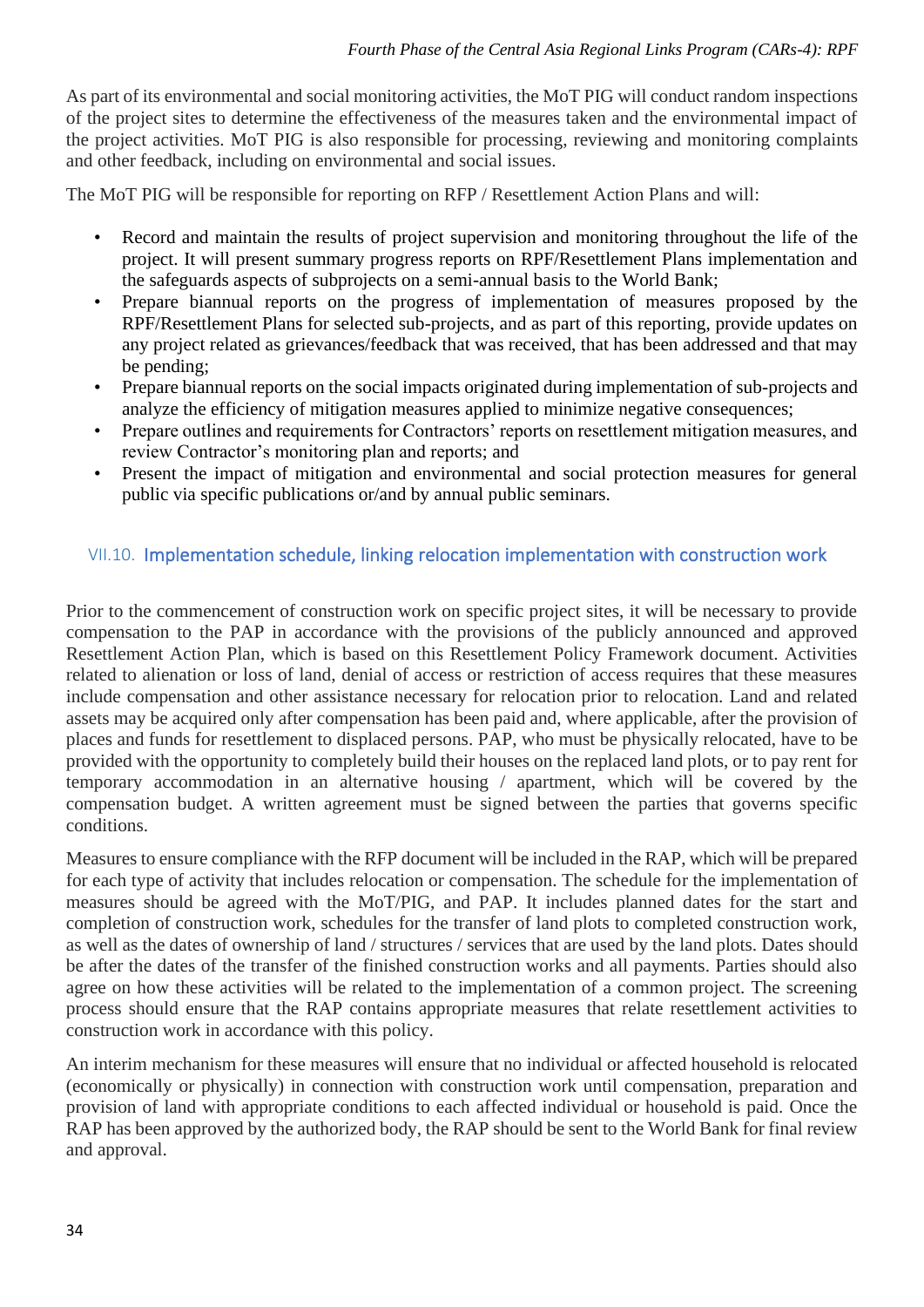<span id="page-34-0"></span>Compensation will be paid to the individual PAPs only after the written consent of the PAPs, including both husband and wife.

## VII.11. RFP Implementation Budget

At this stage, it is not possible to estimate the exact number of people who may be affected because technical designs and details have not yet been developed. Therefore, it is impossible to imagine an approximate budget for the total cost of relocation, which may be associated with the implementation of this project. However, when these locations become known, and after the completion of a specific local socio-economic study, information will be provided on the specific impacts, incomes of individuals and households, the number of affected people and other demographic data, detailed and accurate budgets for each RAP will be prepared. Each RAP will contain a detailed budget, which will include the following costs:

• Compensation may include, for example: land costs, facilities, crops; restoration of the structure; community facilities and services.

• Relocation costs may include, for example: relocation costs of the PAP, administrative costs of relocating the PAP.

• Revenues for income recovery may include, for example: temporary income support for the PAP.

• Administrative expenses may include, for example, staff costs, training and capacity-building costs, monitoring and evaluation.

<span id="page-34-1"></span>MOT/PIG is responsible for implementing the Resettlement Policy Framework and RAP, including payment of compensation, provision of other types of assistance, implementation of the grievance redress mechanism to be covered through the resettlement budget to be contributed by the Government of Tajikistan.

# <span id="page-34-2"></span>VIII. PUBLIC CONSULTATIONS AND DISCLOSURE

## VIII.1. RFP Disclosure

<span id="page-34-3"></span>The draft RFP is available on the MoT website (www.mintrans.tj) and submitted to the World Bank for disclosure in English on the WB external web page. The English and Russian versions will also be posted on the MoT webpage. The final version of this document will be used by the relevant government authorities and other stakeholders of the Project during the implementation of the project.

## VIII.2. Public consultations

The MoT PIG conducted public consultations on the ground on this draft of the RFP and invited all interested organizations from 4 target districts, including representatives of local authorities, such as local Environmental Protection departments, local Hukumats and local NGOs from target sites in Khorog city, in Shugnan district from  $26<sup>th</sup>$  August to  $4<sup>th</sup>$  September 2019 and in the areas of Spitamen, Gafurov and Kayrokum districts from  $14<sup>th</sup>$  June to  $20<sup>th</sup>$  June 2019. During consultations with the PIG, MoT provided a summary of the draft ESMF and RPF. In particular, the audience was informed about screening procedures, impacts which may by generated as well as measures to be taken to prevent/mitigate potential impacts. Note that these consultations included resettlement aspects and as such this section only focuses on relevant environmental and social questions that were asked during the consultations.

## <span id="page-34-4"></span>VIII.3. Grievance redress mechanism

Project stakeholders and citizens can submit complaints regarding the project through the project specific Grievance Redress Mechanism (GRM). The World Bank Grievance Redress Service (GRS) could be used as the last resort option to file complaints which have not been resolved at the national level.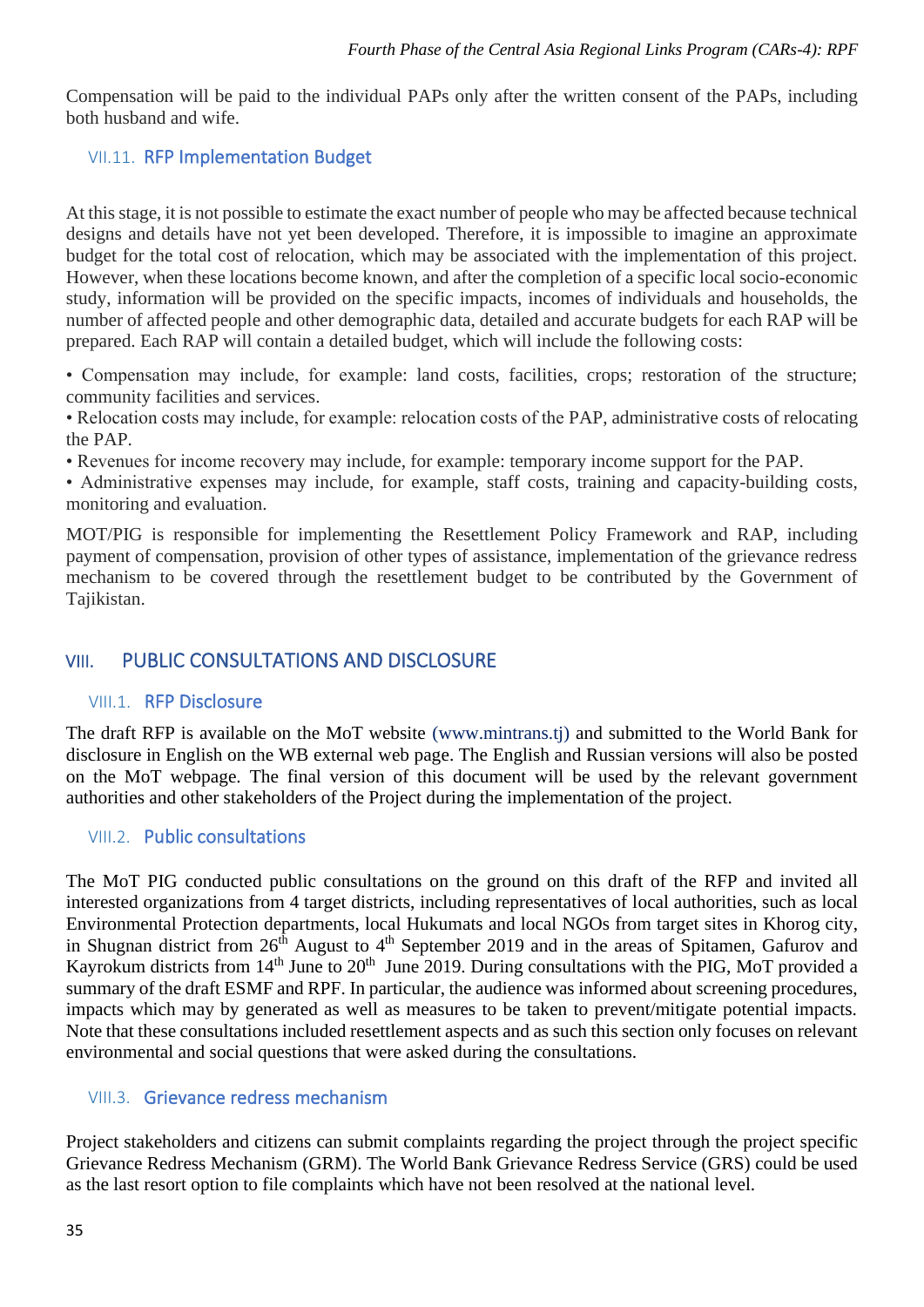### <span id="page-35-0"></span>VIII.3.1. Goals of the project-based GRM

The GRM in CARs-4 Project is incorporated into a broader beneficiary feedback mechanism to be established by MoT/PIG at the central and local levels. The project-based GRM is intended to serve as a mechanism to:

- Allow for the identification and impartial, timely and effective resolution of issues affecting the project;
- Strengthen accountability to beneficiaries, including project affected people, and provide channels for project stakeholders and citizens at all levels to provide feedback and raise concerns.

<span id="page-35-1"></span>Having an effective GRM in place will also serve the objectives of: reducing conflicts and risks such as external interference, corruption, social exclusion or mismanagement; strengthen transparency, improving the quality of project activities and results; and serving as an important feedback and learning mechanism for project management regarding the strengths and weaknesses of project procedures and implementation processes.

## VIII.3.2. GRM overview and structure

The GRM will be accessible to a broad range of Project stakeholders who are likely to be affected directly or indirectly by the project. These will include PAPs, community members, project implementers/contractors, civil society, media—all of who will be encouraged to refer their grievances and feedback to the GRM.

The GRM can be used to submit complaints, feedback, queries, suggestions or compliments related to the overall project management and implementation, as well as issues pertaining to sub projects that are being financed and supported by the project, including:

- Violation of Project policies, guidelines, or procedures, including those related to procurement, labor procedures, child labor, health and safety of community/contract workers and gender violence;
- Disputes relating to resource use restrictions that may arise between or among targeted districts and communities;
- Grievances that may arise from members of communities who are dissatisfied with the project planning measures, or actual implementation of project investments;
- Issues with land donations, asset acquisition or resettlement specifically for project related activities.

*GRM structure.* PIG MOT will implement an effective GRM, with the objective of helping third parties to avoid resorting to the judicial system as far as possible. PIG MOT's GRM includes three successive tiers of extra-judicial grievance review and resolution:

- (i) the first tier is at local level of Jamoat and/or PIG Social Development Specialist based in the region;
- (ii) if for the first tier the local Jamoat cannot solve on the second tier PAP complaint will be sent to the local government/khukumat at the district level,
- (iii) finally, as the third tier, complainants can seek redress from the MOT/PIG at any time.

The project based GRM will be comprised of different channels. Consideration of applications received from stakeholders begins with the contact of representatives of local government bodies (jamoat / mahalla) and/or a Social development consultant of the Project. Social development specialist places the complaint in the register of complaints and suggestions. If the problem cannot be resolved to the satisfaction of the complainant within 5 days, then it is transferred to the next level. In the register of complaints and suggestions, a record is made about the status of resolving the problem or the decision to transfer it to the next level.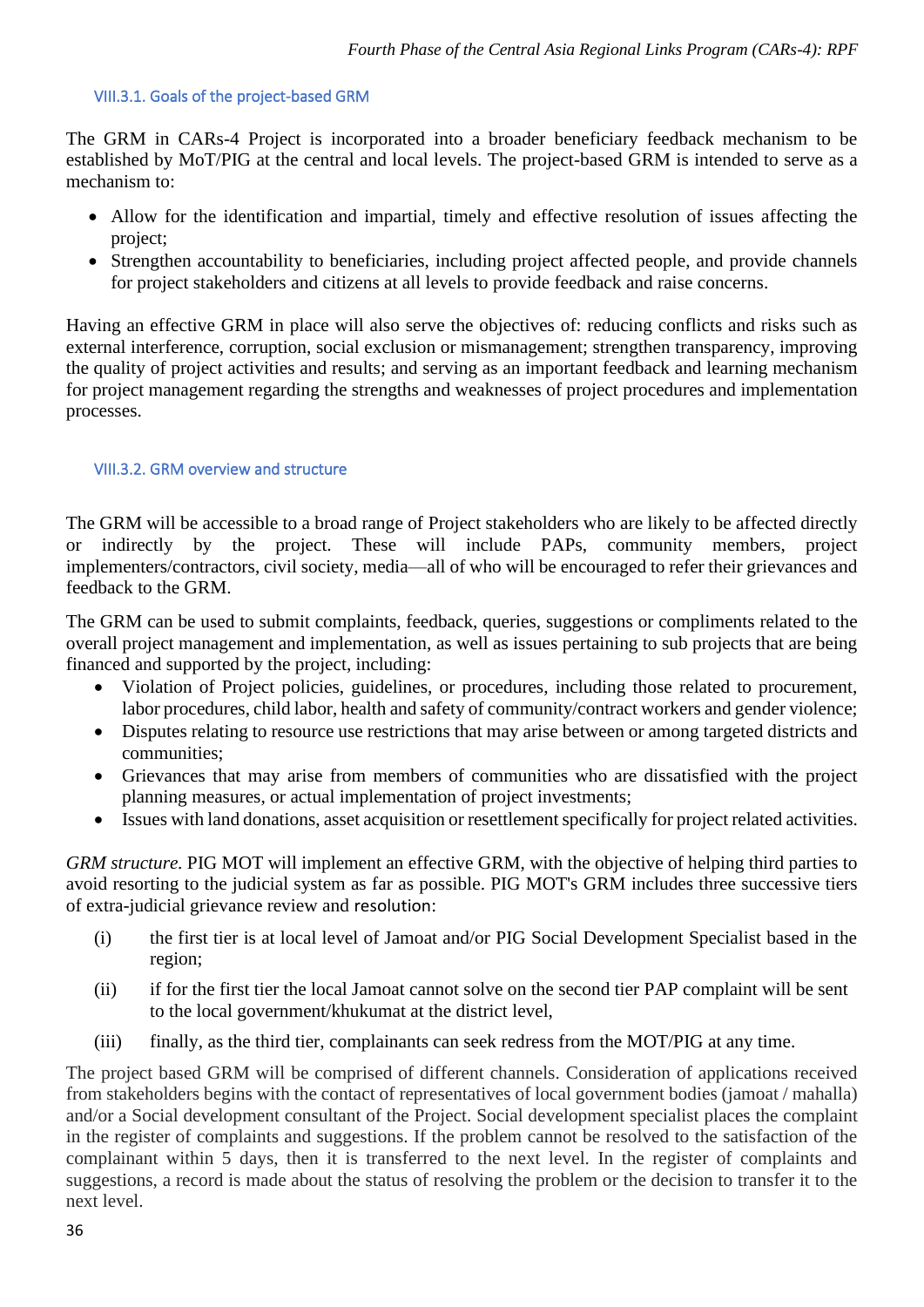Further, the complainant addresses his written complaint to the PIG. A statement of complaint is signed and dated by the injured party. The responsible person (Social development specialist) of the PIG will act as a contact person, which is a direct channel of communication with the complainant. If the latter is not able to file a written complaint, the social development consultant writes a complaint on behalf of the injured party, as well as documents informal complaints and suggestions. The injured party puts a sign and thumbprint on the statement.

A social development specialist deals with investigation and documentation to determine the legitimacy of complaints and suggestions. If complaints or proposals fall within the mandate of the Project, the PIG will inform the submitters of this and they will be assisted. The answer is given within 14 days, during this period, meetings and discussions with the responsible parties are held with the injured party. If the complaint is related to the assessment of the property, then a second or even third assessment is carried out in order to satisfy both parties. A social development consultant provides assistance to the affected party at all stages to help resolve her complaints and provide the best possible way to resolve problems.

If, after receiving a response from the PIG, the complainant is not satisfied, the Project will use the Conflict Resolution Commission (CRC). CRC consists of at least 5 members, 2 of whom are members of the PIG. The other 3 members should be: generally recognized NGOs working in Tajikistan; respected persons with an appropriate reputation (for example, a respected lawyer or professor), if available; representatives of the participating city; The Conflict Resolution Commission is created at the request of the beneficiary, by the PIG or by the local Hukumats (in the Project implementation area). Decisions made by the commission and agreed between all parties are legalized in the form of an order of participating Hukumats.

*If the beneficiary has any objections to the decision of the Conflict Resolution Commission (CRC), the case may be referred by the affected party to the court.*



**Structure of the Project-based GRM**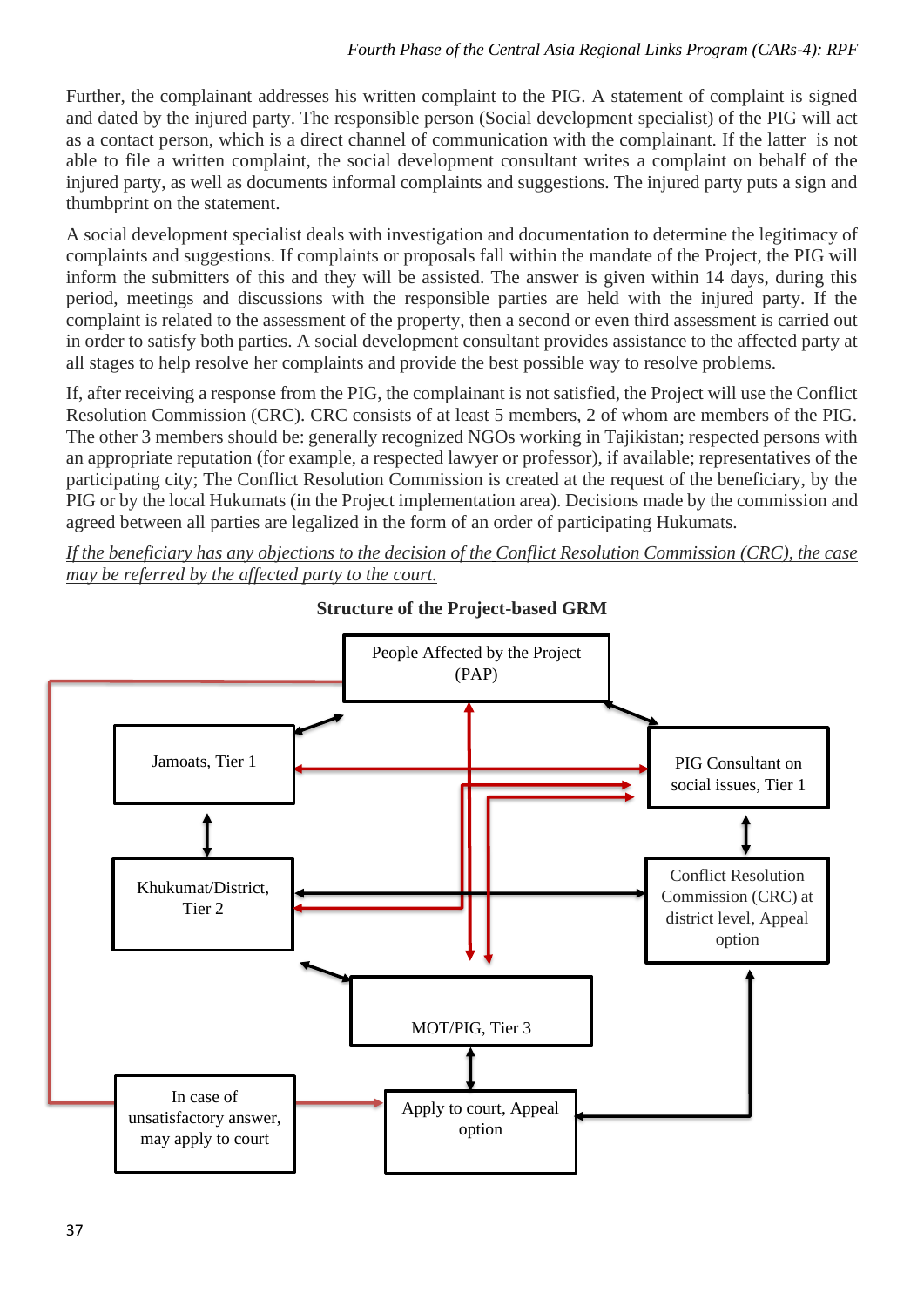## **Sample application (complaints, requests and suggestions) of the Project beneficiary**

|                                                                                                                                                                                                                                                                             |                                                           | (Director of department) |
|-----------------------------------------------------------------------------------------------------------------------------------------------------------------------------------------------------------------------------------------------------------------------------|-----------------------------------------------------------|--------------------------|
|                                                                                                                                                                                                                                                                             |                                                           |                          |
|                                                                                                                                                                                                                                                                             |                                                           | (Name)                   |
|                                                                                                                                                                                                                                                                             |                                                           |                          |
|                                                                                                                                                                                                                                                                             |                                                           | (Resident district)      |
|                                                                                                                                                                                                                                                                             |                                                           |                          |
|                                                                                                                                                                                                                                                                             | Appeal                                                    |                          |
| (The name and surname of appealer)                                                                                                                                                                                                                                          |                                                           |                          |
|                                                                                                                                                                                                                                                                             |                                                           |                          |
|                                                                                                                                                                                                                                                                             |                                                           |                          |
|                                                                                                                                                                                                                                                                             |                                                           |                          |
| Ways to fix the problem                                                                                                                                                                                                                                                     |                                                           |                          |
| (I ask  about this or that action / inaction, I complain , I suggest)                                                                                                                                                                                                       |                                                           |                          |
| Applicant's signature ___________                                                                                                                                                                                                                                           | <u> 1989 - Johann Barbara, martin amerikan personal (</u> |                          |
|                                                                                                                                                                                                                                                                             | (Name)                                                    | date                     |
| Phone Phone                                                                                                                                                                                                                                                                 |                                                           |                          |
| Location: Dushanbe city, 14 Aini Street, 734042<br>Project Implementation Group: "Fourth Phase of Central Asia Regional Connectivity Program" under the Ministry<br>of Transport of the Republic of Tajikistan<br>Contact Number (992 37) 222 22 21 Fax: (992 37) 222 22 21 |                                                           |                          |

<span id="page-37-0"></span>Address of the project representatives in the regions: \_\_\_\_\_\_\_\_\_\_\_\_\_\_\_\_\_\_\_\_\_\_\_\_\_\_

#### VIII.3.3. World Bank Grievance Redress System

Communities and individuals who believe that they are adversely affected by a World Bank (WB) supported project may submit complaints to existing project-level grievance redress mechanisms or the WB's Grievance Redress Service (GRS). The GRS ensures that complaints received are promptly reviewed in order to address project-related concerns. Project affected communities and individuals may submit their complaint to the WB's independent Inspection Panel which determines whether harm occurred, or could occur, as a result of WB non-compliance with its policies and procedures. Complaints may be submitted at any time after concerns have been brought directly to the World Bank's attention, and Bank Management has been given an opportunity to respond. For information on how to submit complaints to the World Bank's corporate Grievance Redress Service (GRS), please visit *[http://www.worldbank.org/en/projects](http://www.worldbank.org/en/projects-operations/products-and-services/grievance-redress-service)[operations/products-and-services/grievance-redress-service](http://www.worldbank.org/en/projects-operations/products-and-services/grievance-redress-service)*. For information on how to submit complaints to the World Bank Inspection Panel, please visit [www.inspectionpanel.org.](http://www.inspectionpanel.org/)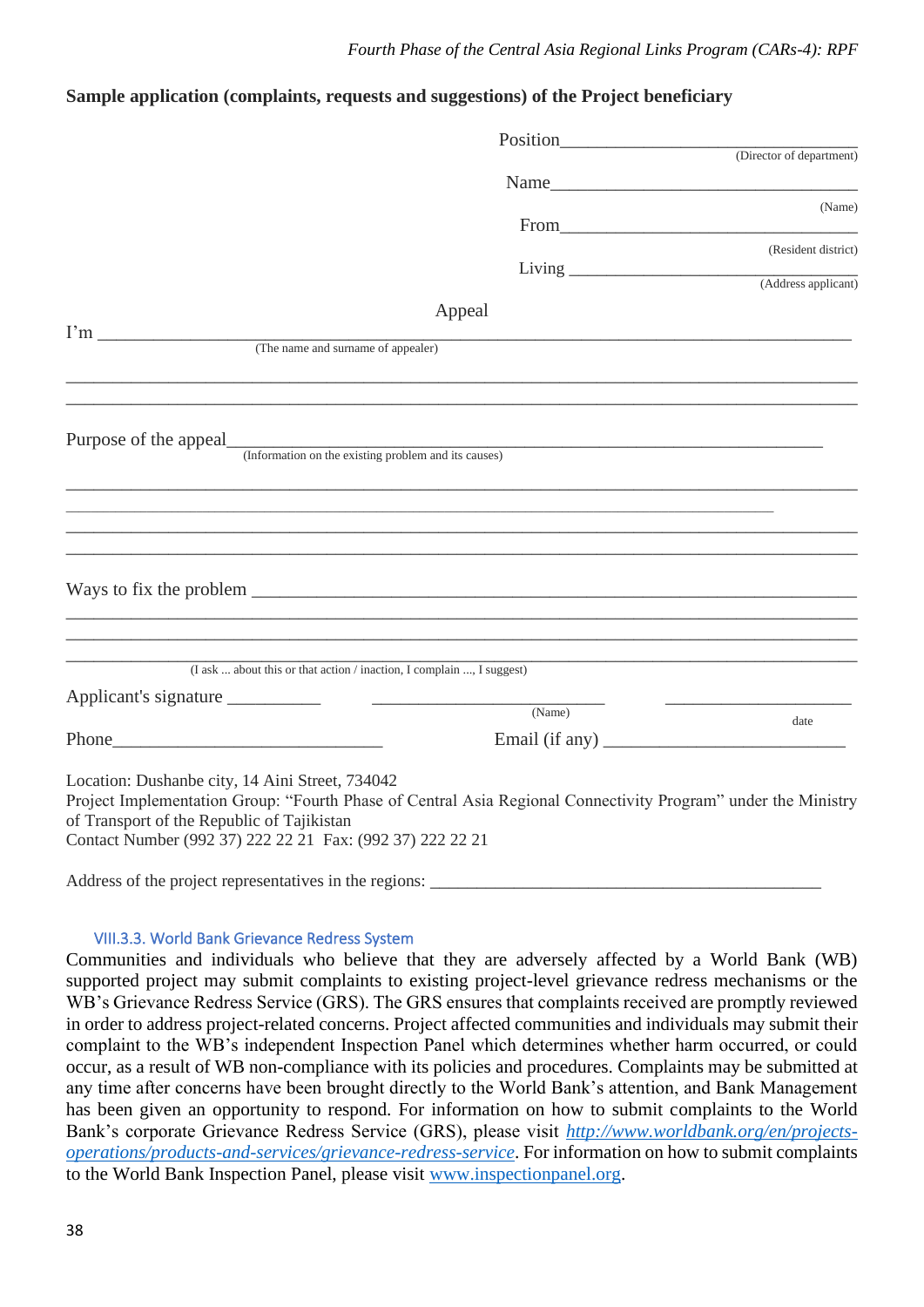## **Annex 1. Outline of the RAP process**

<span id="page-38-0"></span>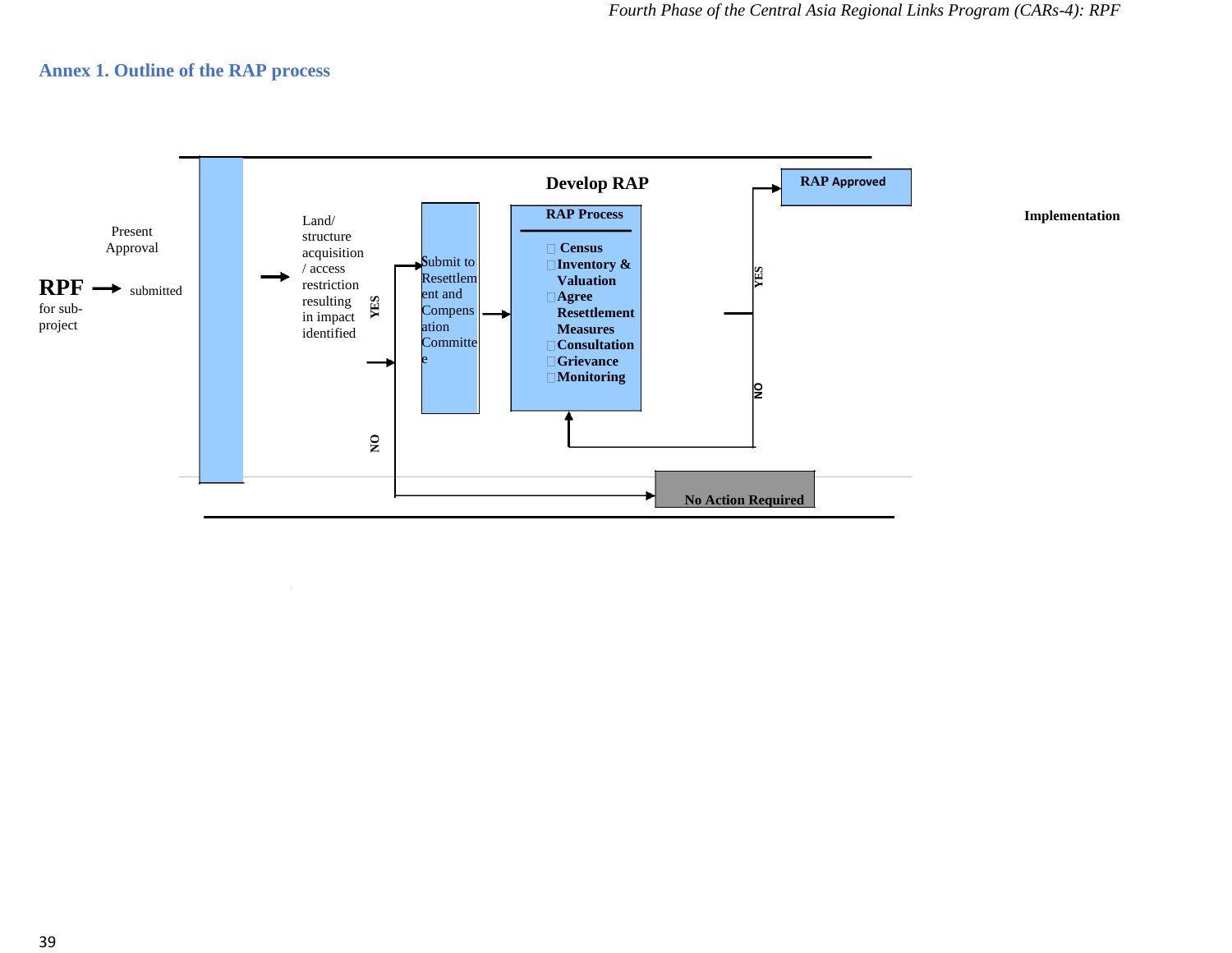## <span id="page-39-0"></span>**Annex 2: Screening Report Form of Expected Social Impacts**

| (The report should be brief)                                                             |
|------------------------------------------------------------------------------------------|
| Sub-section                                                                              |
| Sub-project implementation location                                                      |
| (Indicate location of implementation with the designation on the map-scheme with photos) |
| Kind of activity:                                                                        |
| (new construction, reconstruction, rehabilitation, maintenance)                          |
| Estimated cost                                                                           |
| Estimated start date:                                                                    |

Technical drawings / specifications discussed: \_\_\_\_\_\_\_\_\_\_\_\_\_\_\_\_\_\_\_\_\_\_\_\_\_\_\_\_\_\_\_\_\_

Below is the screening for involuntary resettlement impacts. Both permanent and temporary impacts were considered and reported in the screening process.

## **A. Screening Questions for Involuntary Resettlement Impact**

| #              | <b>Possible Involuntary Resettlement Effects</b>                                                                              | Yes | $\bf No$ | <b>Remarks</b> |
|----------------|-------------------------------------------------------------------------------------------------------------------------------|-----|----------|----------------|
| 1              | Will the project include any physical construction                                                                            |     |          |                |
| 2              | Does the proposed activity include upgrading or<br>rehabilitation of existing physical facilities?                            |     |          |                |
| 3              | Will it require permanent and/or temporary land<br>acquisition?                                                               |     |          |                |
| $\overline{4}$ | Is the ownership status and current usage of the land<br>known?                                                               |     |          |                |
| 5              | Are there any non-titled people who live or earn their<br>livelihood at the project site?                                     |     |          |                |
| 6              | Will there be loss of housing?                                                                                                |     |          |                |
| 7              | Will there be loss of fixed assets (i.e. fences, pumps,<br>$etc.$ )?                                                          |     |          |                |
| 8              | Will there be losses of crops and trees?                                                                                      |     |          |                |
| 9              | Will there be loss of businesses or enterprises?                                                                              |     |          |                |
| 10             | Will there be loss of incomes and livelihoods?                                                                                |     |          |                |
| 11             | Will people lose access to facilities, services, or natural<br>resources?                                                     |     |          |                |
| 12             | Will any social or economic activities be affected by<br>land use-related changes?                                            |     |          |                |
| 13             | Were there any people being displaced from the<br>assigned land / project site in anticipation of the<br>subproject activity? |     |          |                |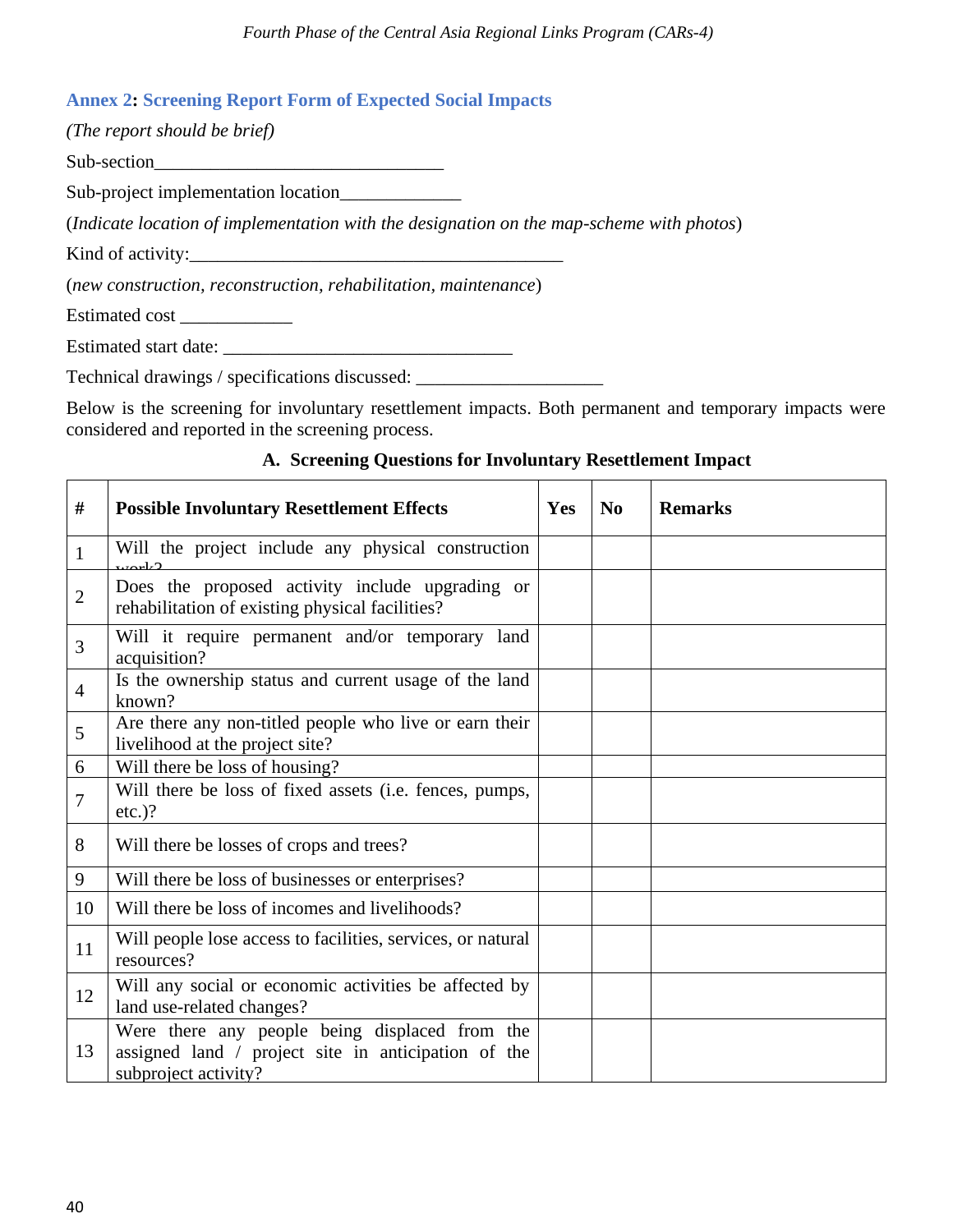## **B. Possible Involuntary Resettlement Effects**

| Quantification of private land require to be acquired:                                                                                                              |  |  |  |  |  |  |  |  |
|---------------------------------------------------------------------------------------------------------------------------------------------------------------------|--|--|--|--|--|--|--|--|
| Any preliminary estimate of the likely affected land that will be required by the Project?                                                                          |  |  |  |  |  |  |  |  |
| [ ] No [ ] Yes If yes, approximately how much? __ hectares                                                                                                          |  |  |  |  |  |  |  |  |
| <b>Information on displaced persons</b>                                                                                                                             |  |  |  |  |  |  |  |  |
| Any estimate of the likely number of persons that will be displaced (economically and physically) by the<br>Project? [ ] No [ ] Yes If yes, approximately how many? |  |  |  |  |  |  |  |  |
| Any estimate of the likely number of persons that will be physically displaced (relocated) by the Project?                                                          |  |  |  |  |  |  |  |  |
| $[$   No $[$   Yes If yes, approximately how many?                                                                                                                  |  |  |  |  |  |  |  |  |
| Any estimate of the likely number of persons that will experience loss of more than 10% of productive<br>assets? [ ] No [ ] Yes If yes, approximately how many?     |  |  |  |  |  |  |  |  |
| Are any of them poor, female-heads of households, or vulnerable to property risks?                                                                                  |  |  |  |  |  |  |  |  |
| [ ] No [ ] Yes If yes, approximately how many?                                                                                                                      |  |  |  |  |  |  |  |  |
| Are any displaced persons from indigenous or ethnic minority groups?                                                                                                |  |  |  |  |  |  |  |  |
| If yes, how many? $\dots$<br>$[$   No $[$   Yes                                                                                                                     |  |  |  |  |  |  |  |  |

# **C. Involuntary Resettlement Impact**

The Safeguard Team confirm that the assigned land / proposed subproject

Has Involuntary Resettlement (IR) impact, a Resettlement Action Plan is required

Will not have IR impact

Completed by (full name and contacts): \_\_\_\_\_\_\_\_\_\_\_\_\_\_\_\_\_\_\_\_\_\_\_\_\_\_\_\_\_\_\_\_\_\_\_\_\_ Signature: \_\_\_\_\_\_\_\_\_ Date:\_\_\_\_\_\_\_\_\_\_\_\_\_\_\_\_\_\_\_\_\_\_\_\_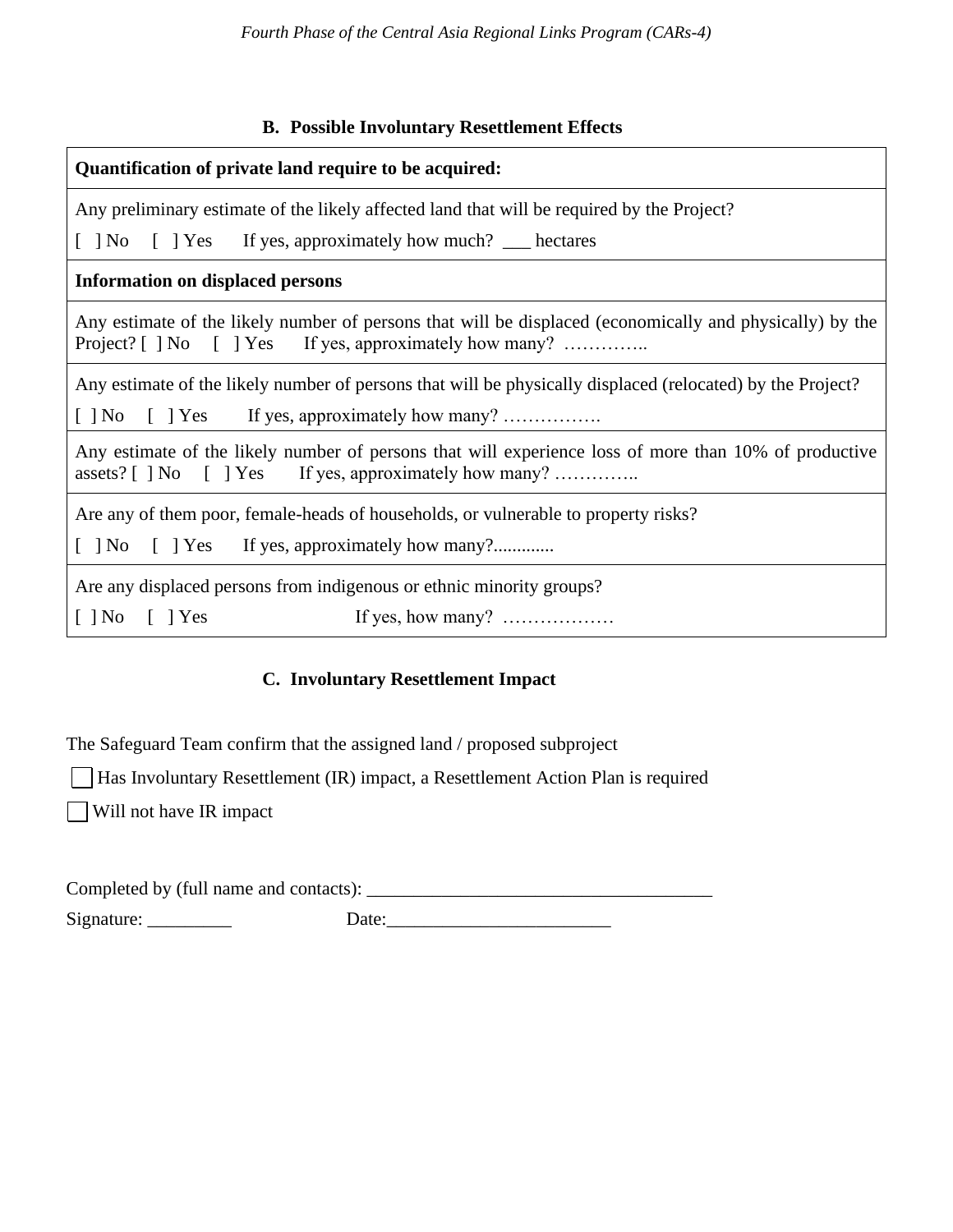# **Annex 3: PAP census form and inventory of the land fund**

# **Table 9 Household Interviews**

<span id="page-41-0"></span>

| #                | Name | Sex  |        | age | Marital Status and | Support |    | Employment |    | Level                 | Leased or own | Does the family get |  |
|------------------|------|------|--------|-----|--------------------|---------|----|------------|----|-----------------------|---------------|---------------------|--|
|                  |      | Male | Female |     | Level of Education | yes     | no | yes        | no | of income<br>families | housing       | social<br>support?  |  |
|                  |      |      |        |     |                    |         |    |            |    |                       |               |                     |  |
| $\overline{2}$ . |      |      |        |     |                    |         |    |            |    |                       |               |                     |  |
| 3                |      |      |        |     |                    |         |    |            |    |                       |               |                     |  |

*Consultant name: \_\_\_\_\_\_\_\_\_\_\_\_\_\_\_\_\_\_*\_\_\_\_\_\_ *Signature\_\_\_\_\_\_\_\_\_\_\_\_\_\_\_\_\_\_\_\_\_\_ Date: \_\_\_\_\_\_\_\_\_\_\_\_\_\_\_\_\_\_\_\_\_\_\_\_\_\_*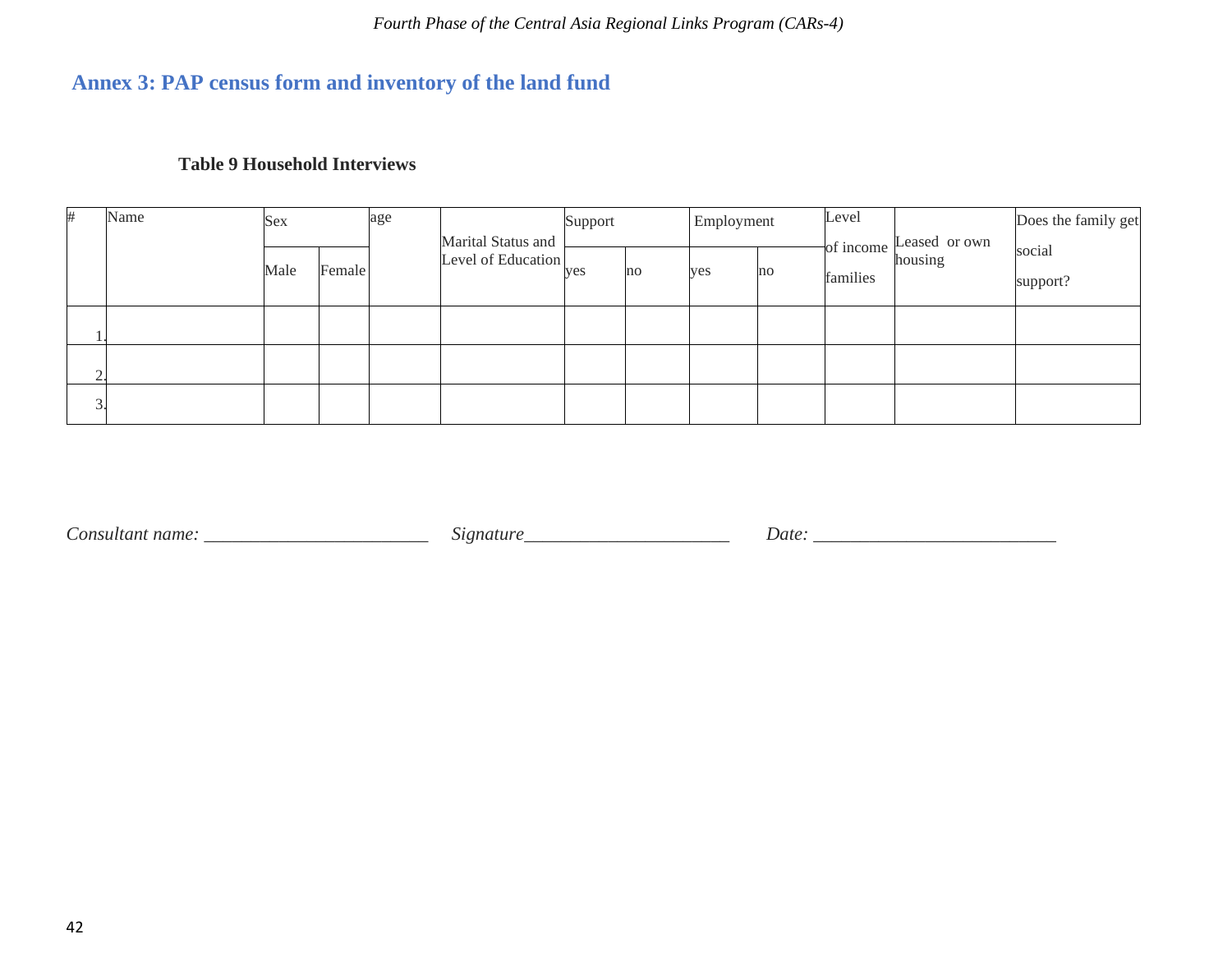# **Annex 4. Inventory of PAP's Land Assets**

Location\_\_\_\_\_\_\_\_\_\_\_\_\_\_\_\_\_\_\_\_\_\_\_\_\_\_\_\_\_\_\_\_\_\_\_\_\_\_\_\_\_\_\_\_\_\_\_\_\_ Date: \_\_\_\_\_\_\_\_\_\_\_\_\_\_\_\_\_

Table 10 Inventory of PAP's Land Assets

| $\#$          | Full name     | Number    | Total land    | Land    |       | $%$ Loss of assets, $(m2,$ |           | Loss of           | Loss of harvest |         | Other     |           |
|---------------|---------------|-----------|---------------|---------|-------|----------------------------|-----------|-------------------|-----------------|---------|-----------|-----------|
| of            | <sub>of</sub> | of        | area owned    | area to | Total | m, pcs, etc.) (specify     |           | housing           |                 |         |           | losses,   |
| interview     | household     | household | by the        | be      | loss  | type and number of         |           | stock,            |                 |         |           | (specify) |
|               | head          | members   | family, incl. | seized  | $\%$  | assets: structures,        |           | (m <sup>2</sup> ) |                 |         |           | type of   |
|               |               |           | with the      | m2 / ha |       | fences, wells, etc.)       |           |                   |                 |         | loss:     |           |
|               |               |           | right of      |         |       |                            |           |                   |                 |         | rented    |           |
|               |               |           | ownership,    |         |       | Permanent                  | Temporary |                   | Fruit           | Loss of | Other     | housing,  |
|               |               |           | irrigated or  |         |       |                            |           |                   | trees,          | crops   | (specify) | building, |
|               |               |           | bogharic      |         |       |                            |           |                   | species         |         |           | $etc.$ )  |
|               |               |           |               |         |       |                            |           |                   | and             |         |           |           |
|               |               |           |               |         |       |                            |           |                   | quantity,       |         |           |           |
|               |               |           |               |         |       |                            |           |                   | (pcs.)          |         |           |           |
|               |               |           |               |         |       |                            |           |                   |                 |         |           |           |
| $\mathcal{D}$ |               |           |               |         |       |                            |           |                   |                 |         |           |           |

<span id="page-42-0"></span>Name of Interviewer \_\_\_\_\_\_\_\_\_\_\_\_\_\_\_\_\_\_\_\_\_\_\_ Signature \_\_\_\_\_\_\_\_\_\_\_\_\_\_\_\_ Date\_\_\_\_\_\_\_\_\_\_\_

# **Annex 5: PAP rights for compensation**

| $\#$<br><b>Of</b><br>interview | Full name of<br>household<br>head | Compensation for land                     |                                                  |                               | Compensation for<br>construction    |                                                |                      | Compensation for crop and<br>trees |                                                  |                       | Compensation for other<br>assets and losses (wells,<br>business, etc.) |                                                  |                       |
|--------------------------------|-----------------------------------|-------------------------------------------|--------------------------------------------------|-------------------------------|-------------------------------------|------------------------------------------------|----------------------|------------------------------------|--------------------------------------------------|-----------------------|------------------------------------------------------------------------|--------------------------------------------------|-----------------------|
|                                |                                   | amount<br>(m <sup>2</sup> or<br>hectares) | Unit<br>price<br>per (m <sup>2</sup> )<br>or ha) | Land<br>Title<br>(Yes)<br>No) | Number<br>(m <sup>2</sup> or<br>ha) | Unit<br>price per<br>(m <sup>2</sup> or<br>ha) | Title<br>Yes/<br>No) | Number<br>(m <sup>2</sup> or ha)   | Unit<br>price<br>per (m <sup>2</sup> )<br>or ha) | Title<br>(Yes/<br>No) | Number<br>(m <sup>2</sup> or ha)                                       | Unit<br>price<br>per (m <sup>2</sup> )<br>or ha) | Title<br>(Yes/<br>No) |

<span id="page-42-1"></span>

| Interviewer n<br>name | atur.<br>.,<br>. | Date |
|-----------------------|------------------|------|
|-----------------------|------------------|------|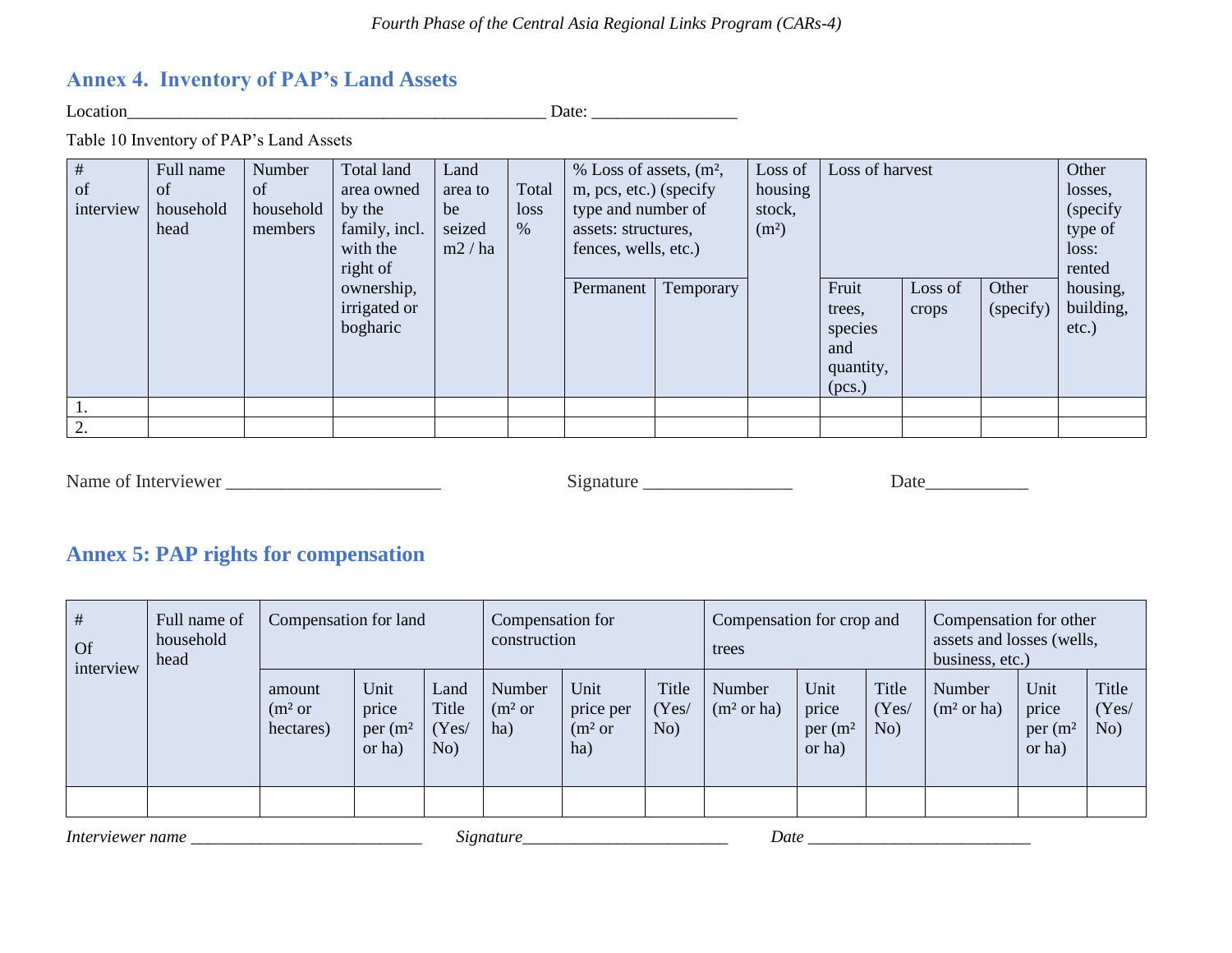# <span id="page-43-0"></span>**Annex 6: Outline of the Resettlement Action Plan and Abbreviated Resettlement Action Plan**

**Table of content Resettlement Action Plan** The scope and level of detail of the resettlement plan vary with the magnitude and complexity of resettlement. The plan is based on up-to-date and reliable information about (a) the proposed resettlement and its impacts on the displaced persons and other adversely affected groups, and (b) the legal issues involved in resettlement. The resettlement plan covers the elements below, as relevant. When any element is not relevant to project circumstances, it should be noted in the resettlement plan.

1. *Description of the project*. General description of the project and identification of the project area.

2. *Potential impacts*. Identification of

(a) the project component or activities that give rise to resettlement;

(b) the zone of impact of such component or activities;

(c) the alternatives considered to avoid or minimize resettlement; and

(d) the mechanisms established to minimize resettlement, to the extent possible, during project implementation.

3. *Objectives*. The main objectives of the resettlement program.

4. *Socioeconomic studies*. The findings of socioeconomic studies to be conducted in the early stages of project preparation and with the involvement of potentially displaced people, including (a) the results of a census survey covering

(i) current occupants of the affected area to establish a basis for the design of the resettlement

program and to exclude subsequent inflows of people from eligibility for compensation and resettlement assistance;

(ii) standard characteristics of displaced households, including a description of production systems, labor, and household organization; and baseline information on livelihoods (including, as relevant, production levels and income derived from both formal and informal economic activities) and standards of living (including health status) of the displaced population;

(iii) the magnitude of the expected loss--total or partial--of assets, and the extent of displacement, physical or economic;

(iv) information on vulnerable groups or persons as provided for whom special provisions may have to be made; and

(v) provisions to update information on the displaced people's livelihoods and standards of living at regular intervals so that the latest information is available at the time of their displacement. Will establish baseline conditions for monitoring and evaluation purposes;

(b) Other studies describing the following:

(i) land tenure and transfer systems, including an inventory of common property natural resources from which people derive their livelihoods and sustenance, non-title-based usufruct systems (including fishing, grazing, or use of forest areas) governed by local recognized land allocation mechanisms, and any issues raised by different tenure systems in the project area;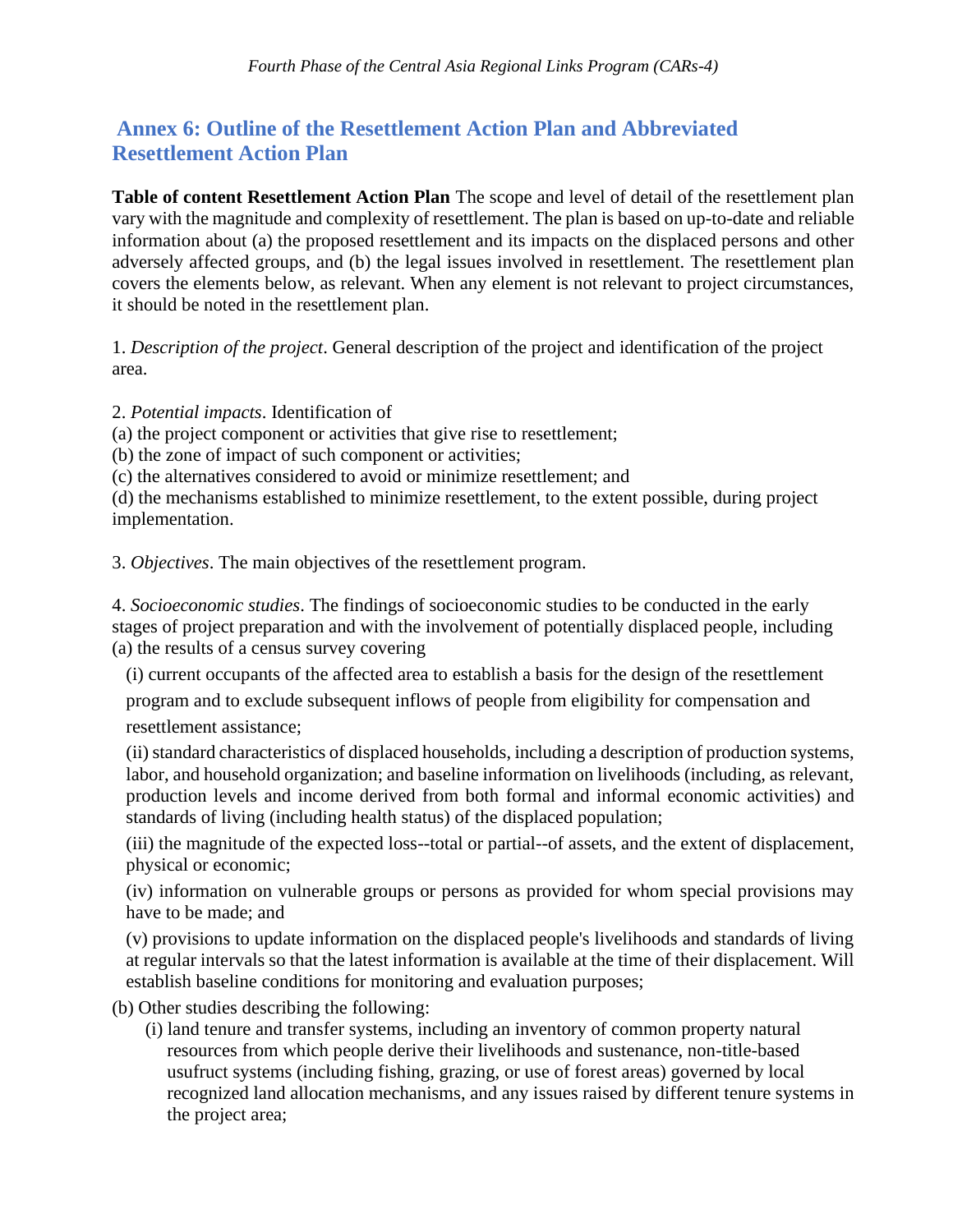- (ii) the patterns of social interaction in the affected communities, including social networks and social support systems, and how they will be affected by the project;
- (iii) public infrastructure and social services that will be affected; and
- (iv) social and cultural characteristics of displaced communities, including a description of formal and informal institutions (e.g., community organizations, ritual groups, nongovernmental organizations (NGOs) that may be relevant to the consultation strategy and to designing and implementing the resettlement activities.
- 5. *Legal framework*. The findings of an analysis of the legal framework, covering
	- (a) the scope of the power of eminent domain and the nature of compensation associated with it, in terms of both the valuation methodology and the timing of payment;
	- (b) the applicable legal and administrative procedures, including a description of the remedies available to displaced persons in the judicial process and the normal timeframe for such procedures, and any available alternative dispute resolution mechanisms that may be relevant to resettlement under the project;
	- (c) relevant law (including customary and traditional law) governing land tenure, valuation of assets and losses, compensation, and natural resource usage rights; customary personal law related to displacement; and environmental laws and social welfare legislation;
	- (d) laws and regulations relating to the agencies responsible for implementing resettlement activities;
	- (e) gaps, if any, between local laws covering eminent domain and resettlement and the Bank's resettlement policy, and the mechanisms to bridge such gaps; and
	- (f) any legal steps necessary to ensure the effective implementation of resettlement activities under the project, including, as appropriate, a process for recognizing claims to legal rights to land--including claims that derive from customary law and traditional usage.
- 6. *Institutional Framework.* The findings of an analysis of the institutional framework covering (a) the identification of agencies responsible for resettlement activities and NGOs that may have a role in project implementation;
	- (b) an assessment of the institutional capacity of such agencies and NGOs; and
	- (c) any steps that are proposed to enhance the institutional capacity of agencies and NGOs responsible for resettlement implementation.

7. *Eligibility*. Definition of displaced persons and criteria for determining their eligibility for compensation and other resettlement assistance, including relevant cut-off dates.

8. *Valuation of and compensation for losses*. The methodology to be used in valuing losses to determine their replacement cost; and a description of the proposed types and levels of compensation under local law and such supplementary measures as are necessary to achieve replacement cost for lost assets.

9. *Resettlement measures.* A description of the packages of compensation and other resettlement measures that will assist each category of eligible displaced persons to achieve the objectives of the policy (see ESS5). In addition to being technically and economically feasible, the resettlement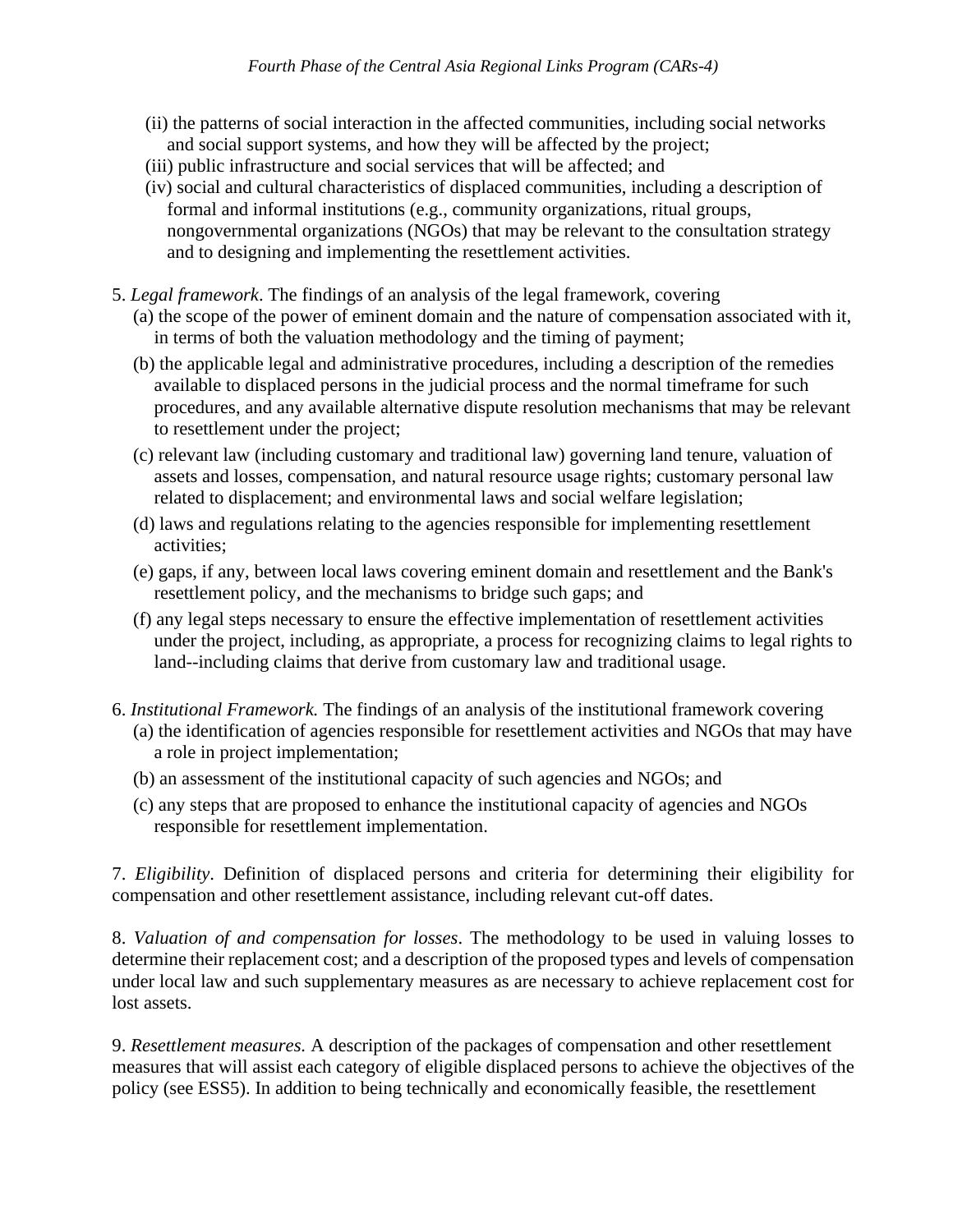packages should be compatible with the cultural preferences of the displaced persons and prepared in consultation with them.

10. *Site selection, site preparation, and relocation*. Alternative relocation sites considered and explanation of those selected, covering

(a) institutional and technical arrangements for identifying and preparing relocation sites, whether rural or urban, for which a combination of productive potential, locational advantages, and other factors is at least comparable to the advantages of the old sites, with an estimate of the time needed to acquire and transfer land and ancillary resources;

(b) any measures necessary to prevent land speculation or influx of ineligible persons at the selected sites;

(c) procedures for physical relocation under the project, including timetables for site preparation and transfer; and

(d) legal arrangements for regularizing tenure and transferring titles to resettlers.

11. *Housing, infrastructure, and social services*. Plans to provide (or to finance resettlers' provision of) housing, infrastructure (e.g., water supply, feeder roads), and social services (e.g., schools, health services); plans to ensure comparable services to host populations; any necessary site development, engineering, and architectural designs for these facilities.

12. *Environmental protection and management*. A description of the boundaries of the relocation area; and an assessment of the environmental impacts of the proposed resettlement3and measures to mitigate and manage these impacts (coordinated as appropriate with the environmental assessment of the main investment requiring the resettlement).

13. *Community participation*. Involvement of resettlers and host communities,

(a) a description of the strategy for consultation with and participation of resettlers and hosts in the design and implementation of the resettlement activities;

(b) a summary of the views expressed and how these views were taken into account in preparing the resettlement plan;

(c) a review of the resettlement alternatives presented and the choices made by displaced persons regarding options available to them, including choices related to forms of compensation and

resettlement assistance, to relocating as individual families or as parts of preexisting communities or kinship groups, to sustaining existing patterns of group organization, and to retaining access to cultural property (e.g. places of worship, pilgrimage centers, cemeteries); and

(d) institutionalized arrangements by which displaced people can communicate their concerns to project authorities throughout planning and implementation, and measures to ensure that such vulnerable groups as indigenous people, ethnic minorities, the landless, and women are adequately represented.

14. *Integration with host populations*. Measures to mitigate the impact of resettlement on any host communities, including

(a) consultations with host communities and local governments;

(b) arrangements for prompt tendering of any payment due the hosts for land or other assets provided to resettlers;

(c) arrangements for addressing any conflict that may arise between resettlers and host communities; and

(d) any measures necessary to augment services (e.g., education, water, health, and production services) in host communities to make them at least comparable to services available to resettlers.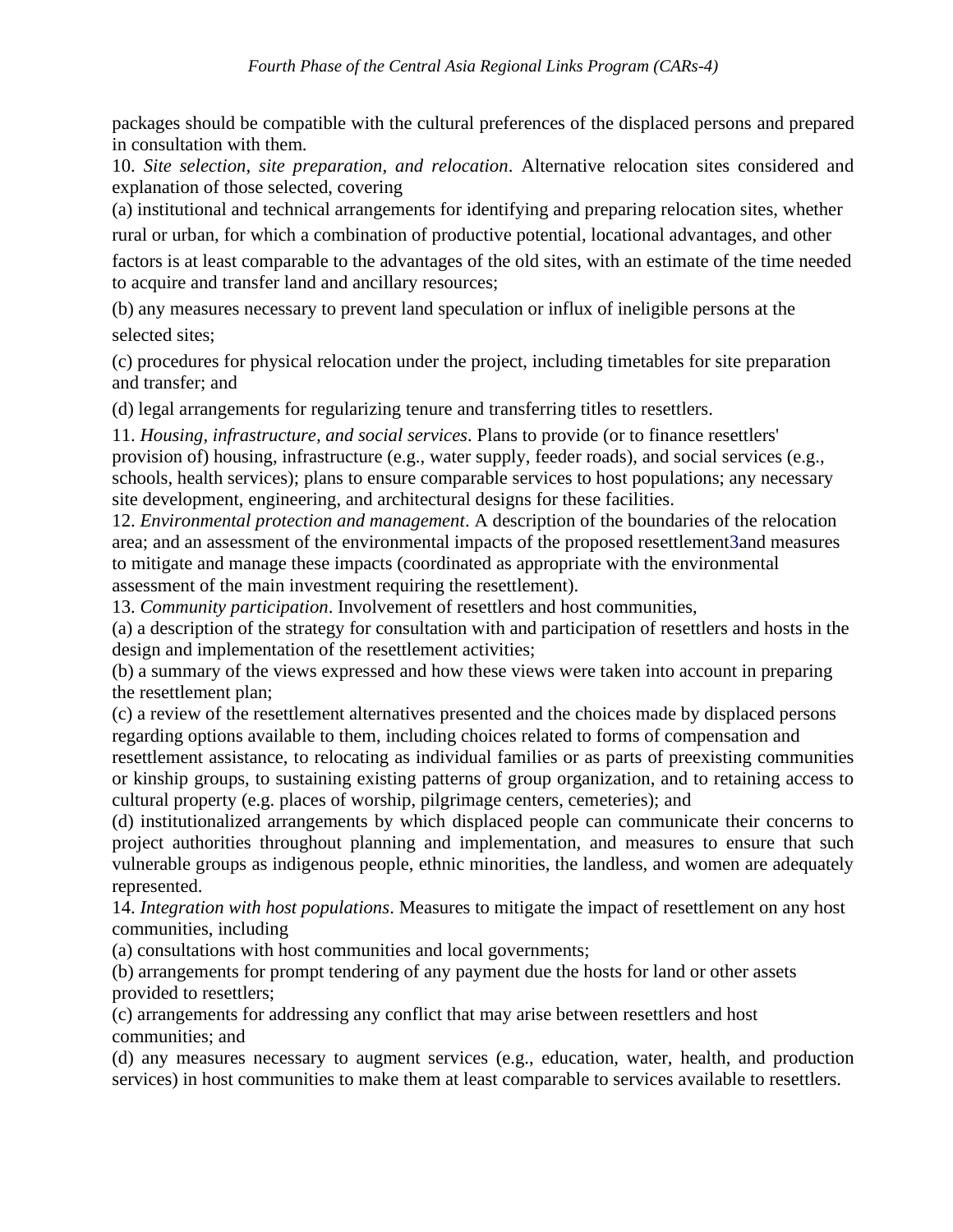15. *Grievance procedures.* Affordable and accessible procedures for submitting complaints and settlement of disputes arising from resettlement; such grievance mechanisms should take into account the project specifics and traditional dispute settlement mechanisms, as well as appeal mechanism through the court.

16. *Organizational responsibilities*. The organizational framework for implementing resettlement, including identification of agencies responsible for delivery of resettlement measures and provision of services; arrangements to ensure appropriate coordination between agencies and jurisdictions involved in implementation; and any measures (including technical assistance) needed to strengthen the implementing agencies' capacity to design and carry out resettlement activities; provisions for the transfer to local authorities or resettlers themselves of responsibility for managing facilities and services provided under the project and for transferring other such responsibilities from the resettlement implementing agencies, when appropriate.

17. *Implementation schedule*. An implementation schedule covering all resettlement activities from preparation through implementation, including target dates for the achievement of expected benefits to resettlers and hosts and terminating the various forms of assistance. The schedule should indicate how the resettlement activities are linked to the implementation of the overall project.

18. *Costs and budget*. Tables showing itemized cost estimates for all resettlement activities, including allowances for inflation, population growth, and other contingencies; timetables for expenditures; sources of funds; and arrangements for timely flow of funds, and funding for resettlement, if any, in areas outside the jurisdiction of the implementing agencies.

19. *Monitoring and evaluation*. Arrangements for monitoring of resettlement activities by the implementing agency, supplemented by independent monitors as considered appropriate by the Bank, to ensure complete and objective information; performance monitoring indicators to measure inputs, outputs, and outcomes for resettlement activities; involvement of the displaced persons in the monitoring process; evaluation of the impact of resettlement for a reasonable period after all resettlement and related development activities have been completed; using the results of resettlement monitoring to guide subsequent implementation.

## **Table of Content for Abbreviated RAP**

An abbreviated plan covers the following minimum elements<sup>3</sup>:

- (a) a census survey of displaced persons and valuation of assets;
- (b) description of compensation and other resettlement assistance to be provided;
- (c) consultations with displaced people about acceptable alternatives;
- (d) institutional responsibility for implementation and procedures for grievance redress;
- (e) arrangements for monitoring and implementation; and
- (f) a timetable and budget.

# <span id="page-46-0"></span>**Annex 7. Minutes of Public Consultations with Stakeholders on draft RPF**

From March 17 to 26, 2020, the consultants of CARs-4 project, PIG MoT (social development specialist and gender specialist) conducted short public consultations and focus groups with

<sup>&</sup>lt;sup>3</sup> In case some of the displaced persons lose more than 10% of their productive assets or require physical relocation, the plan also covers a socioeconomic survey and income restoration measures.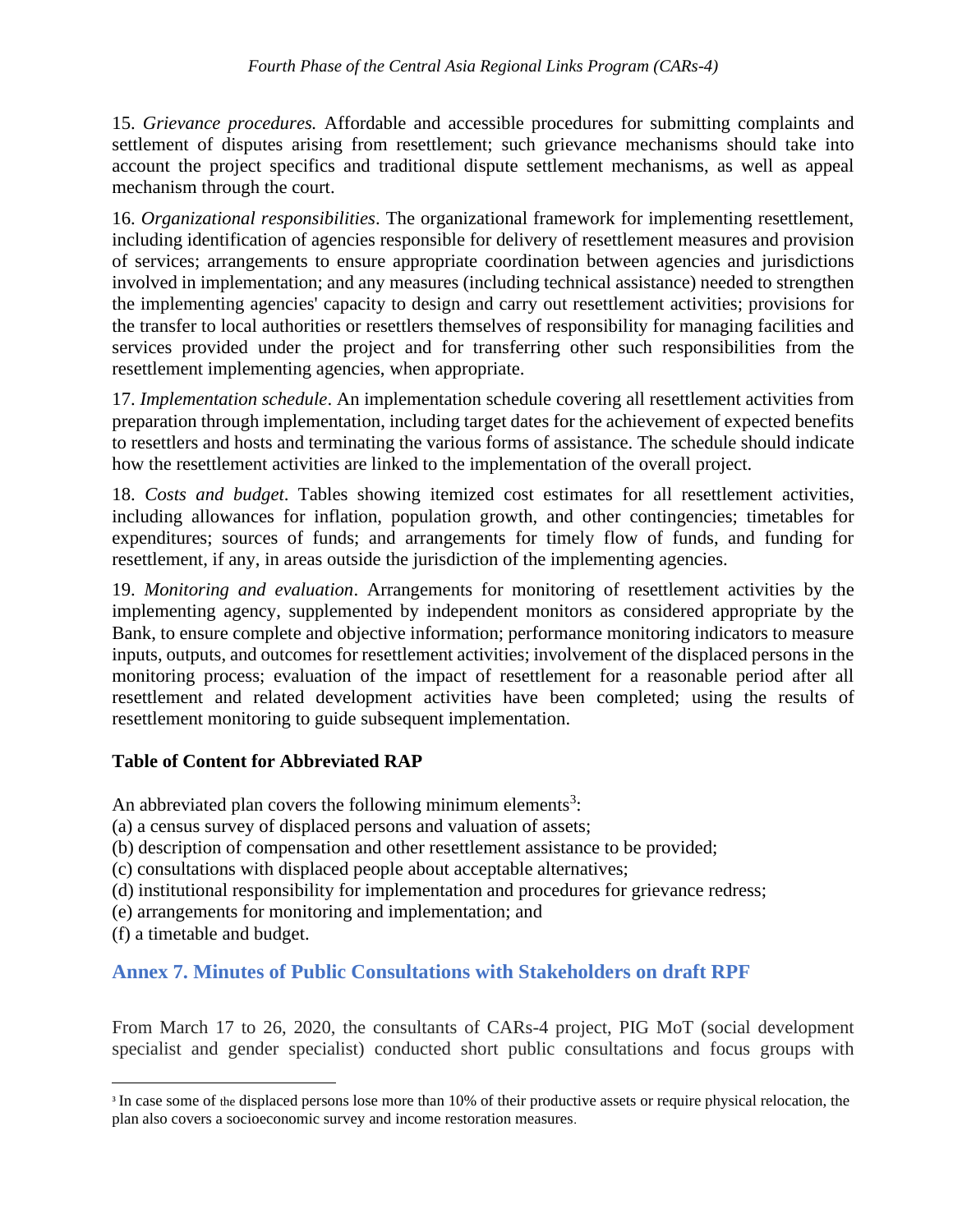communities in Sughd region and GBAO. It was carried out to discuss issues of gender, road safety, transportation, and local roads in Tajikistan. Public Consultations and focus groups were discussed separately with men and women. In total more than 110 people were participated in 3 district of Sughd region (Spitamen, Gafurov and Kanibadam districts) and more than 40 people were participated in 2 district of GBAO region (Khorog and BArsem (Shugnan)). Duration of the public consultation and focus groups in each Jamoat, district and city was 70-90 minutes (separately with man and with women).

The main questions that were discussed in public consultation and focus group with participants are provided below:

## **Questions, Answers and Suggestions**

**1 Question:** What happens if the trees have to be cut during the project construction?

**Answer:** The social development consultant of PIG provided explanation with respect to the questioner and clarified that in case of resettlement the compensation is envisaged not only for the lost land , houses, other structures but also for the lost assets , such as crops and trees will be also compensated.

**2 Question:** What happens if the project affect to the water lines, which is near the road?

**Answer:** If project will affect to the water line the Constructors will build for people the temporary water lines and after project implementation will do it better in order as previous.

**3 Question:** Who will be affected by the project?

**Answer:** In Sugd region we don't have PAP (People Affected by Project) because the roads are wide enough for reconstruction and implementation of the CARs-4. In GBAO we don't know who will be affected by CARs-4 project because the CARs-4 for GBAO region is on the Feasibility study;

**4 Question:** How many years is the implementation period?

**Answer:** The implementation of the project will be 1or 2 years. The engineer of the project can answer this question in detail.

**5 Question:** The bypass road inside the mahalla is not suitable for large trucks in Shahraki Gafurov jamoat of the Gafurov district. Will you repaired this bypass road after implementation?

**Answer:** If during the implementation of the Project will spoil the asphalt of the bypass road inside road of the Mahalla, then probably will be restored your road as before. This issue is being addressed at the district level.

**6 Question:** If during the construction of the tunnel in Barsem there will be an explosion and during the explosion in Barsem on the other side of the Gund River is a village and as we know the explosion is very dangerous for the village. What mitigation measures will be taken in this case?